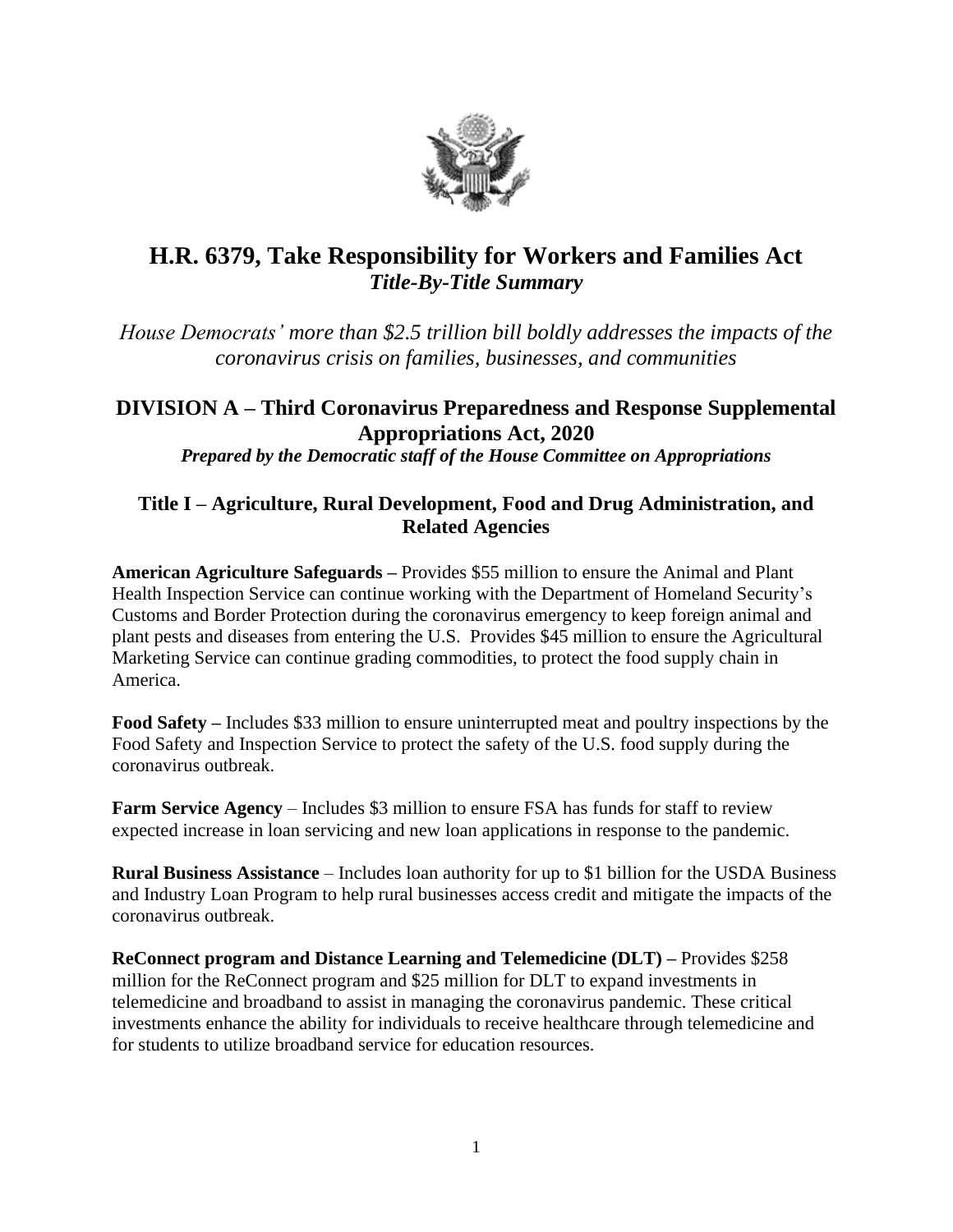**The Emergency Food Assistance Program (TEFAP) –** \$450 million to help local food banks meet increased demand for low-income Americans during the emergency. Including funding provided by the Families First Coronavirus Response Act, TEFAP's total is \$850 million.

**Food Distribution Program on Indian Reservations (FDPIR) –** \$100 million to support income-eligible households living on Indian reservations and American Indian households residing in approved areas. Many of these households participate in FDPIR as an alternative to the Supplemental Nutrition Assistance Program.

**Supplemental Nutrition Assistance Program (SNAP) –** Provides such sums as may be necessary, in addition to base funds, to support anticipated increases in participation and to cover program cost increases related to flexibilities provided to SNAP by the Families First Coronavirus Response Act.

**Child Nutrition Programs (CNP) –** Includes \$9 billion to cover program cost increases related to flexibilities provided to Child Nutrition Programs by the Families First Coronavirus Response Act.

**Nutrition Assistance for U.S. Territories –** Provides \$200 million for USDA to provide nutrition assistance grants to Puerto Rico, American Samoa, and the Commonwealth of the Northern Mariana Islands.

**Foreign Agricultural Service –** Includes \$4 million for emergency evacuations of USDA Foreign Agricultural Service staff and dependents around the world.

**Food and Drug Administration –** Provides \$80 million for FDA's continued efforts to maintain our national drug and device product inventory through outreach to medical product manufacturers to identify and mitigate potential supply chain interruptions. Funds will also assist FDA's enforcement work against counterfeit and misbranded products and its review of emergency use authorizations for medical products, such as diagnostics. Additionally, funds will facilitate the development and review, both pre-market and post-market, of medical countermeasures, devices, therapies, and vaccines to combat the coronavirus.

**Marketing Assistance Loans** – Includes language allowing USDA to extend the term of a marketing assistance loan for any loan commodity to 12 months.

## **Title II – Commerce, Justice, Science, and Related Agencies**

**Economic Development Administration –** \$2 billion for Economic Adjustment Assistance for areas responding to economic injury as a result of coronavirus.

**Minority Business Development Agency – \$15 million for Business Centers and Specialty** Centers, to assist minority business enterprises to prevent, prepare for, and respond to coronavirus.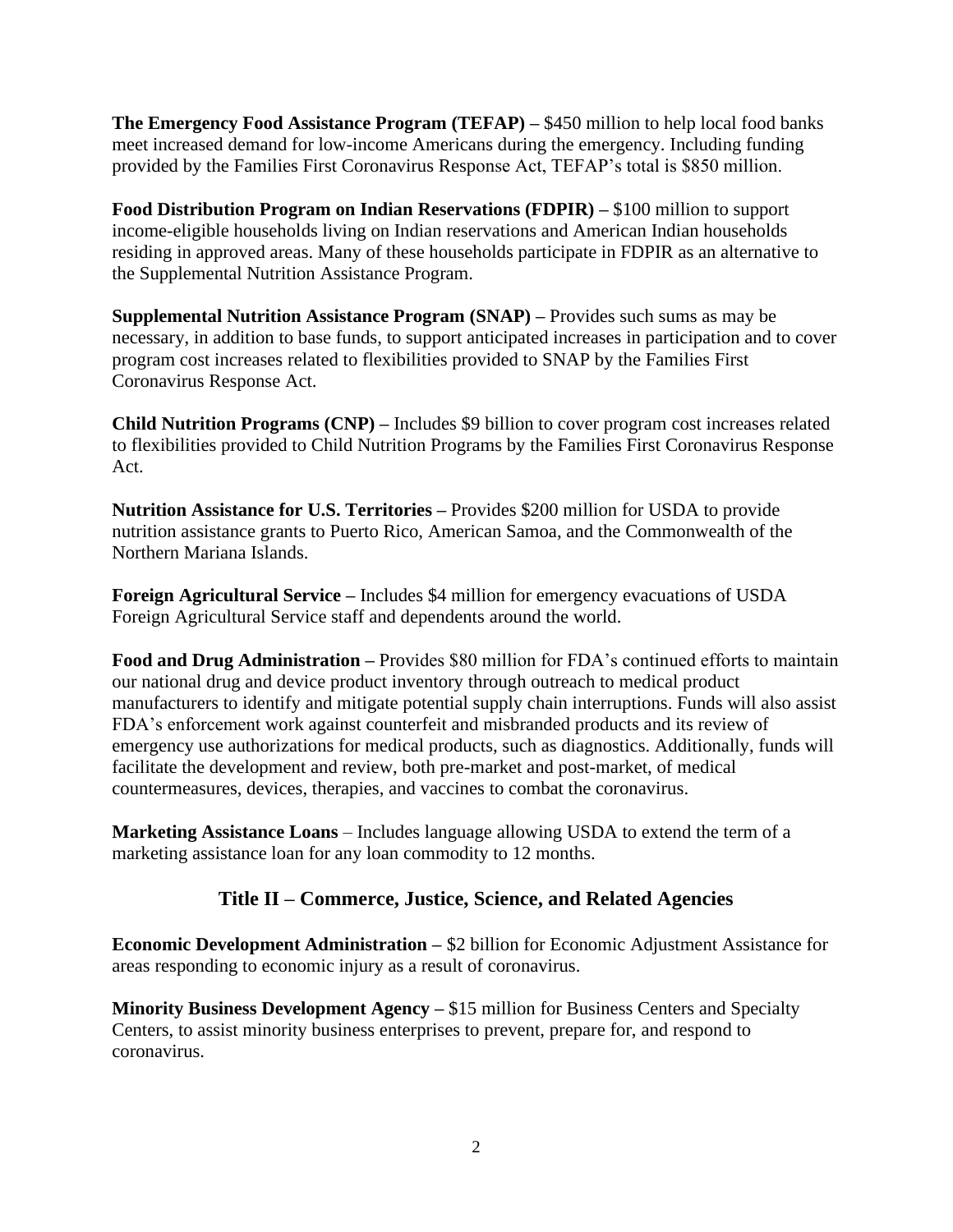**National Institute of Standards and Technology (NIST) research –** \$6 million for research and other measures to prevent, prepare for, and respond to coronavirus, including for measurement science to support testing for such virus.

**NIST Manufacturing Extension Partnership program –** \$50 million to help small and medium-sized manufacturers prevent, prepare for, and respond to coronavirus, while waiving the cost share requirement.

**NIST National Network for Manufacturing Innovation (also known as "Manufacturing USA") –** \$25 million to support development and manufacturing of medical countermeasures and biomedical equipment and supplies. These funds will effectively go to the National Institute for Innovation in Manufacturing Biopharmaceuticals (NIIMBL), which won a Commerce Department competition a few years ago and has been funded through this program ever since.

**NOAA Operations, Research, and Facilities –** \$33.2 million to prevent, prepare for, and respond to coronavirus.

**Bureau of Prisons –** \$100 million to prevent, prepare for, and respond to coronavirus.

**Violence Against Women Act (VAWA) programs –** \$300 million, including \$100 million for grants to combat violence against women, \$25 million for transitional housing assistance grants, \$100 million for sexual assault victims assistance, \$25 million for rural domestic violence and child abuse enforcement assistance, \$25 million for legal assistance for victims, and \$25 million to support families in the justice system.

**Byrne Justice Assistance Grants –** \$1 billion to help prevent, prepare for, and respond to coronavirus, including for purchasing personal protective equipment. Funds are to be distributed under the same requirements, conditions, compliance, and certification as 2016, thus preventing DOJ from blocking any of these funds from going to sanctuary jurisdictions.

**Juvenile Justice Programs** – \$100 million, including \$75 million for part B state formula grants, and \$25 million for delinquency prevention grants.

**NASA Safety, Security, and Mission Services –** \$100 million to prevent, prepare for, and respond to coronavirus.

**NASA Construction and Environmental Compliance and Restoration –** \$100 million to prevent, prepare for, and respond to coronavirus.

**National Science Foundation (NSF) Research and Related Activities –** \$100 million to prevent, prepare for, and respond to coronavirus, domestically and internationally, including to fund research grants and other necessary expenses.

**NSF Agency Operations and Award Management –** \$2 million to prevent, prepare for, and respond to coronavirus.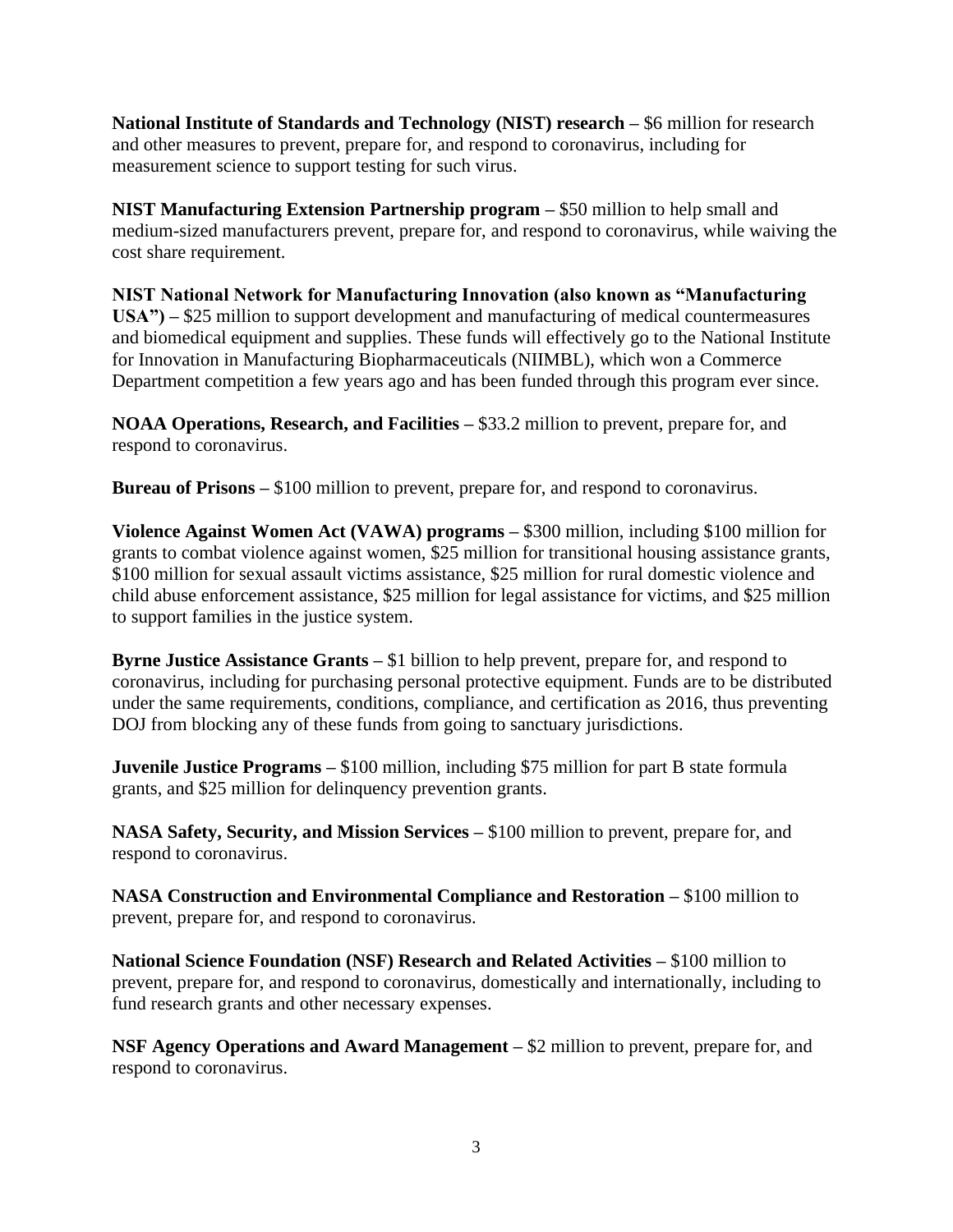**Legal Services Corporation –** \$100 million to address legal needs arising from coronavirus.

**Emergency Paid Leave for Census Workers –** Section 10203 would clarify the application and classification of emergency paid leave for temporary Census Bureau employees.

## **Title III – Defense**

**Active, National Guard and Reserve –** \$3.48 billion to provide the Active, National Guard and Reserve with the necessary tools to fight COVID 19. This includes funding for personal protection equipment for service members as they perform their mission as well as funding for increasing deployment of the National Guard and deployment of the U.S.N.S. Mercy and the U.S.N.S. Comfort for medical support to overwhelmed civilian hospitals.

**Defense Health Program –** \$3.8 billion for medical countermeasures, diagnostics, and medical care for eligible service members, dependents, and retirees. This amount includes funding for diagnostics, vaccines, and anti-virals, procuring additional medical equipment, and support for the Military Health System by expanding military treatment facilities to ensure maximum capacity of the direct care system.

**Defense Production Act** – \$500 million to assist industry in ramping up manufacturing for medical personal protective equipment and to maintain the industrial base in the future.

## **Title IV – Energy and Water Development, and Related Agencies**

**Army Corps of Engineers –** \$70 million to support activities to prevent, prepare for, and respond to coronavirus, including the continued operation of Corps projects across the country.

**Bureau of Reclamation –** \$20.6 million for the Bureau of Reclamation, including \$500,000 for the Central Utah Project Completion Account, to support activities to prevent, prepare for, and respond to coronavirus.

**Department of Energy –** \$127.5 million to support activities to prevent, prepare for, and respond to coronavirus, including:

- \$99.5 million for the Office of Science to fund the operations, facilities, and equipment at national labs to support research on the coronavirus and develop treatment approaches such as a vaccine; and
- \$28 million to support remote access for Department personnel.

**Nuclear Regulatory Commission –** \$3.3 million to support activities to prevent, prepare for, and respond to coronavirus.

In addition –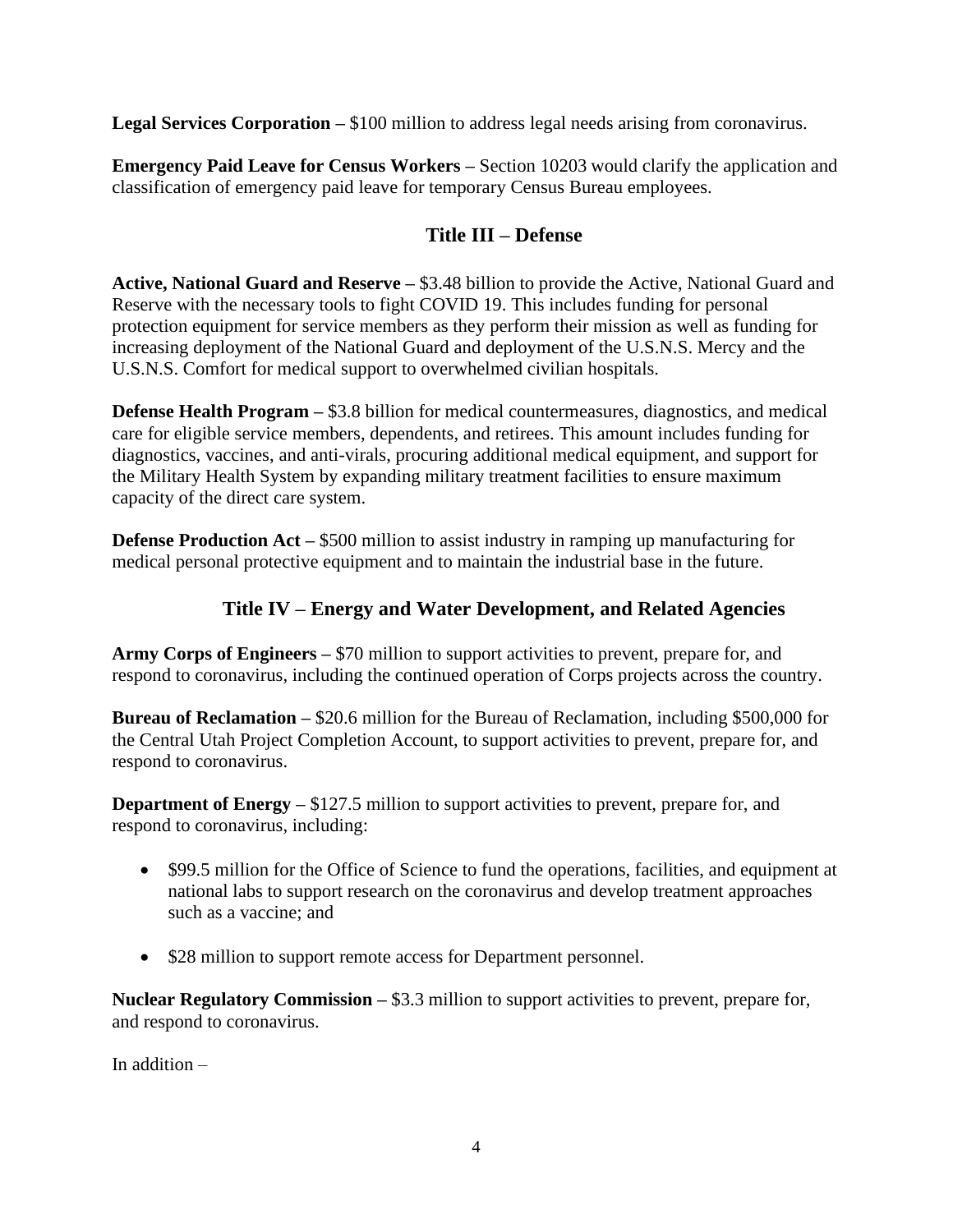- Allows funds to be used to reimburse amounts used to prevent, prepare for, and respond to the coronavirus before the date of enactment of the bill.
- Allows the Department of Energy to modify its contracts during declared national emergencies and pandemics to address contract workers whose job duties cannot be performed remotely.

### **Title V – Financial Services and General Government**

**Assisting Small Businesses** – Provides critically needed funding to keep small businesses afloat during this unprecedented economic disruption, including:

- **Small Business Economic Injury Grants** \$100 billion in grants to small businesses that can demonstrate losses due to the outbreak.
- **Small Business Disaster Loans –** Provides for an additional \$184 billion in low-interest economic injury disaster loans to help small businesses that have suffered financial losses as a result of the coronavirus outbreak.
- **Small Business Debt Relief –** Provides small businesses with relief from SBA loan payments, including principal, interest, and fees, for six months.

**Telemedicine and Telehealth –** \$200 million for the Federal Communications Commission to provide health care providers with connected devices to facilitate telemedicine services and free up hospital beds.

**Distance Learning – \$2 billion for the Federal Communications Commission to provide** broadband hotspots and connected devices to facilitate distance learning and connectivity.

**Low-Income Broadband Access –** \$1 billion for the Federal Communications Commission to expand access to broadband for low-income Americans.

**Federal Facilities –** \$275 million to clean and disinfect Federal buildings to keep employees and visitors safe.

**Technology Modernization Fund –** Provides \$3 billion for technology-related modernization projects designed to cut costs and drive efficiencies across the Federal government.

**Tax Credits and Delay in Tax Filing –** \$602 million for implementation of tax credits and to postpone the April 15th filing deadline.

**Supporting Community Financial Institutions –** \$200 million for economic support and recovery in distressed communities throughout the U.S. by providing financial and technical assistance to community development financial institutions.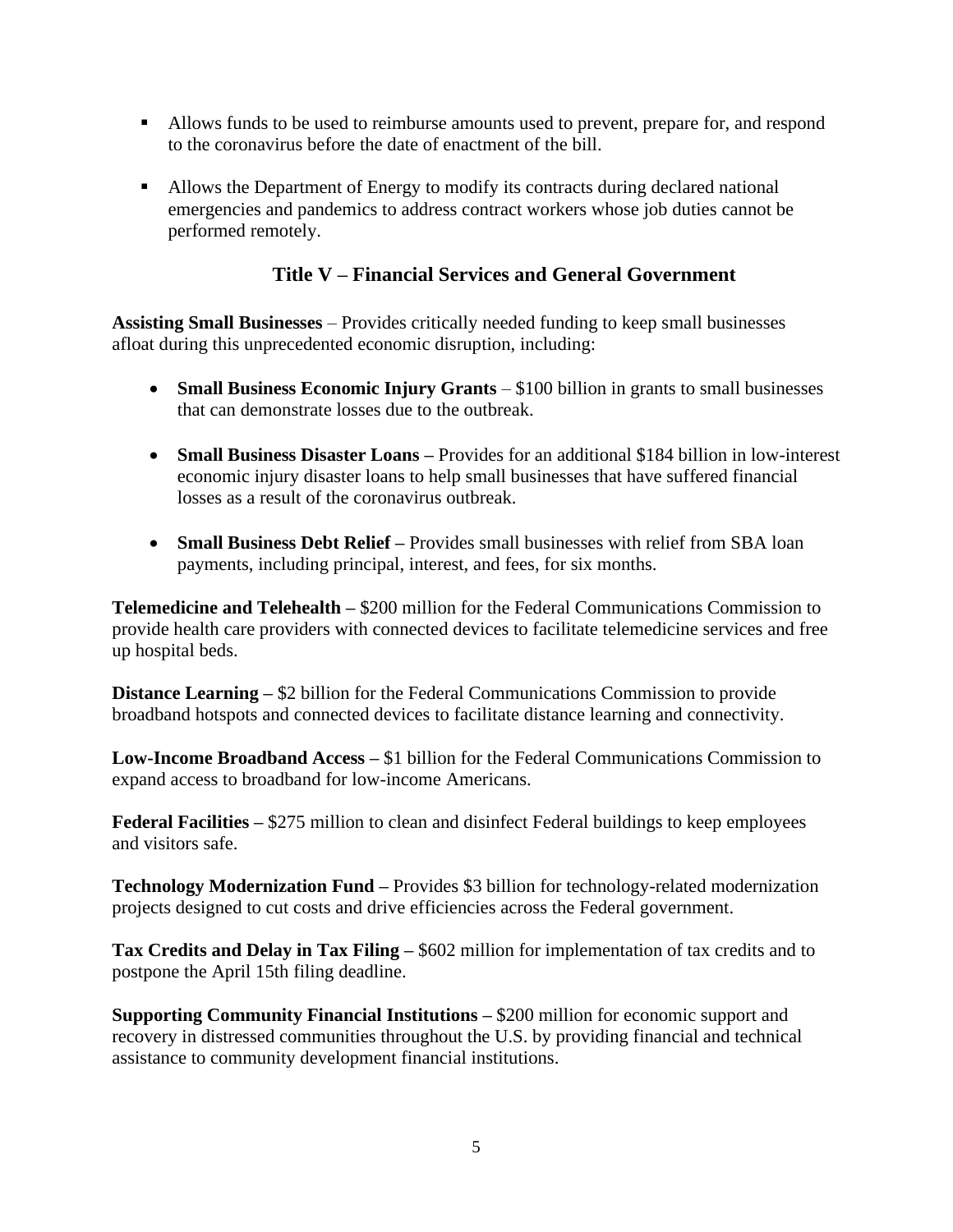**Elections –** \$4 billion for Election Administration Grants to states for contingency planning, preparation, and resilience of elections for federal office.

**Oversight –** \$100 million to establish and support a COVID-19 Stimulus Accountability and Transparency Board to conduct oversight, monitor spending, provide transparency to the public, and help prevent fraud, waste, and abuse.

**Postal Service –** \$25 billion for revenue forgone due to the coronavirus pandemic.

## **Title VI – Homeland Security**

**Personal Protective Equipment** – \$178 million for the purchase of personal protective equipment for components of the Department of Homeland Security to prevent, prepare for, and respond to coronavirus.

**Transportation Security Administration –** \$100 million to prevent, prepare for, and respond to coronavirus, including \$54 million for enhanced sanitation at airport security checkpoints, \$26 million for overtime and travel costs for TSA officers, and \$20 million for the purchase of explosive trace detection swabs.

**Coast Guard –** \$141 million to prevent, prepare for, and respond to coronavirus through the activation of Coast Guard Reserve personnel and for building capacity and capability for information technology systems and infrastructure to support telework and remote access.

**Cybersecurity and Infrastructure Security Agency –** \$14.4 million to assist interagency critical infrastructure coordination, enhance analytic capabilities supporting coronavirus response, and related activities.

**Federal Emergency Management Agency –** \$2.345 billion to prevent, prepare for, and respond to coronavirus, including \$45 million for facilities and information technology; \$200 million for the Emergency Food and Shelter Program; \$100 million for Assistance to Firefighters Grants for the purchase of personal protective equipment; and \$2 billion for assistance under the nationwide emergency declaration.

In addition –

- Extends the deadline for states to meet the requirements of the REAL ID Act to October 1, 2021.
- Allows FEMA to continue paying personnel who reach normal overtime and premium pay caps while working on the coronavirus response.
- Adjusts the Federal cost share for assistance under the nationwide emergency declaration to 100 percent.
- Prohibits the use of funds provided in the bill from being used for other purposes.
- Clarifies and expands the scope of eligibility for FEMA emergency assistance to fill gaps identified by first responders, emergency managers, and nonprofit organizations active in the pandemic response.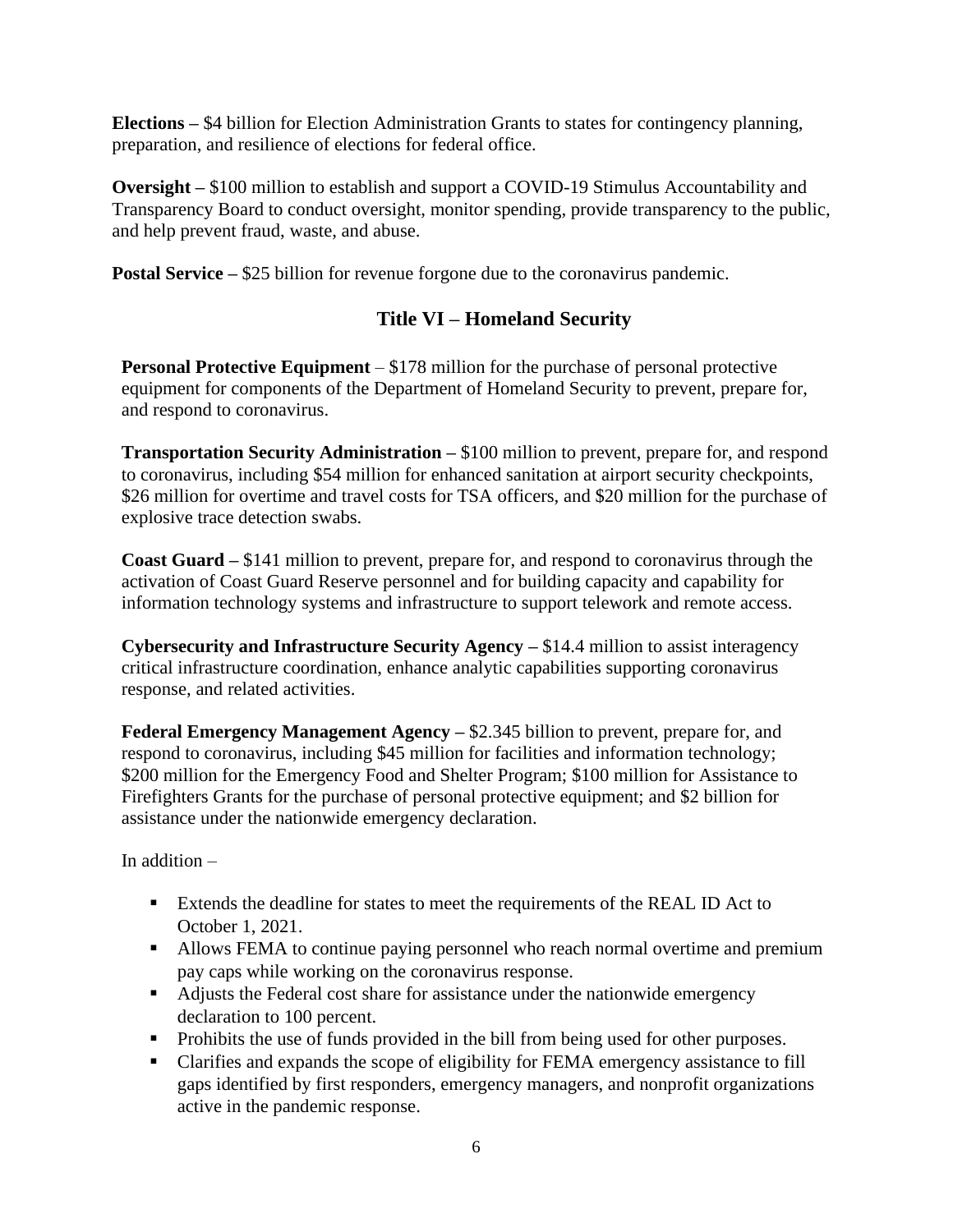▪ In recognition that several government offices have closed in response to the coronavirus that are responsible for reviewing and adjudicating work authorization requests or that impact American citizens, intending immigrants, and workers' ability to live and work in the United States, to include those with a Deferred Action for Childhood Arrivals status or Temporary Protected Status, a provision is included to automatically extend their current status or work authorization.

## **Title VII – Interior, Environment, and Related Agencies**

**Bureau of Indian Affairs Bureau of Indian Affairs –** Provides \$453 million for essential Tribal governmental services to help prepare for and respond to the pandemic, ensure continuation of government operations, and to aid individual Native Americans. This includes:

- No less than \$407 million to be made available to focus efforts at the Tribal level;
- Assistance to individuals suffering loss of income; and
- Funds to deep clean facilities and/or quarantine facilities.

**Bureau of Indian Education** – Provides \$69 million for education-related needs, including salaries, equipment, online curriculum development, and other associated costs.

**Office of the Secretary** – Provides \$158 million for additional department-wide IT/teleworking/cybersecurity needs, personal protective equipment, law enforcement, and other high priority requirements. The bill provides transfer authority to provide maximum flexibility, with the amounts to be distributed as follows:

- **Bureau of Land Management** Provides \$32 million for personal protective equipment, additional IT/telework equipment, emergency law enforcement overtime, and other needs to sustain operations.
- **U.S. Fish and Wildlife Service** Provides \$29 million for personal protective equipment for first responders and staff, cleaning, training, law enforcement interdiction, emergency management on refuges, to sustain critical operations, and information technology.
- **National Park Service** Provides \$32 million for personal protective equipment, additional teleworking equipment, and law enforcement.
- **U.S. Geological Survey** Provides \$31 million for biosurveillance of wildlife and environmental persistence studies, research, cleaning, global mineral and material supply chain disruption/risk/vulnerability assessments, to sustain critical operations, and information technology.
- **Bureau of Ocean Energy Management, Bureau of Safety and Environmental Enforcement, Office of Surface Mining Reclamation** – Provides \$2.5 million for protective equipment, cleaning supplies for buildings and facilities.
- **Office of Solicitor** Provides \$650,000 for additional IT/teleworking equipment and personal protective equipment.
- **Office of Inspector General** Provides \$1 million to perform oversight, accountability, and evaluation of programs, projects, or activities to prevent, prepare for, and respond to coronavirus.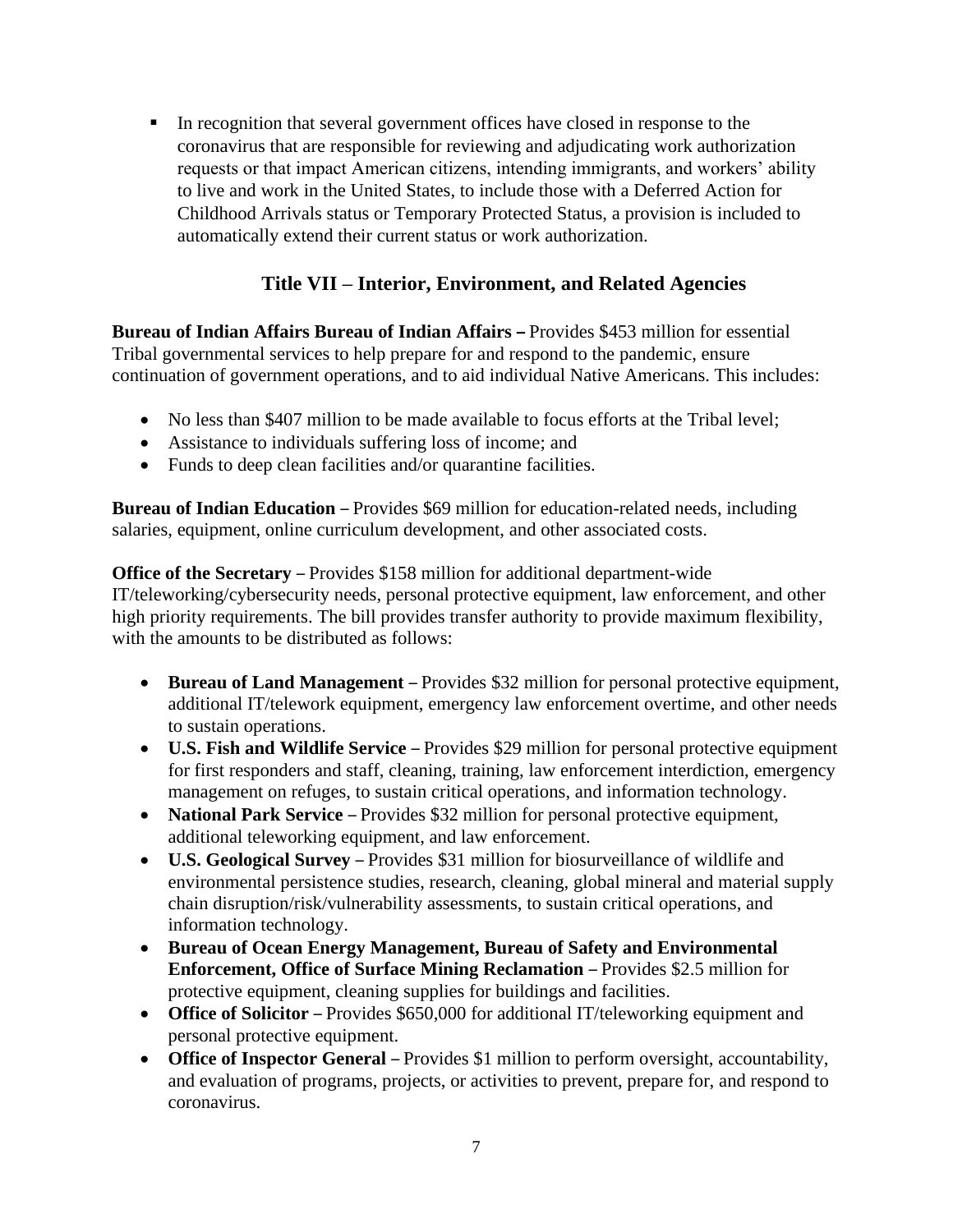- Provides \$9 million for Personal Preparedness Equipment for firefighters.
- Provides \$17 million for IT/teleworking/cybersecurity equipment through the Working Capital Fund.

**Insular Affairs** – Provides \$55 million to purchase equipment and medical supplies, and to support the general government response to coronavirus in the Insular Areas.

**Environmental Protection Agency –** Provides \$7.2 million for EPA, of which \$3 million is to reduce the risk of environmental transmission of coronavirus, and \$4.2 million is for protecting the EPA workforce from spread of coronavirus.

**Forest Service** – Provides \$70.6 million to support large-scale teleworking requirements, Personal Protective Equipment, enhanced cleaning and disinfecting of facilities, and restarts research activities. This includes:

- \$3 million to restore research activities;
- \$10 million for IT support for telework;
- \$7.8 million for Personal Protective Equipment for law enforcement and firefighters; and
- \$49.8 million for facility cleaning.

**Indian Health Service –** Provides \$1.032 billion for Indian Health Service and Triballyoperated health facilities, Urban Indian Organizations, and Tribal Epidemiology Centers to conduct surveillance, provide health care (including telehealth), establish mobile isolation units, purchase equipment and supplies, and for other needs. This includes:

- No less than \$10 million for the Catastrophic Health Emergency Fund;
- No less than \$24 million for Tribal Epidemiology Centers;
- No less than \$30 million for Urban Indian Organizations;
- No less than \$50 million for Purchased/Referred Care; and
- No less than \$125 million for an Electronic Health Records system.

**Agency for Toxic Substance and Disease Registry –** Provides \$12.5 million to reduce the risk of environmental transmission of coronavirus through better tracking of infections and outreach on methods to safely sanitize cruise ships, homes, and daycare facilities while also protecting vulnerable subpopulations such as pregnant women and children.

**Institute of American Indian and Alaska Natives –** Provides \$78,000 for education-related needs, including salaries, equipment, online curriculum development, and other associated costs.

**Smithsonian Institution** – Provides \$7.5 million for cleaning, security, information technology, and staff overtime.

**Kennedy Center** – Provides \$35 million for emergency needs for operation of the presidential monument.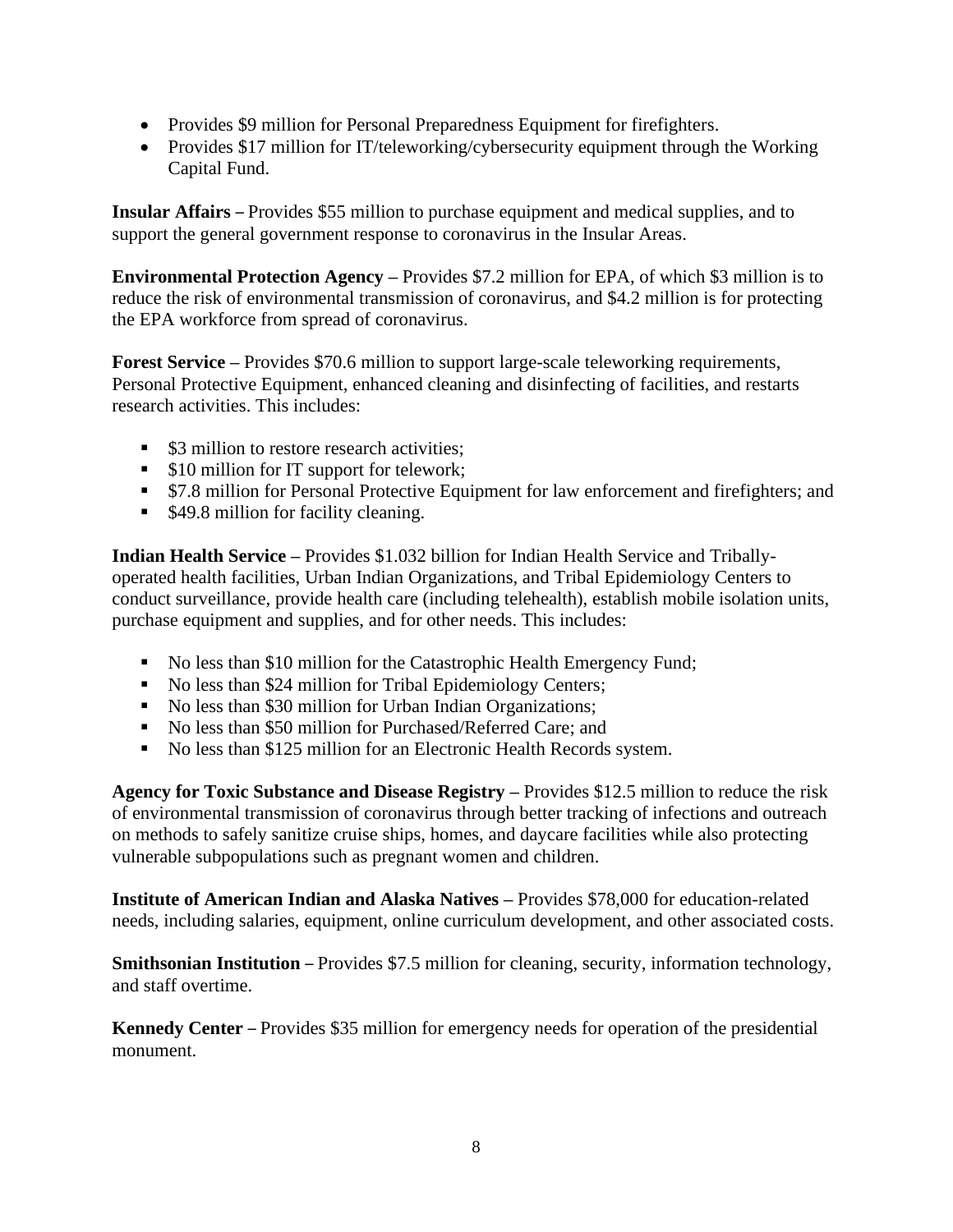**National Endowment for the Arts** – Provides \$300 million for the National Endowment for the Arts for grants to support the general operations of recipients; language to allow fiscal year 2019 and 2020 grant funds to be used for general operations; and language to permit the waiver of matching requirements for fiscal year 2019 and 2020 recipients.

**National Endowment for the Humanities** – Provides \$300 million for the National Endowment for the Humanities for grants to support the general operations of recipients; language to allow fiscal year 2019 and 2020 grant funds to be used for general operations; and language to permit the waiver of matching requirements for fiscal year 2019 and 2020 recipients.

## **Title VIII – Labor, Health and Human Services, Education, and Related Agencies**

**Department of Labor – \$1.4 billion to support workforce training and worker protection** activities related to coronavirus, including:

- \$1.36 billion to support workers impacted by coronavirus, including older Americans, homeless veterans and Job Corps students;
- \$30 million for the Occupational Safety and Health Administration for workplace protection activities in response to coronavirus, including \$10 million for Susan Harwood training grants that protect and educate workers; and
- \$10 million for enforcement and worker protection activities at the Wage and Hour Division and the Employee Benefits Security Administration, and \$15 million for the Employment and Training Administration to administer unemployment insurance activities.

**Health Resources and Services Administration – \$1.9 billion to support expanded health care** services for underserved populations, including:

- \$1.3 billion for Health Centers to expand the capacity to provide testing, triage, and care for COVID-19 and other health care services at approximately 1,000 existing health centers across the country;
- \$100 million to support rural hospitals to respond to the increased need for clinical services and equipment to meet the needs of patients with COVID-19, as well as to address financial and workforce challenges related to the impact of COVID-19;
- \$330 million to develop a telephonic and virtual care platform that aggregates willing providers including physicians, nurses, telehealth platforms, health systems, rural health clinics, Federally-Qualified Health Centers, and others to facilitate the furnishing of telephonic and virtual health care services;
- \$15 million to provide technical assistance to rural hospitals and clinics and to support existing telehealth projects to link COVID-19 patients with infectious disease specialists;
- \$90 million to Ryan White HIV/AIDS clinics to support extended operational hours, increased staffing hours, additional equipment, and additional home delivered meals and transportation needs of clients, who disproportionately suffer from co-morbidities and underlying immunosuppression that puts them at greater risk for COVID-19 complications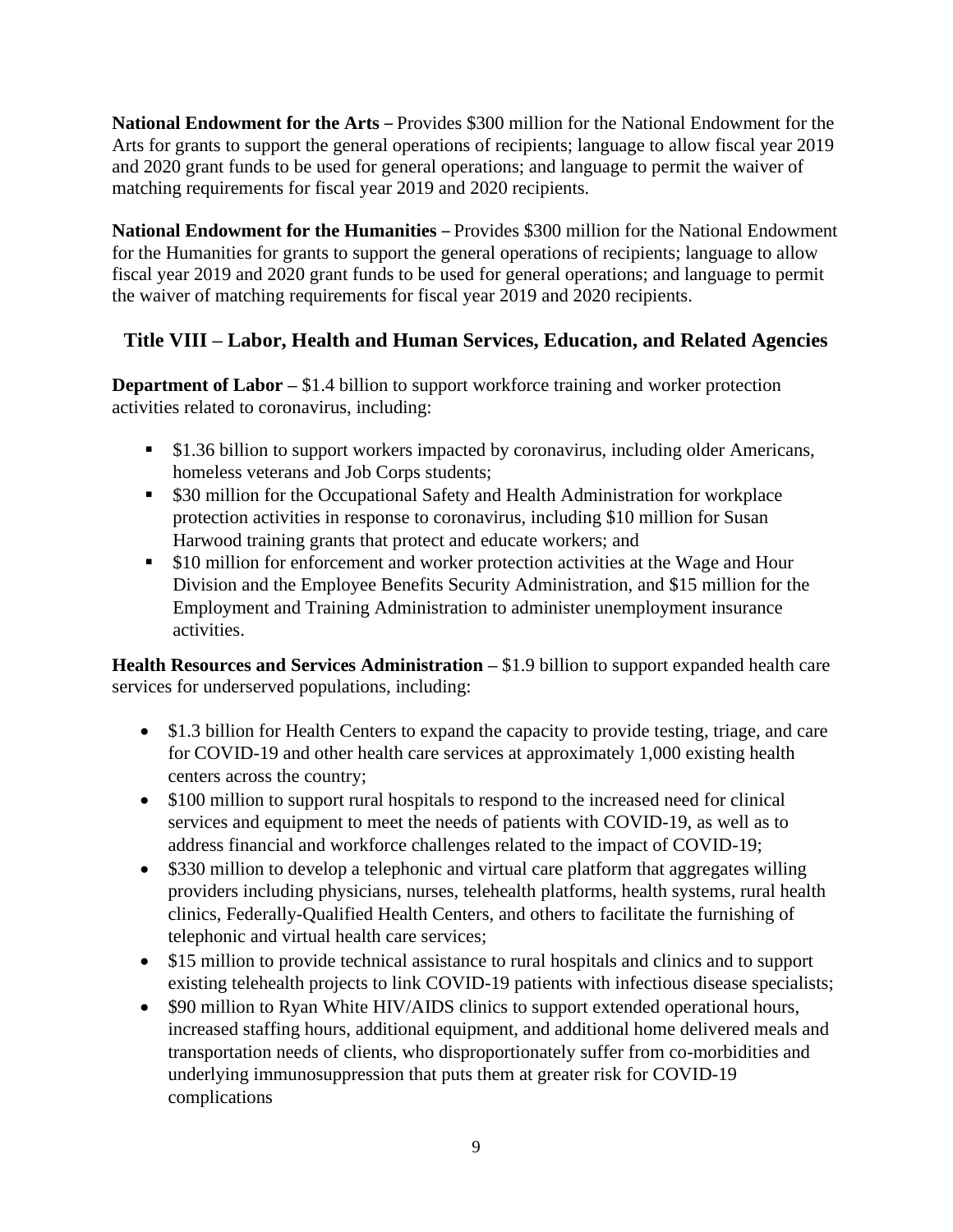- \$15 million for tribes, tribal organizations, urban Indian health organizations, or health service providers to tribes; and
- \$5 million to expand the capacity of Poison Control Centers to respond to an increase in calls related to COVID-19.

**Centers for Disease Control and Prevention –** \$5.5 billion to support federal, state, and local public health agencies to prevent, prepare for, and respond to the coronavirus, including:

- \$2 billion to support States, locals, territories, and tribes to conduct public health activities such as:
	- o surveillance for coronavirus;
	- o laboratory testing to detect positive cases;
	- o contact tracing to identify additional positive cases;
	- o infection control at the local level to prevention additional cases;
	- o mitigation to prevent additional cases; and
	- o other public health preparedness and response activities.
- \$1 billion for global disease detection and emergency response;
- \$1 billion for the Infectious Diseases Rapid Response Reserve Fund, which supports immediate response activities during outbreaks;
- \$500 million for public health data surveillance and analytics infrastructure modernization; and
- Support of CDC's continuing efforts to contain and combat the virus, including repatriation and quarantine efforts, purchase and distribution of diagnostic test kits (including to state and local public health agencies) and support for laboratory testing, workforce training programs, combatting antimicrobial resistance and antibiotic resistant bacteria as a result of secondary infection related to COVID-19, and communicating with and informing public, state, local, and tribal governments and healthcare institutions.

**National Institutes of Health –**\$800 million to expand COVID-19-related research on the NIH campus and at academic institutions across the country, including on vaccines, treatments, diagnostics, and complications of the virus.

**Assistant Secretary for Preparedness and Response –** \$100 billion for hospitals to reimburse health care related expenses or lost revenue directly attributable to the public health emergency resulting from coronavirus; \$4.5 billion to reimburse the Department of Veterans Affairs for expenses incurred to provide medical care to civilians; and more than \$6 billion for medical response efforts, including:

- More than \$3 billion for Biomedical Advanced Research and Development Authority (BARDA) to support research and development of vaccines, therapeutics, and diagnostics to prevent or treat the effects of coronavirus, including:
	- o \$1 billion for innovations in manufacturing platforms to support a U.S.-sourced supply chain of vaccines, therapeutics, and small molecule active pharmaceutical ingredients;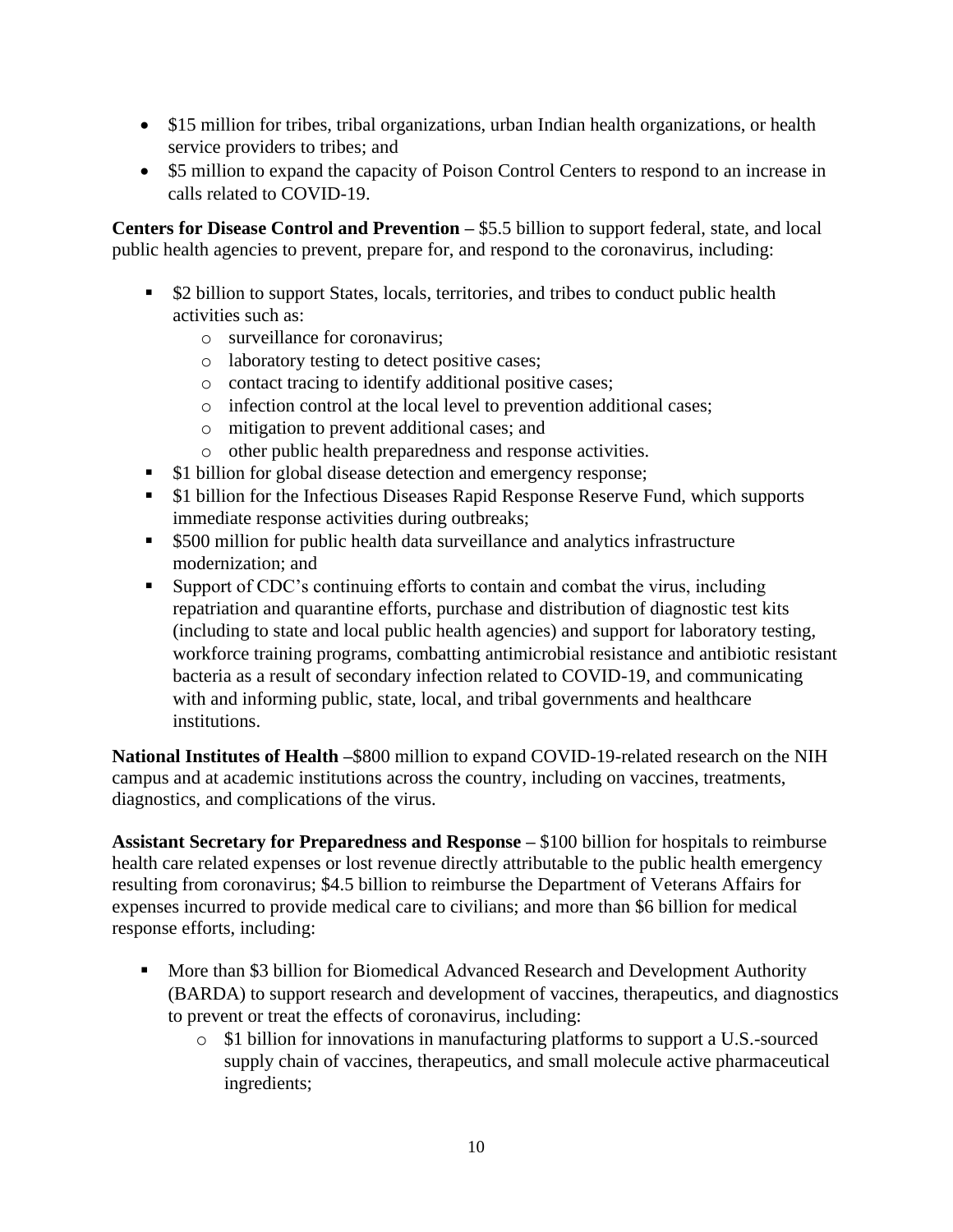- o At least \$500 million to support U.S.-based next generation manufacturing facilities;
- More than \$1.6 billion for the Strategic National Stockpile to procure pharmaceuticals, personal protective equipment (PPE), and other medical supplies, which can be distributed to State and local health agencies in areas with shortages;
- Increased medical surge capacity at additional health facilities;
- Enhancements to the U.S. Commissioned Corps; and
- Workforce modernization and increased telehealth access and infrastructure to enhance access to digital healthcare delivery.

**Public Health Emergency Fund –** \$5 billion to deposit in a permanent emergency fund to ensure the Department of Health and Human Services is able to respond to a broad range of public health threats and protect the American people.

**Substance Abuse and Mental Health Services Administration –** \$435 million to increase mental health support during this challenging time, to support substance abuse treatment, and to offer increased outreach to homeless individuals, including:

- \$200 million for additional grants to Community Behavioral Health Clinics;
- \$60 million for additional services to homeless individuals;
- \$10 million for mental health support to children;
- \$50 million for suicide prevention programs, including the Suicide Lifeline
- \$15 million for tribes, tribal organizations, urban Indian health organizations, or health service providers to tribes; and
- \$100 million for emergency response grants to address immediate behavioral health needs as a result of COVID-19.

**Agency for Healthcare Research and Quality –** \$80 million to support evaluations and research related to the health care system's response to COVID-19 and new telehealth investments.

**Centers for Medicare & Medicaid Services Program Management –** \$550 million to provide additional infection control investigations of health care facilities—prioritizing nursing home facilities in localities with community transmission of coronavirus—as well as to support implementation and operations of CMS programs related to the coronavirus response.

**Administration for Children and Families –** \$12.6 billion to provide supportive and social services for families and children through programs including:

- \$6 billion for Child Care and Development Block Grants;
- \$1 billion for Head Start:
- \$2.5 billion for Community Service Block Grants;
- \$1.4 billion for the Low-Income Home Energy Assistance Program (LIHEAP);
- \$1.5 billion to support paying water bills for low income families;
- \$100 million for Family Violence Prevention and Services;
- \$100 million for Runaway and Homeless Youth Programs; and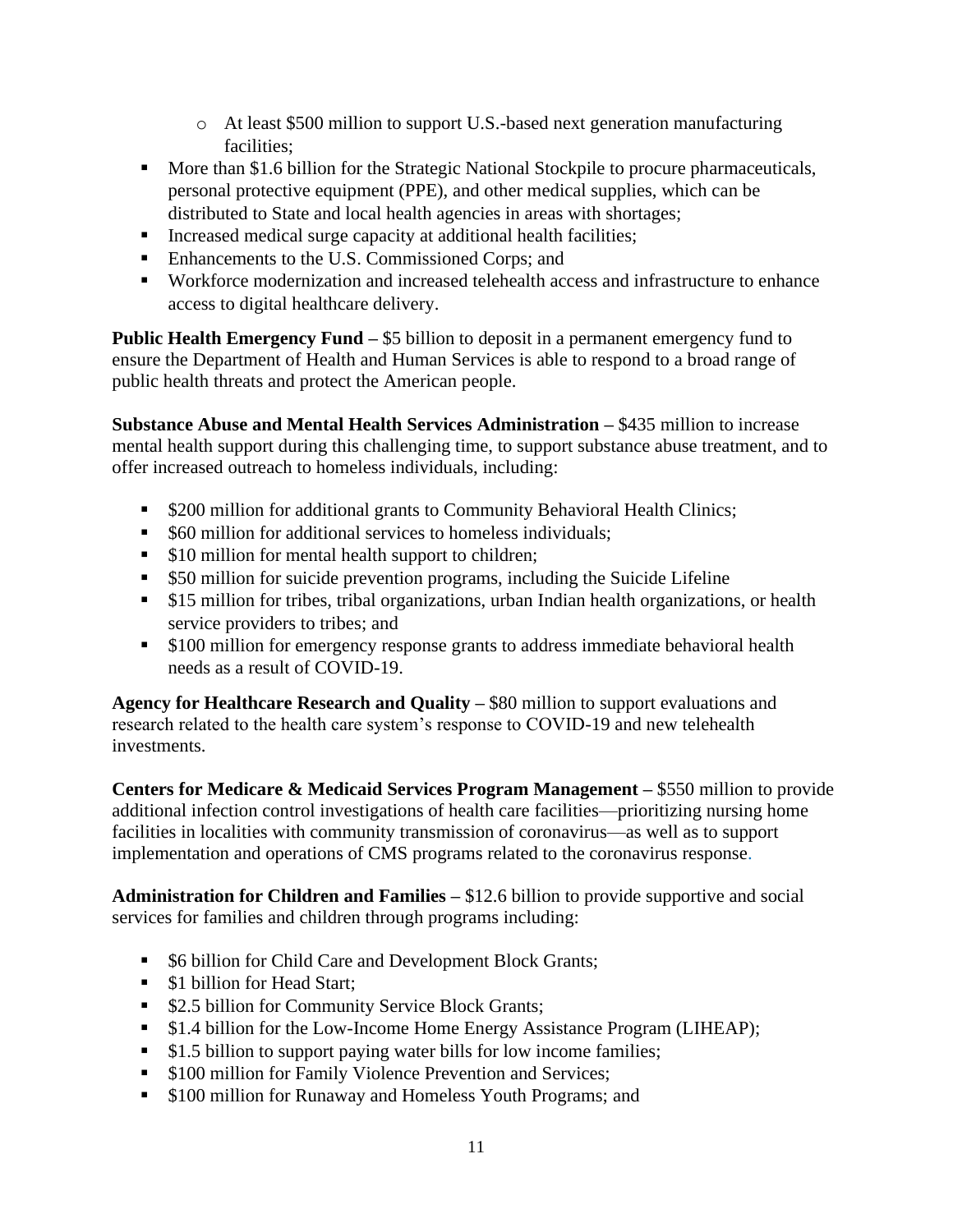■ \$2 million for the National Domestic Violence Hotline.

**Administration for Community Living –** \$1.2 billion to provide direct services such as homedelivered and prepackaged meals, and supportive services for seniors and disabled individuals, and their caregivers, including:

- \$750 million for Senior Nutrition:
- \$200 million Home and Community Based Support Services;
- \$100 million for Family Caregivers;
- \$20 million for Elder Justice and the Long-Term Ombudsman program;
- \$50 million for Aging and Disability Resource Centers; and
- \$85 million for Centers for Independent Living.

**Department of Education – \$59.8 billion to support the educational needs of States, school** districts, and institutions of higher education in response to coronavirus, including:

- \$50 billion for a State Fiscal Stabilization Fund for grants to States to support statewide and local funding for elementary and secondary schools and public postsecondary institutions. This flexible funding can support:
	- o costs associated with making up instructional time, including teacher, school leader, and classified school employee personnel costs;
	- o providing school-based supports for impacted students, families, and staff, including counseling, mental health services, family engagement efforts, and the coordination of physical health services;
	- o costs associated with sanitation and cleaning for schools and school transportation;
	- o professional development for school-based staff on trauma-informed care to restore the learning environment;
	- o purchasing educational technology, including assistive technology, that aids in regular and substantive interactions between students and their classroom instructor;
	- o coordination efforts between State educational agencies and public health departments for emergency planning, response, and recovery;
	- o authorized activities under education statutes including ESEA, IDEA, McKinney-Vento Homeless Assistance Act and the Perkins Act;
	- o training and professional development for college and university faculty and staff to use technology and services related to distance education;
	- o general expenditures for institutions of higher education for expenses associated with a disruption in services or operations related to coronavirus; and,
	- o emergency financial aid to postsecondary students for housing, food, technology, health care, and child care.
- \$200 million for Project SERV to provide grants to school districts and institutions of higher education to recover from traumatic events and disruption related to coronavirus;
- \$9.5 billion to help alleviate burdens associated with the coronavirus for both colleges and students, including \$1.5 billion for Historically Black Colleges and Universities and Minority Serving Institutions and \$8 billion for other institutions of higher education;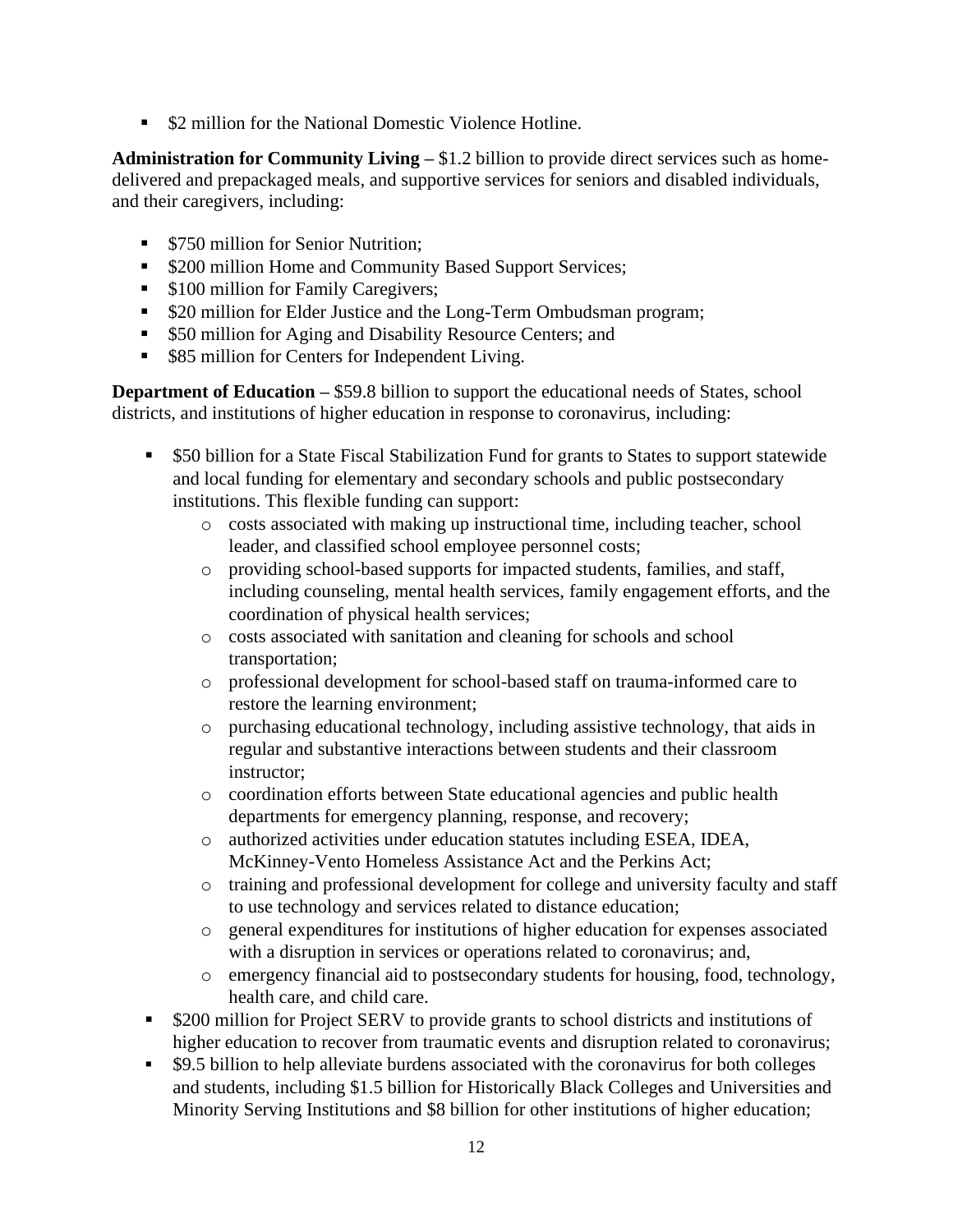- \$75 million to support borrowers impacted by coronavirus and to ensure that they receive accurate and helpful information from the Department of Education and student loan servicers about their options;
- \$7 million for Gallaudet University to help defray costs associated with a disruption in university operations due to coronavirus and provide support to students;
- \$13 million for Howard University to help provide needed institutional and student supports as a result of coronavirus;
- **•** \$11 million for Office of the Inspector General for oversight of funding provided in this Act; and
- \$10 million for Program Administration to support continued services at the Department of Education through teleworking.

**Corporation for Public Broadcasting –** \$300 million in stabilization funding to support public telecommunication entities.

**Institute of Museum and Library Services – \$500 million to support libraries and museums** with costs and expenses associated with coronavirus, including providing technology and resources for their communities.

**Corporation for National and Community Service –** \$250 million to support continued services and assistance to grantees.

**Railroad Retirement Board – \$10 million to support the processing of unemployment benefits** under the Railroad Unemployment Insurance Act.

**Social Security Administration Operating Expenses** – \$510 million to support the necessary telework and communication needs, continuing salaries and benefits of Federal employees in cases of office closures, and to issue emergency assistance payments.

## **Title IX – Legislative Branch**

**House of Representatives –** \$25 million to support the House's ramp up for teleworking, which includes the purchase of laptops and other teleworking devices as well as IT improvements to deal with the added demand on the network. In addition, this funding will also support the purchase of pandemic kits for Member offices (including district offices), Leadership offices, and Committees. In addition, the legislation provides authority for the Chief Administrative Officer (CAO) to pay contractor staff their normal wages for up to 16 weeks if their job is impacted by the coronavirus.

**Office of the Attending Physician (OAP) – \$400,000 for OAP to purchase N95 masks, surgical** masks, gloves, swabs, testing that OAP sends out to its vendor, and personal protective equipment (PPE).

**Capitol Police –** \$12 million for the Capitol Police to cover expenses related to increased teleworking and contract support for a reduced on-site workforce. In addition, this funding will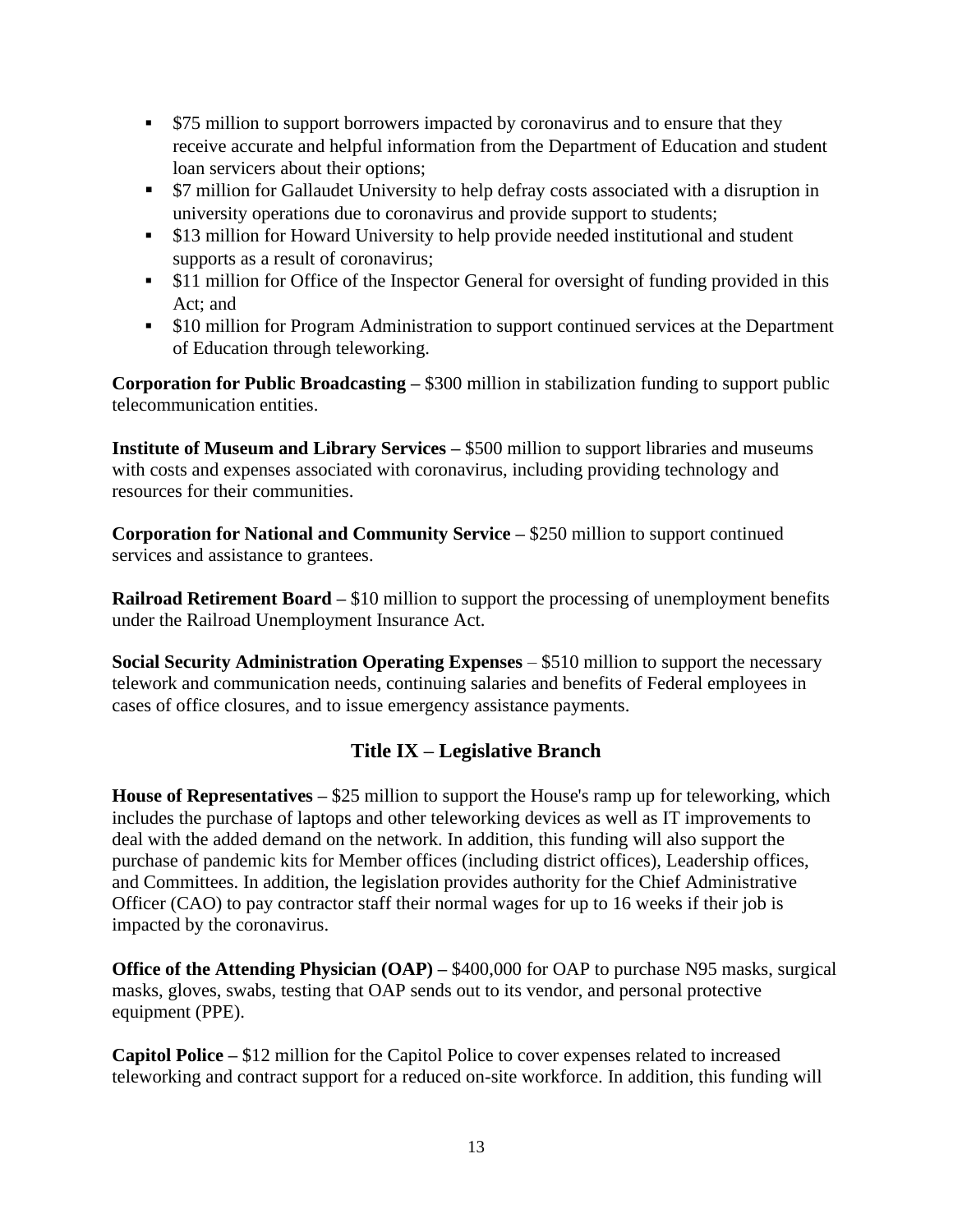support overtime to cover potential staffing shortfalls for the Capitol complex and Dignitary Protection officers.

**Architect of the Capitol (AOC) –** \$25 million to provide and supply important cleaning services across the Capitol grounds, including for the Library of Congress. Provides authority for the AOC to pay contractor staff their normal wages for up to 16 weeks if they are furloughed because of the coronavirus.

**Government Accountability Office (GAO) –** \$50 million for GAO to conduct audits and investigations into spending of the substantial resources provided in this and earlier coronavirus bills to ensure that assistance is going to those who need it and that it is spent efficiently.

# **Title X – Military Construction, Veterans Affairs, and Related Agencies**

**Healthcare Access for Veterans –** \$17.2 billion to support the surge in demand for healthcare services at VA hospitals and clinics and for veterans seeking care at community emergency rooms and urgent care clinics. This includes the purchase of medical equipment, coronavirus test kits, and personal protective equipment, as well as establishing and expanding telehealth visits and support, including tele-ICU and teleradiology capabilities.

In addition –

- Supports the needs of vulnerable veteran populations, including Healthcare for Homeless Veterans, Supportive Services for Veterans Families program, as well as caring for COVID-19 positive veterans within VA-run nursing homes and community living centers.
- Supports the development of alternative sites of care and the procurement of mobile treatment centers.
- Supports increased outreach to veterans and expands 24-hour operations of the crisis response and continuity of operations within VA's Office of Emergency Management.

**Information Technology Systems –** \$3 billion to procure equipment, expand bandwidth, and other necessary supports to address increases in telework, telemedicine, call center volume, and overall demand for services.

**Armed Forces Retirement Home –** \$2.8 million to support personnel expenses for healthcare, security, and food service, as well as for medical supplies and equipment to care for residents.

## **Title XI – State, Foreign Operations, and Related Programs**

**State Operations –** \$315 million for consular operations, emergency evacuations of State Department staff and dependents, and other emergency preparedness needs at embassies around the world.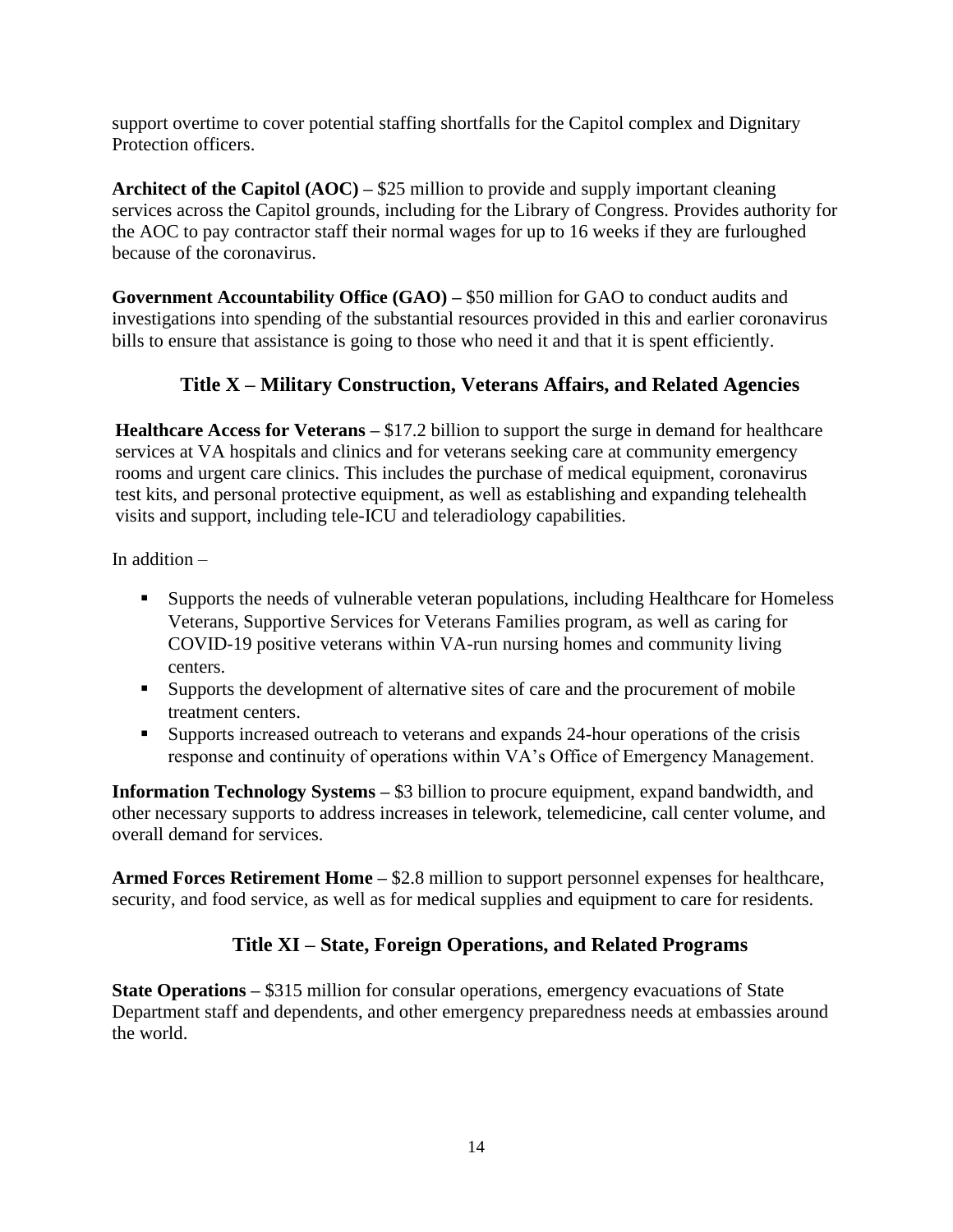**USAID Operations –** \$95 million for emergency evacuations of USAID Mission staff and dependents, and other emergency preparedness needs in missions around the world and in Washington, D.C.

**Humanitarian Assistance –** \$600 million to respond to humanitarian needs arising in countries coping with a coronavirus disease outbreak.

**Peace Corps – \$90 million to recall all of its 6,128 overseas volunteers and unanticipated costs** for evacuations; chartered flights; return volunteer health care; increased administration costs; and relocation of U.S. direct hires on authorized/ordered departure.

In addition –

- Provides for additional paid leave to address employee hardships resulting from coronavirus, abroad and domestically for Department of State and USAID direct hires.
- Provides supplementary authority to equip the Department of State, in exceptional circumstances, to also provide medical services or related support for private U.S. persons or third country nationals abroad unable otherwise to obtain such services or support.
- Provides immediate authority to hire doctors, due to limited numbers and the inability of doctors who typically cover broader regions to travel.
- Provides the Department of State authority to obligate and expend the passport and immigrant visa security surcharges to cover shortfalls and loss in fee revenue to pay the costs of providing consular services during fiscal years 2020 and 2021.
- Requires an update to strategy to respond to the coronavirus outbreak and regular reporting on the use of funding.

## **Title XII – Transportation, Housing and Urban Development, and Related Agencies**

## **Department of Transportation (DOT) –**

**DOT, Operating Administrations –** \$30.3 million in budgetary resources to support activities by the Office of the Secretary, Federal Aviation Administration, Federal Motor Carrier Safety Administration, Federal Railroad Administration, and Maritime Administration to prevent, prepare for, and respond to coronavirus. Funding would support increased needs for telework and information technology, inspection equipment, and preparing and equipping the National Defense Reserve Fleet, Ready Reserve Fleet, the United States Merchant Marine Academy.

**Aviation, Airport and Airline Worker Relief –** To keep airport workers safe and employed: \$10 billion in grants to airports, \$40 billion in grants to airlines and their ground support contractors, up to \$21 billion in loans to airlines, \$100 million in grants to maintain a minimal level of scheduled air service to small communities, and \$3 million for an Office of Airline Industry Financial Oversight. To keep the environment clean and livable: \$1 billion to eliminate high-polluting aircraft and \$100 million in research into sustainable aviation fuels.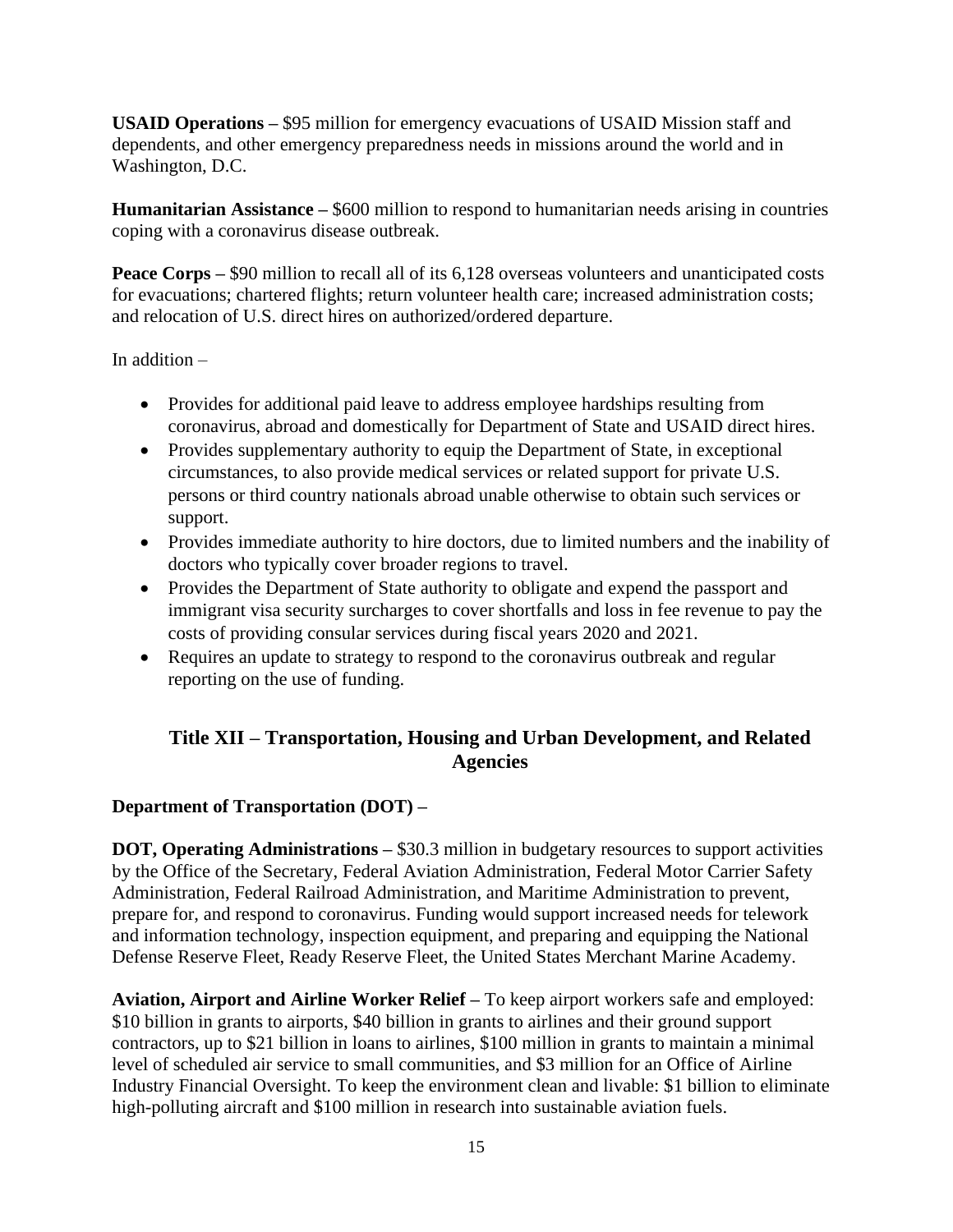**FRA, Amtrak –** \$1.018 billion to support Amtrak's ability to operate passenger rail service on Northeast Corridor, state-supported, and long-distance routes, and to protect Amtrak workers. This includes \$239 million to assist states in making FAST Act required payments to Amtrak for state-supported routes.

**FTA, Transit –** \$25 billion for grants to transit agencies nationwide for operating expenses of those agencies to ensure continued operation of transit services. In addition –

- Distributes funds to transit agencies nationwide, ensuring they can maintain crucial services.
- Allows agencies to make payments to furloughed workers and maintains key worker protections.
- Eliminates requirements that transit agencies "match" federal funds.
- Allows agencies to use federal funds to compensate for lost revenues.

#### **Department of Housing and Urban Development (HUD) –**

**Management and Administration – \$20 million to support activities by the Administrative** Support Offices and Program Offices to prevent, prepare for, and respond to coronavirus. Funding would also support program administration and oversight for the \$158.8 billion in emergency assistance provided to state, local, and tribal governments and housing authorities through this Act.

**Tenant-Based Rental Assistance –** \$1.5 billion to allow public housing agencies (PHAs) to respond to coronavirus and the ability to keep over 2.2 million families stably housed even when facing a loss of income. Allows PHAs the flexibility necessary for the safe and effective administration of these funds while maintaining fair housing, nondiscrimination, labor standards, and environmental protections.

**Public Housing Operating Fund – \$720 million for PHAs to carry out coronavirus response for** the operation and management of almost 1 million public housing units. Allows PHAs the flexibility necessary for the safe and effective administration of these funds while maintaining fair housing, nondiscrimination, labor standards, and environmental protections.

**Native American Programs** – \$350 million to address the needs of Indian tribes and tribally designated housing entities in preventing, responding to, and preparing for coronavirus. This includes \$250 million in formula funding through the Native American Housing Block Grants program and \$100 million in imminent threat grants through the Indian Community Development Block Grant program.

**Housing Opportunities for Persons with AIDS – \$130 million to maintain operations, rental** assistance, supportive services, and other necessary actions to mitigate the impact of coronavirus on low-income persons with HIV/AIDS.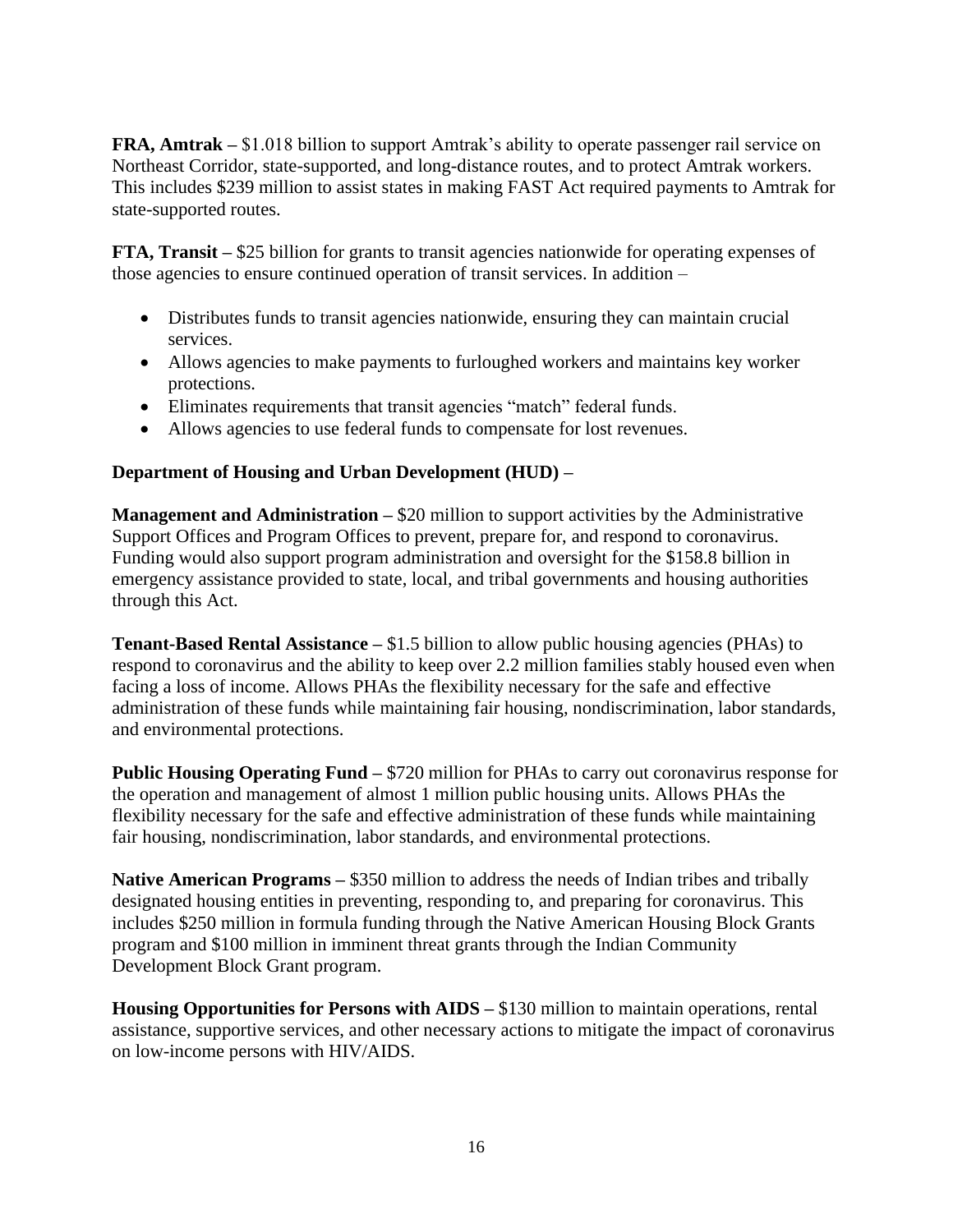**Community Development Block Grant –** \$15 billion for coronavirus response and to mitigate the impacts in our communities: up to \$8 billion to be distributed by formula to current grantees, \$5 billion awarded directly to States, based on public health needs and other factors, and the remainder to be awarded on a rolling basis via a formula that prioritizes the risk of transmission of coronavirus, number of coronavirus cases, and economic and housing market disruptions resulting from coronavirus. The legislation also waives the public services cap to allow communities to respond to the impacts of the pandemic.

**Homeless Assistance Grants –** \$5 billion for Emergency Solutions Grants to address the impact of coronavirus among individuals and families who are homeless or at risk of homelessness and to support additional homeless assistance, prevention, and diversion activities to mitigate the impacts of the pandemic.

**Emergency Rental Assistance** – \$100 billion to provide emergency assistance to help lowincome renters at risk of homelessness avoid eviction due to the economic impact of the coronavirus pandemic.

**Housing Assistance Fund –** \$35 billion for State housing finance agencies to provide housing or utility assistance to individuals and families to prevent foreclosure, eviction, mortgage delinquency, or loss of housing or critical utilities as a result of the coronavirus pandemic.

**Assisted Housing Stability –** A total of \$1.1 billion for HUD multi-family housing programs to prevent, prepare for and respond to coronavirus and ensure the continuation of rental contracts and necessary support services, including:

- Project-Based Rental Assistance \$1 billion;
- Section 202 Housing for the Elderly \$75 million; and
- Section 811 Housing for Persons with Disabilities \$25 million.

**Office of Fair Housing and Equal Opportunity – \$7 million to address fair housing issues** resulting from coronavirus. This includes \$4 million for the Fair Housing Assistance Program and \$3 million for the Fair Housing Initiatives Program.

#### **DOT and HUD Oversight –**

**Inspectors General –** \$10 million total for the DOT and HUD Inspectors General to conduct audits and investigations to ensure transparency and efficiency within the agencies as they prevent, prepare for, and respond to coronavirus.

## **Title XIII – General Provisions**

Technical budgetary provisions.

# **DIVISION B – Emergency Family and Medical Leave Expansion Act**

*Prepared by the Democratic staff of the House Committee on Education and Labor*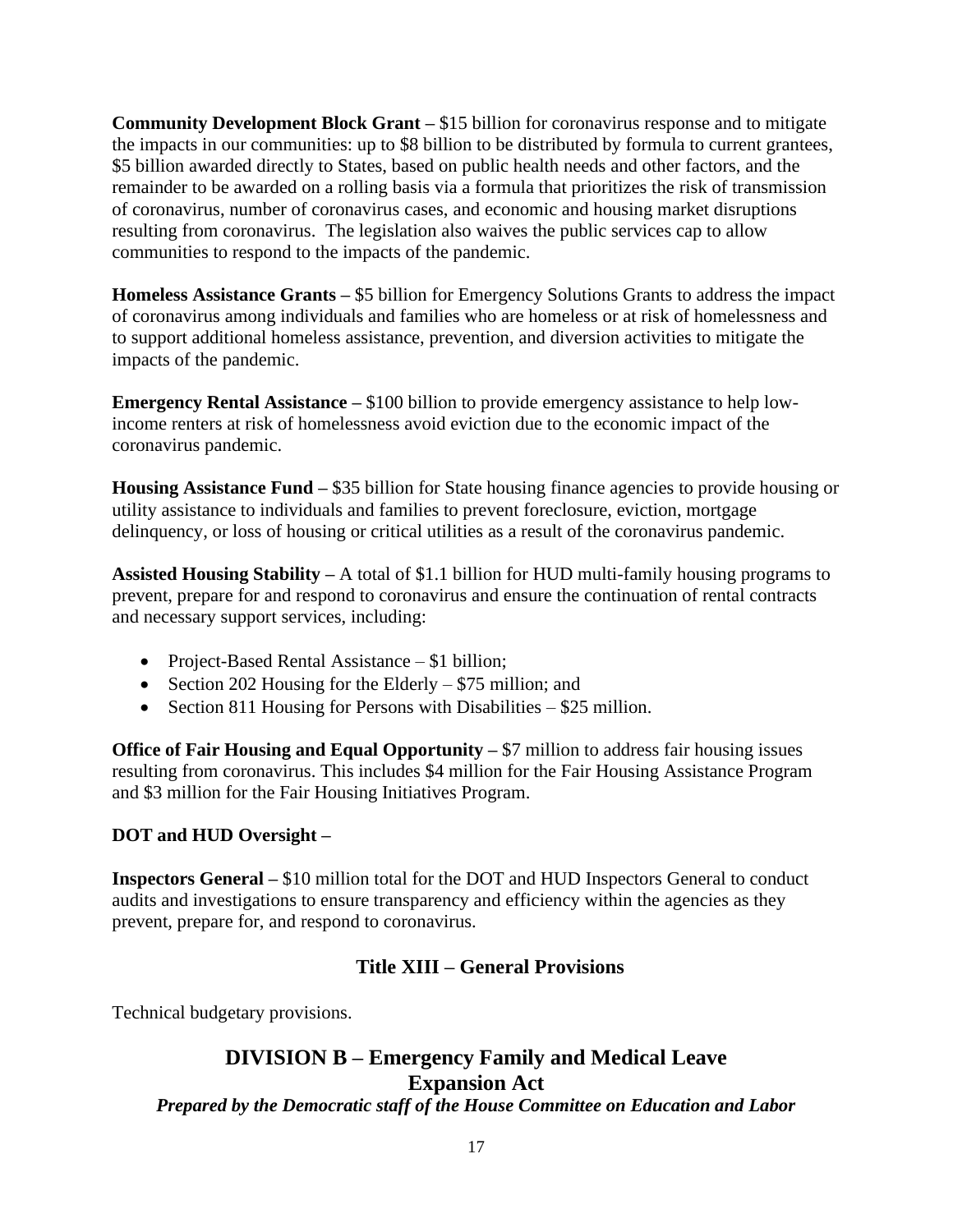**Section 20001. References.** This section clarifies that references in this Division to amend or repeal provisions are to be considered to be made to provisions of the Family and Medical Leave Act of 1993, as amended by the Emergency Family and Medical Leave Expansion Act.

**Section 20002. Employer Clarification.** This section clarifies that public agencies are covered under the Family and Medical Leave Act of 1993, regardless of the number of employees.

**Section 20003. Emergency Leave Extension.** This section extends the availability of Emergency Family and Medical Leave benefits from December 31, 2020 to December 31, 2021.

**Section 20004. Emergency Leave Definitions**. This section provides private sector and public sector employees who have been on the job for at least 30 calendar days with the right take up to 12 weeks of job-protected leave under the Family and Medical Leave Act, *regardless of the size of their employers.* Employees can take this leave to (1) self-quarantine, (2) care for a family member who is quarantined, (3) care for a child whose school has closed or child care provider is unavailable due to COVID-19, or (4) care for a family member who is individual with a disability or senior citizen whose place of care or direct care provider is unavailable.

**Section 20005. Regulatory Authorities.** This section strips the Labor Secretary of authority to issue regulations to carve out employees of small businesses with fewer than 50 employees or to issue regulations to carve health care providers and emergency responders from the right to leave. Any regulations that have been issued under that authority shall have no effect.

**Section 20006. Relationship to Leave.** This section ensures that workers with part-time schedules are provided 10 workweeks of paid leave, clarifies that paid sick leave provided under the *Families First Coronavirus Response Act* can be taken concurrently with unpaid emergency FMLA leave, and provides that only employees can decide to take unpaid leave concurrently with any other paid leave they have available. This section also ensures that emergency FMLA leave does not count towards an employee's 12 weeks of non-emergency unpaid FMLA leave.

**Section 20007. Wage Rate.** After two workweeks of unpaid leave, employees will receive a benefit from their employers that will be no less than two-thirds of the employee's usual pay, up to \$200 a day. This section ensures that workers received at least the applicable minimum wage in their area.

**Section 20008. Notice.** This section requires that employees provide their employers with notice that they will need to take leave to care for a child, senior citizen, or individual with a disability as is practicable.

#### **Section 20009. Amendments to the Emergency Family and Medical Leave Expansion Act.**

- Clarifies that employees who work under a multiemployer collective agreement and whose employers pay into a multiemployer plan are provided with leave.
- Eliminates provisions that give employers of health care providers and emergency responders the ability to exclude their employees from emergency FMLA leave.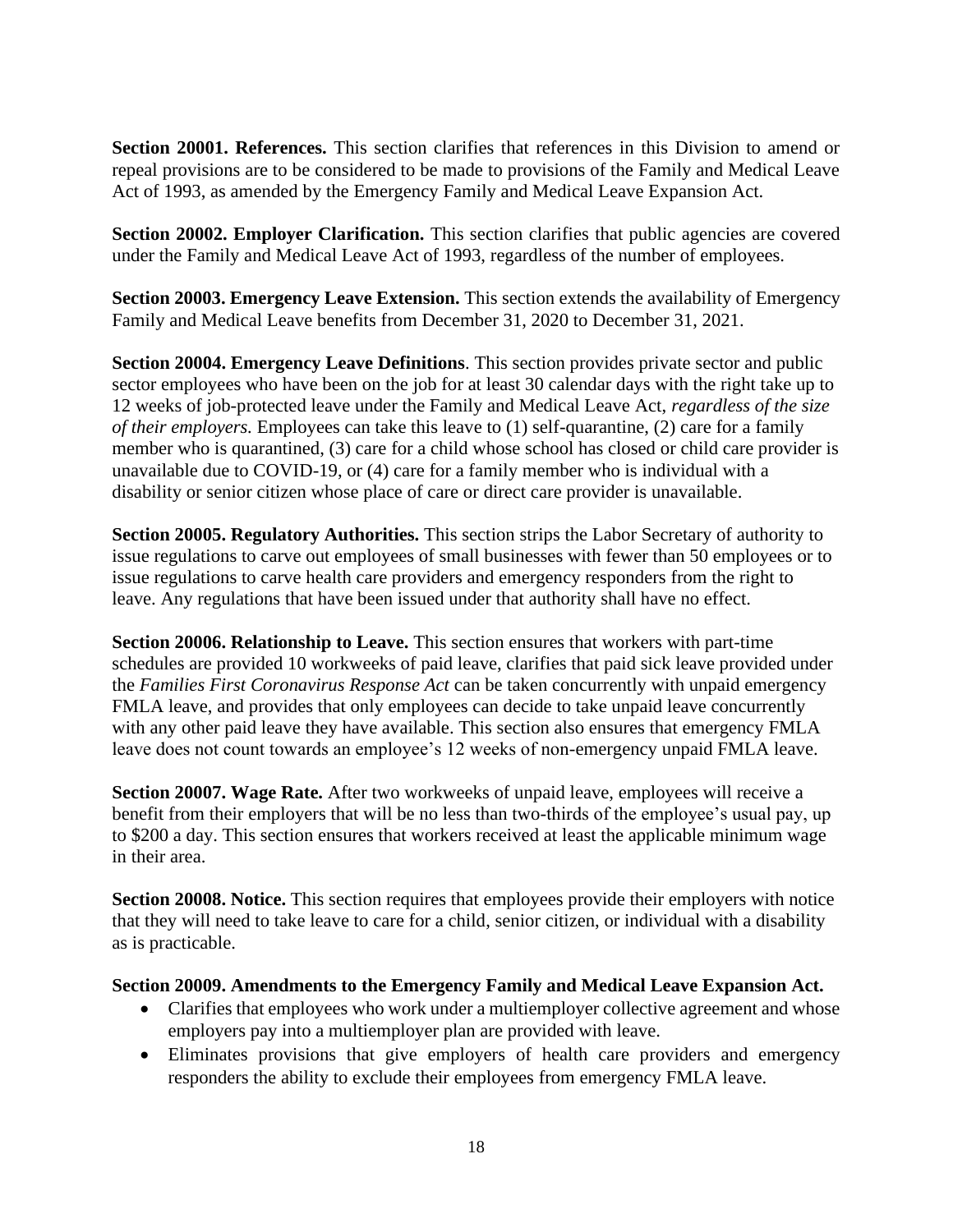• Eliminates provisions that state that employees do not have a private right of action against violating employers with fewer than 50 employees.

## **DIVISION C – Emergency Paid Sick Leave Act Amendments** *Prepared by the Democratic staff of the House Committee on Education and Labor*

**Section 30001. References.** This section clarifies that references in this Division to amend or repeal provisions are to be considered to be made to provisions of Division E of the *Family First Coronavirus Response Act*.

**Section 30002. Paid Sick Time Requirement**. This section requires private and public sector employers, regardless of their size, to provide emergency paid sick leave. Eligible full-time employees are entitled to two workweeks (80 hours) of emergency paid sick leave. Eligible parttime employees are entitled to the hours of emergency paid sick leave that equals the typical number of hours that they work in a typical two-week period. Employees can use this leave to seek a diagnosis, receive treatment, care for a family member, care for a child whose school has closed or child care provider is unavailable due to COVID-19. Employees will receive emergency paid sick leave in addition to any existing employer-provided paid leave. This section eliminates an employer's ability to exclude health care providers and emergency responders from emergency paid sick leave.

**Section 30003. Prohibited Acts**. This section makes a technical correction to the provision that prohibits employers from firing, discharging or discriminating against an employee for taking leave or filing a complaint against an employer for violating the provisions in this act.

**Section 30004. Sunset**. This section extends the availability of emergency paid sick leave from December 31, 2020 to December 31, 2021.

**Section 30005. Definitions**. This section eliminates the large employer exemption and clarifies that nonprofit organizations are covered employers. This provision ensures that full-time and part-time employees earn full wage replacement (up to \$511 per day) for all emergency paid sick leave uses.

**Section 30006. Regulatory Authorities**. This section eliminates the Department of Labor's authority to issue regulations to exempt employers with fewer than 50 employees, health care providers, and emergency responders from this Division's emergency paid leave provision. This section also eliminates the Labor Department's broad authority to issue regulations to align Divisions C, E and G for the Family First Coronavirus Response Act. Any such regulations issued by the Department shall have no force and effect.

## **DIVISION D – COVID–19 Workers First Protection Act of 2020**

**Section 40001. Short Title.** The short title for the bill is the COVID-19 Workers First Protection Act of 2020.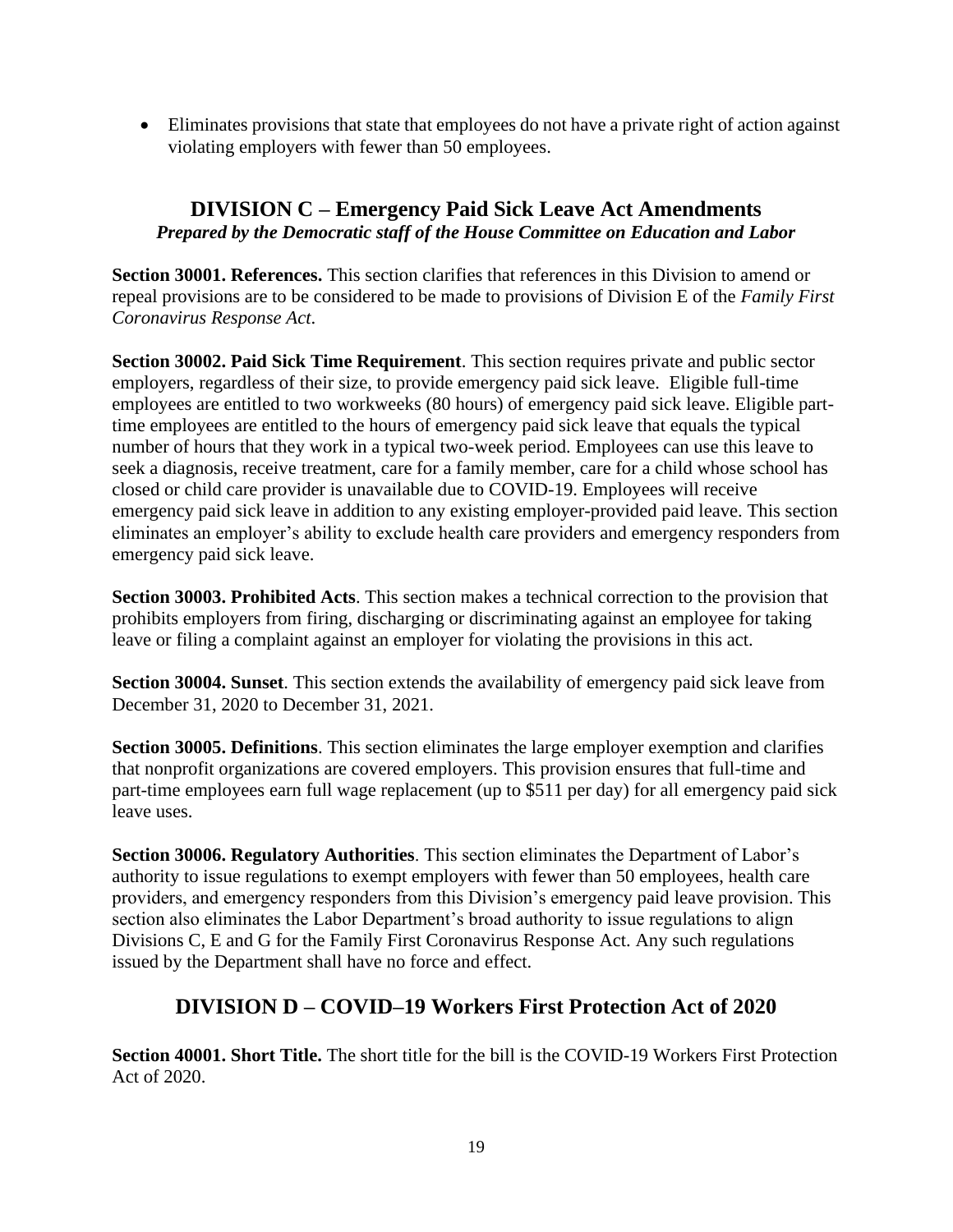**Section 40002. Emergency Temporary and Permanent Standards.** This section requires the Occupational Safety and Health Administration (OSHA) to issue an Emergency Temporary Standard (ETS) within 7 days, requiring employers within the health care sector, emergency medical services (paramedic and firefighters), and any other sectors which either OSHA or the Centers for Disease Control and Prevention (CDC) designate at elevated risk, to develop and implement a comprehensive infectious disease exposure control plan to protect health care workers from exposure to the SARS-CoV-2 virus that causes COVID-19. The ETS shall be based on the guidelines issued by the Centers for Disease Control and Prevention, and the National Institute for Occupational Safety and Health, which are designed to prevent the transmission of infectious agents in healthcare settings and relevant scientific research on novel pathogens. In addition, the ETS may not be less protective than the infectious disease precautions for novel pathogens issued by any OSHA state plan.

OSHA shall issue a comprehensive permanent infectious disease standard within two years to protect employees from occupational exposure to infectious pathogens, including novel pathogens.

This section allows OSHA to exercise discretion in enforcement if it determines that, due to shortages, it is not feasible for an employer to comply with requirements for personal protective or other equipment, provided the employer makes a good-faith effort to comply and implements alternative measures to protect employees.

OSHA state plan states are required to issue an ETS within 14 days of enactment, that is at least as effective as the standard issued by federal OSHA. In the 24 Federal OSHA states, the ETS also applies to state and local governments for health care, emergency response and other covered workers.

**Section 40003. Surveillance, Tracking and Investigation of Work-related Cases of COVID-19 Among Health Care Workers.** This section requires the CDC, in conjunction with the National Institute for Occupational Safety and Health, to collect and, as appropriate, investigate reports of work-related transmission of COVID-19 to health care and other workers, and make recommendations on needed actions or guidance based on those reports and investigations.

#### **DIVISION E – Workforce Emergency Response** *Prepared by the Democratic staff of the House Committee on Education and Labor*

**Section 50001. Workforce Response Activities.** This section provides increased flexibility needed for State and local areas to provide continuity of services during the COVID-19 national emergency through rapid response activities.

## **DIVISION F – Family Support Provisions**

*Prepared by the Democratic staff of the House Committee on Ways and Means and the House Committee on Energy and Commerce*

**Section 101. Support Continued Safe Operation of Foster Care and Child Welfare Programs and Provide Additional Support to Older Foster Youth During the Emergency.**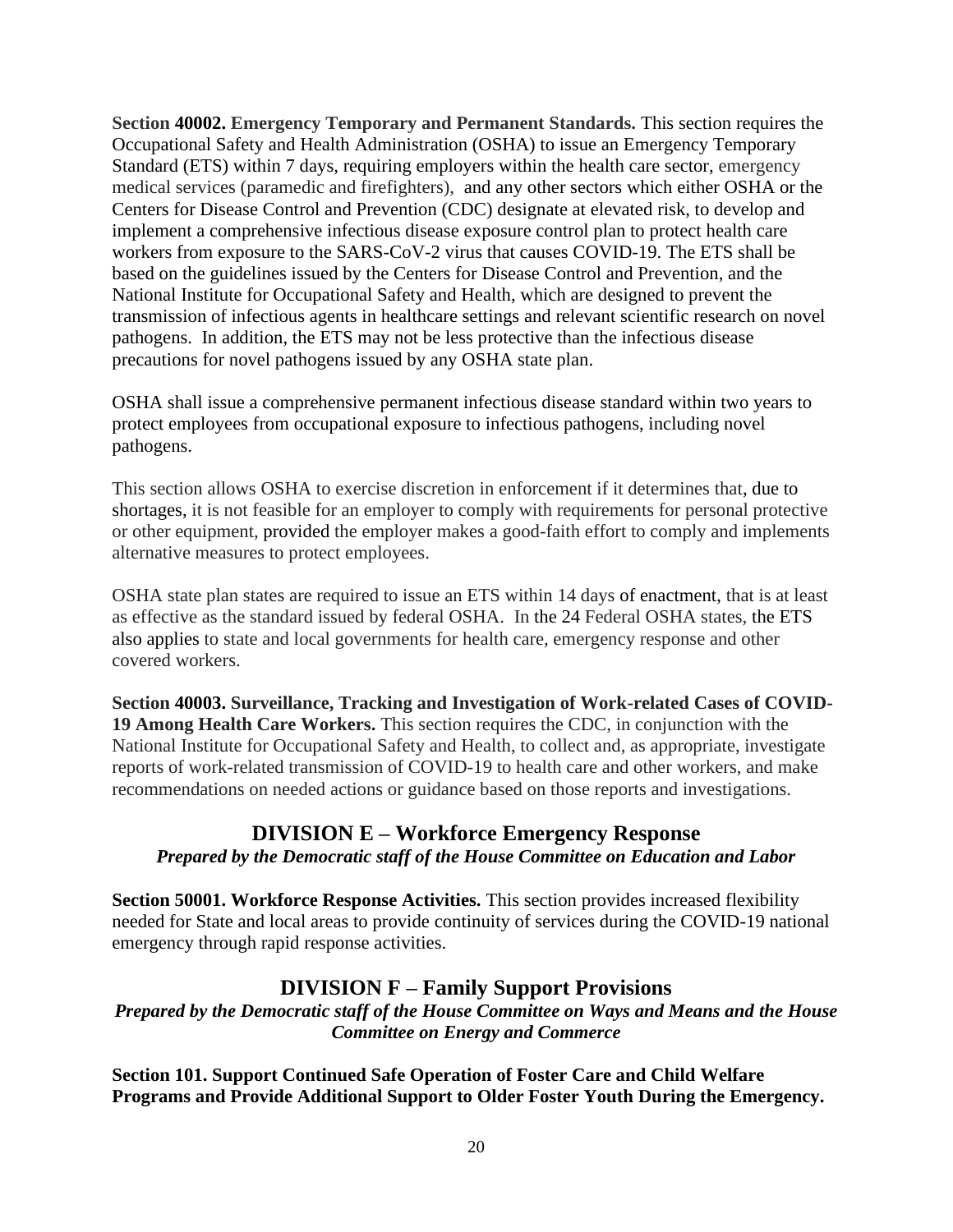Older foster youth are especially vulnerable during the pandemic, as they don't have the same parental safety net as most young adults. This section would temporarily provide additional funding to assist older foster youth and expand eligibility to more former foster youth and suspend caps on housing assistance and requirements to make progress in college. The section would also provide for flexible administration of child welfare courts, foster care, and other child welfare programs, in order to comply with all public health restrictions.

#### **Section 102. Allow Home Visiting Programs to Continue Serving Families Safely**. The

legislation would modify federal rules to allow mothers and their infants to continue participating in the Maternal, Infant and Early Childhood Home Visiting Program, using virtual visits and with other temporary changes to comply with public health directives. Home visitors would also educate families on emergency preparedness and be able to provide necessary materials to maintain a safe and sanitary home, such as diapers and soap.

**Section 103. Waive Federal Rules and Penalties to Allow State Child Support Enforcement Programs and Comply with Current Public Health Requirements.** Child support programs would have more flexible options to comply with social distancing and shelter-in-place guidelines and states would be held harmless from the federal financial penalties and associated with their inability to comply with certain requirements, including for maintaining staff capacity at statewide branches, meeting the 90% Paternity Establishment Percentage, and missing deadlines for filing reports and payments. During the crisis, states would also have more discretion to determine non-payment enforcement measures against unemployed noncustodial parents.

**Section 104. Temporarily Suspend Temporary Assistance for Needy Families Program (TANF) Rules Inconsistent with Current Realities.** During the emergency, state TANF programs would not be required to comply with the federal Work Participation Rate in order to allow TANF parents to follow public health guidance on social distancing, local shelter-in-place orders, and other requirements associated with maintaining public health and safety during the pandemic. The federal time limit on benefit receipt would also be temporarily suspended, to allow families to receive emergency help during the emergency without affecting future eligibility.

## **DIVISION G – Health Policies**

*Prepared by the Democratic staff of the House Committees on Energy and Commerce, Ways and Means, and Education and Labor*

#### **TITLE I – MEDICAID**

**Sec. 101 – Increasing Federal support to State Medicaid programs during economic downturns.** Creates a mechanism that will automatically increase federal payments to state Medicaid programs if a state experiences an increase in the state unemployment rate.

**Sec. 102 – Limitation on additional Secretarial action with respect to Medicaid supplemental payments reporting requirements.** Prevents the Secretary of Health and Human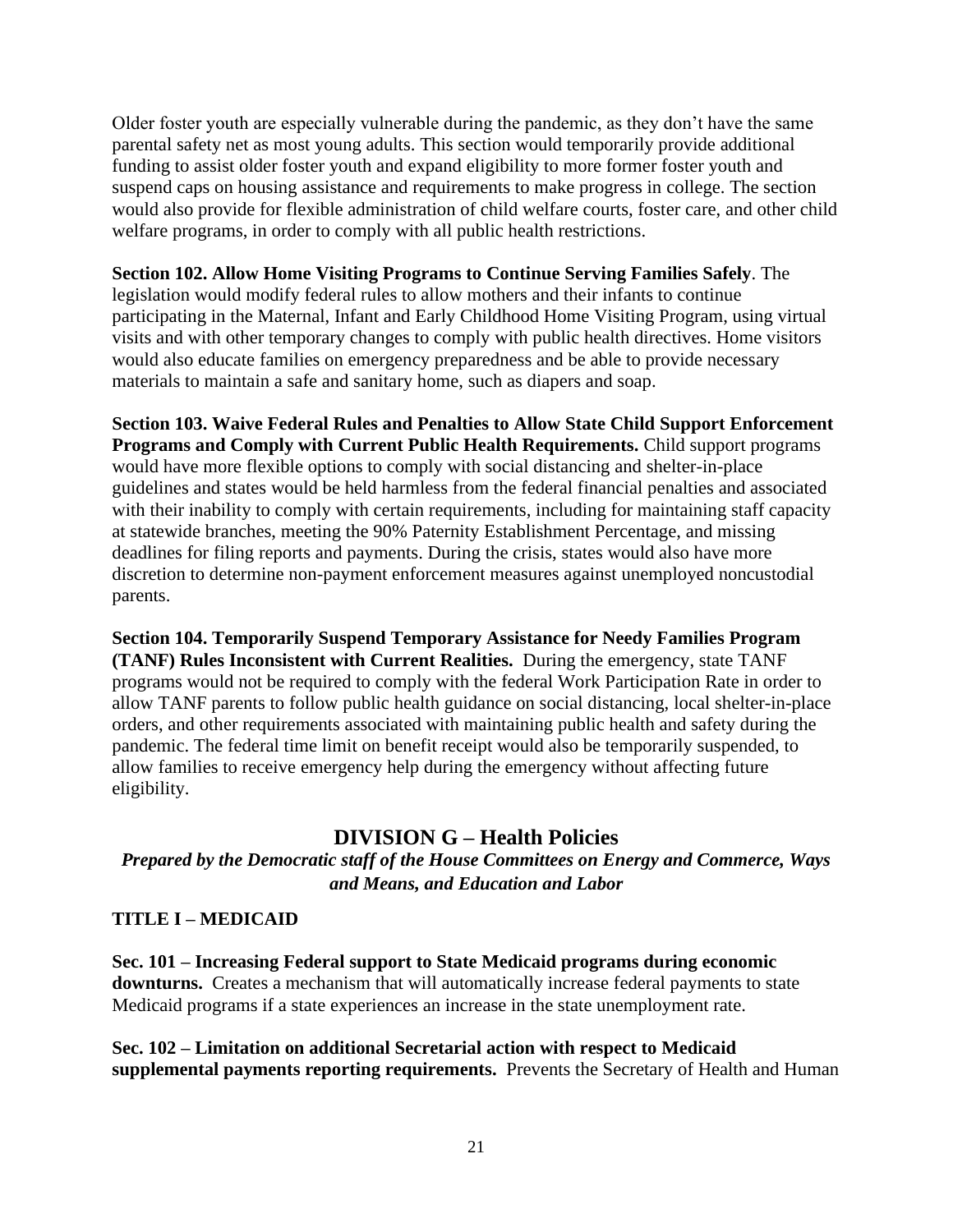Services (HHS) from finalizing the Medicaid Fiscal Accountability Regulation (MFAR) until two years after the end of the public health emergency.

**Sec. 103 – Authority to award Medicaid HCBS grants to respond to the COVID-19 public health emergency.** Authorizes the Secretary to award grants to states to support activities that strengthen their home- and community-based services (HCBS) benefit.

**Sec. 104 – Delay in reduction of FMAP for Medicaid personal care services furnished**  without an electronic visit verification system. This section, for the duration of the public health emergency, suspends reductions in the federal medical assistance percentage (FMAP) for states that are not in full compliance with the electronic visit verification requirements

**Sec. 105 – Coverage at no cost sharing of COVID-19 vaccine and treatment.** Ensures that adult Medicaid beneficiaries receiving traditional Medicaid benefits have access to a future COVID-19 vaccine without any out-of-pocket costs. It also includes children enrolled in standalone CHIP programs to the vaccines for children program to ensure that they are able to receive COVID-19 vaccinations.

**Sec. 106 – Optional coverage at no cost sharing of COVID-19 treatment and vaccines under Medicaid for uninsured individuals.** Ensures that uninsured individuals whom states opt to cover through the new Medicaid eligibility pathway will be able to receive testing, treatment and immunizations for COVID-19 without cost-sharing.

**Sec. 107 – Temporary increase in Medicaid Federal financial participation for telehealth services.** This section, for the duration of the public health emergency, provides a 1 percent increase to the FMAP for telehealth services for state Medicaid programs that cover telehealth services to the same extent as they are required to be covered by Medicare.

**Sec. 108 – Extension of full Federal medical assistance percentage to urban Indian organizations.** Ensures that tribal providers, including urban Indian organizations, are able to receive 100 percent FMAP.

**Sec. 109 – Medicaid coverage for citizens of Freely Associated States.** Restores Medicaid eligibility to the citizens of the Freely Associated States.

**Sec. 110 – Increased FMAP for medical assistance to newly eligible individuals.** Allows states that expanded Medicaid after 2014 to benefit from the enhanced FMAP that was available to states that expanded in 2014.

**Sec. 111 – Renewal of application of Medicare payment rate floor to primary care services furnished under Medicaid and inclusion of additional providers.** Ensures that primary care providers are paid no less than they would be paid under Medicare for the duration of the public health emergency.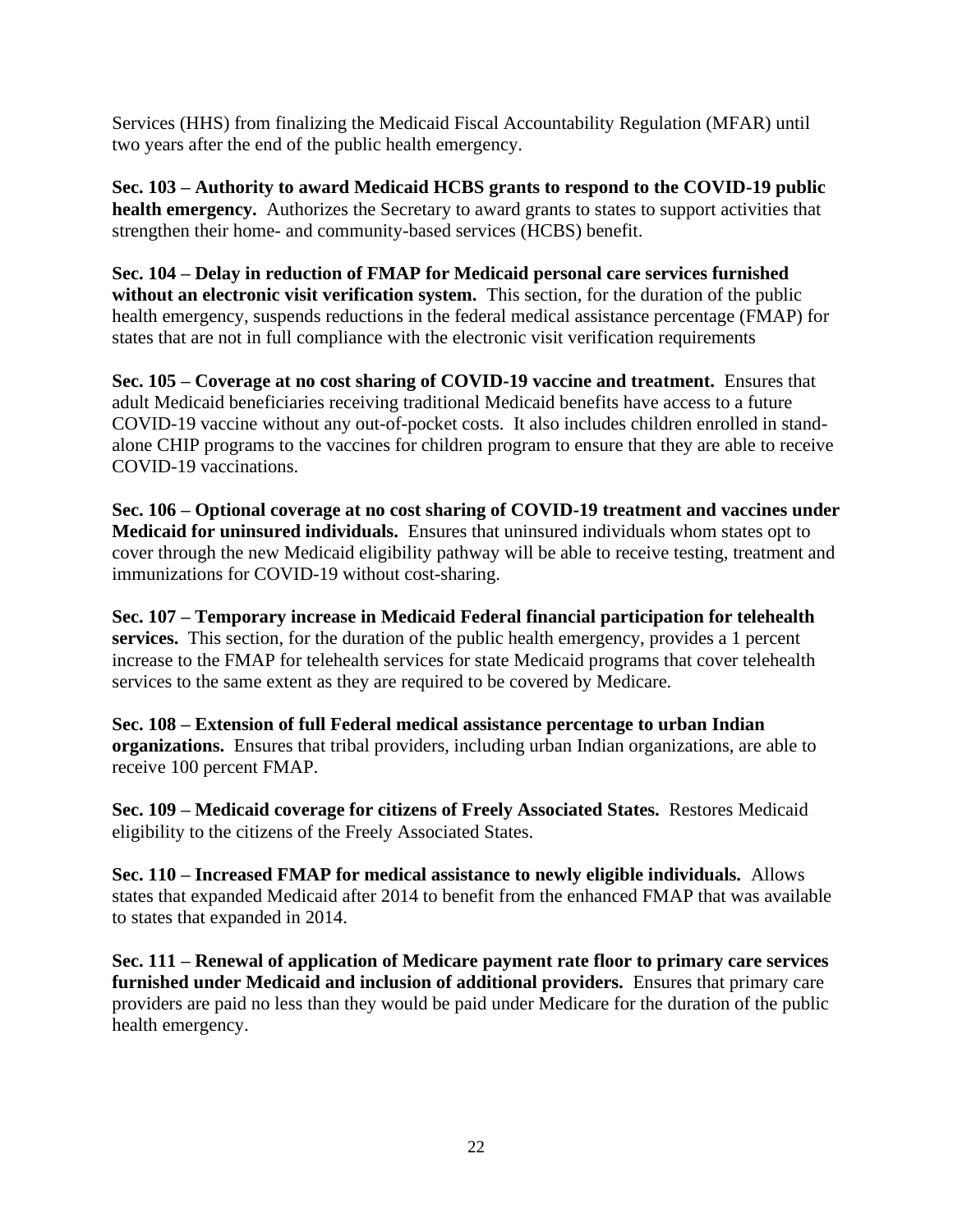**Sec. 112 – Temporary increase in Medicaid DSH allotments.** Increases Medicaid disproportionate share hospital (DSH) allotments by 2.5 percent for the duration of the public health emergency.

**Sec. 113 – Temporary allowance for medical assistance under Medicaid for inmates during 30-day period preceding release**. Confers Medicaid eligibility on incarcerated individuals who are otherwise eligible to enroll 30 days prior to their release.

**Sec. 114 – Extension of existing section 1115 demonstration projects**. Authorizes the Secretary to extend expiring section 1115 demonstration waivers through 2021 so that state Medicaid programs can prioritize responding to public health emergency.

**Sec. 115 - Preventing Medicaid disproportionate share hospital (DSH) cuts.** Cancels the Medicaid DSH cuts for fiscal year 2020, and reduces the DSH cuts for fiscal year 2021 to \$4 billion. It also delays the start of the fiscal year 2021 cuts until December 1, 2020.

**Sec. 116 - Extension of money follows the person rebalancing demonstration.** This section fully finds money follows the person for fiscal year 2020 and provides \$75 million for the first two months of fiscal year 2021.

**Sec. 117 - Extension of protections for Medicaid recipients of home and community-based services against spousal impoverishment.** This section ensures that protections against spousal impoverishment continue to apply to spouses of recipients of home- and community-based services through November 30, 2020.

**Sec. 118 - Extension of the community mental health services demonstration program.** This section extends the community mental health services demonstration until November 30, 2020.

## **TITLE II – MEDICARE**

**Sec. 201 – Coverage of the COVID-19 vaccine under the Medicare program without any cost-sharing**. Provides for coverage of the COVID-19 vaccine and its administration under Medicare at no out of-pocket cost to patients under Medicare Part B when such a vaccine is available. The payment amount under part B for the administration of the COVID-19 vaccine will be the same as would be allocated for the administration of a flu vaccine.

**Sec. 202 – Holding Medicare beneficiaries harmless for specified COVID-19 treatment services furnished under Part A or Part B of the Medicare program.** Establishes zero costsharing (out-of-pocket costs) for COVID-19 treatment under Medicare Parts A and B.

**Sec. 203 – Medicare sequester delay.** Places a moratorium on the two percent Medicare sequester beginning on May 1, 2020, for the duration of the COVID-19 emergency period.

**Sec. 204 – Enhancing Medicare telehealth services for federally qualified health centers and rural health clinics during the emergency period.** Allows Federally Qualified Health Centers (FQHCs) and Rural Health Clinics (RHCs) to be paid for furnishing telehealth services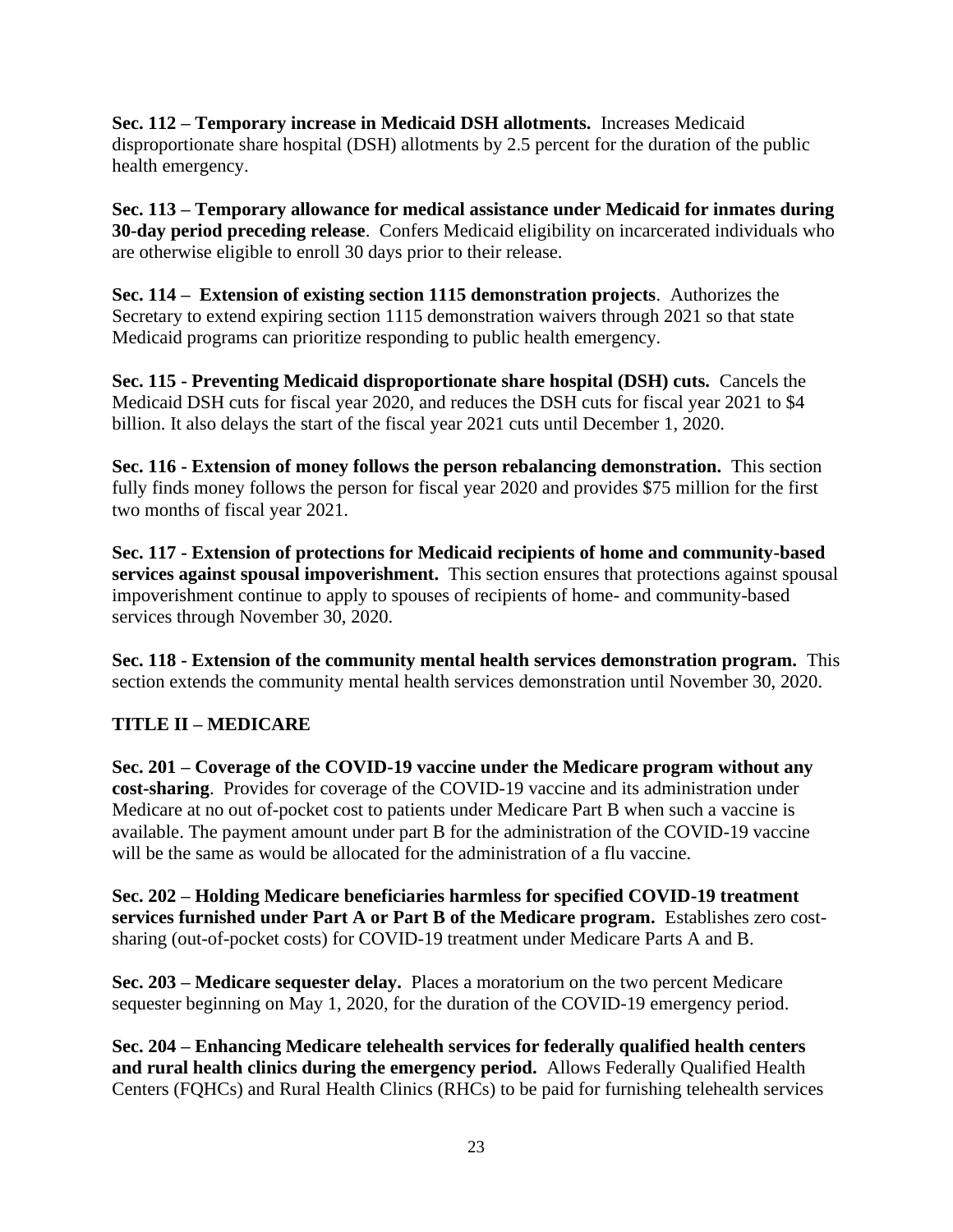to beneficiaries in their home or other setting during the COVID-19 emergency period. Medicare would pay for these services at a rate similar to the national average payment rates for comparable telehealth services under the Physician Fee Schedule.

**Sec. 205 – Guaranteed issue of certain Medigap policies.** Adds guaranteed issue protections for beneficiaries enrolling in supplemental Medigap plans to prevent insurance companies from denying coverage based on pre-existing conditions or health status.

**Sec. 206 – Ensuring communications accessibility for residents of skilled nursing facilities during the COVID-19 emergency period.** Ensures skilled nursing facilities provide a means for residents to conduct "televisitation" with loved ones while in-person visits are not possible during the COVID-19 emergency period.

**Sec. 207 – Medicare hospital inpatient prospective payment system add-on payment for COVID-19 patients during the emergency period.** Provides an outlier payment for inpatient claims for any amount over the traditional Medicare payment to cover excess costs hospitals incur for more expensive COVID-19 patients.

**Sec. 208 – Coverage of treatments for COVID–19 at no cost sharing under the Medicare Advantage program.** Establishes zero cost-sharing (out-of-pocket costs) for COVID-19 treatment under Medicare Advantage.

**Sec. 209 – Establishing a risk corridor program for Medicare Advantage plans during the COVID-19 emergency.** Establishes a risk corridor programs to help mitigate potential increased cost of claims experienced by Medicare Advantage plans as a result of the COVID-19 emergency.

**Sec. 210 – Requiring coverage under Medicare PDPs and MA-PD plans, without the imposition of cost sharing or utilization management requirements, of drugs intended to treat COVID-19 during certain emergencies.** Requires Part D prescription drug plans (PDPs) to include on their formularies any outpatient drug that has been authorized, approved, or licensed to treat COVID-19. In addition, this legislation will make clear that Part D plans may not require any copayments, coinsurance, or out-of-pocket costs for this treatment or use prior authorization, step therapy, or any other utilization management tools before covering this therapy. This provision will be in effect for the duration of the plan year of the public health emergency.

**Sec. 211 – Requiring Medicare PDPs and MA–PD plans to allow during the COVID-19 emergency period for fills and refills of covered part D drugs for up to a 3-month supply.**  Requires Part D PDPs to allow beneficiaries to obtain up to three-month supply of their Part D prescription drugs during the COVID-19 public health emergency. This provision will be in effect for the duration of the COVID-19 public health emergency.

**Sec. 212 – Extension of the work geographic index floor under the Medicare program.**  Extends the work Geographic Pricing Cost Index (GPCI) 1.0 floor for Medicare physician payments through November 30, 2020.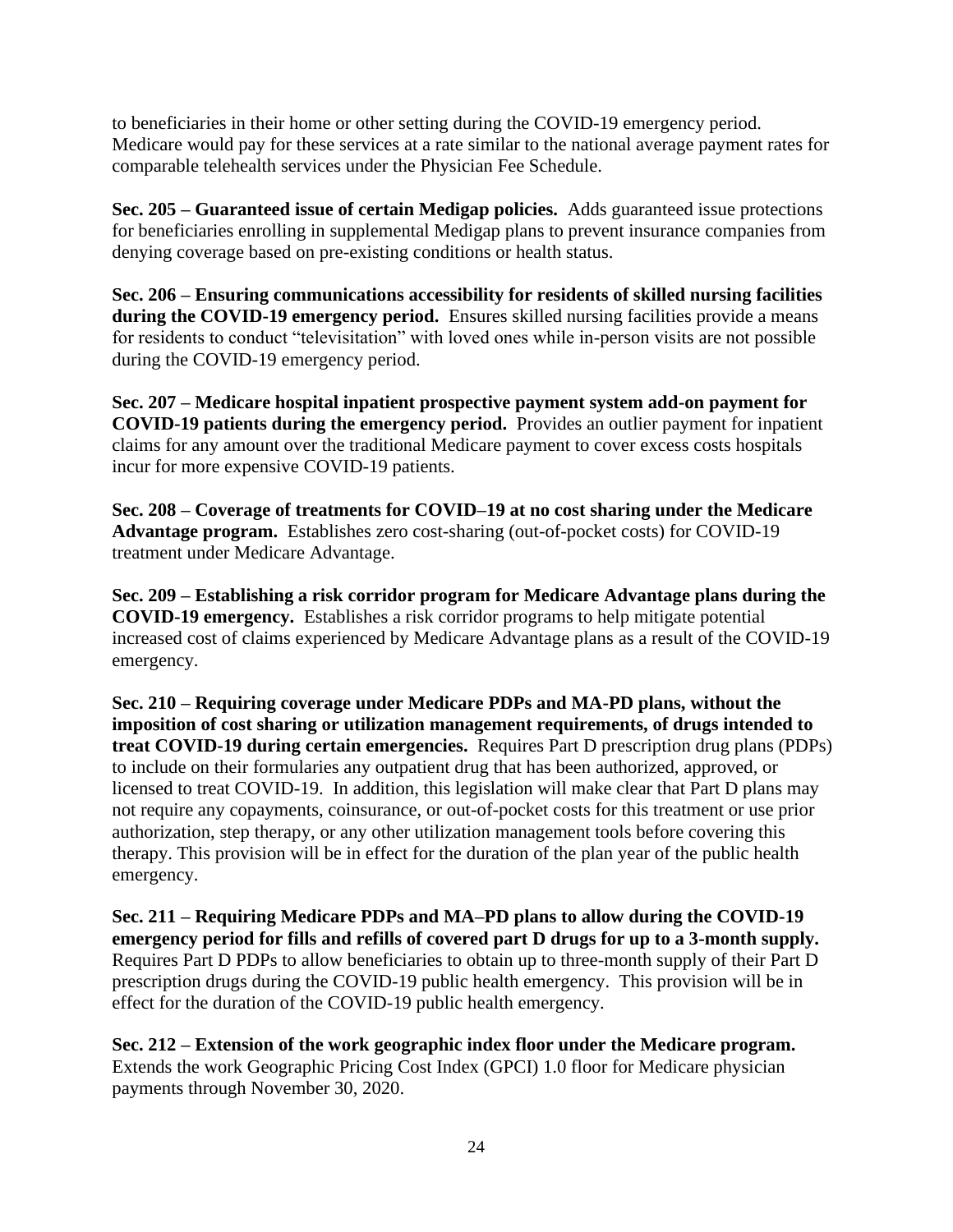**Sec. 213 – Extension of funding for quality measure endorsement, input, and selection.**  Extends funding for quality measure endorsement, input, and selection through November 30, 2020.

**Sec. 214 – Extension of funding outreach and assistance for low-income programs.** Extends funding for outreach and assistance for low-income programs (State Health Insurance Assistance Programs, Area Agencies on Aging, the National Center for Benefits and Outreach Enrollment, and the Aging and Disability Resource Centers) through November 30, 2020.

## **TITLE III – PRIVATE INSURANCE**

**Sec. 301 – Special enrollment period through exchanges; federal exchange outreach and educational activities.** Provides for a two-month open enrollment period to allow individuals who are uninsured, for whatever reason, to enroll in coverage. Currently, Americans can only enroll in an ACA plan during open enrollment period, or because of a qualifying life event if they were previously insured. This package would establish a one-time special enrollment for the ACA Marketplace. allowing Americans who are uninsured to get insured in the face of COVID-19, and, if eligible, have premium tax credits help make premiums affordable

**Sec. 302 – Short term limited duration insurance rule prohibition.** Prohibits the relevant Secretaries from implementing, enforcing, or in any way give effect to a final rule by the Department of Health and Human Services, the Department of Treasury, and the Department of Labor that expanded short-term, limited-duration health insurance plans.

**Sec. 303 – Rapid coverage of preventative services and vaccines for COVID-19.** Requires individual and group health plans to cover any preventative vaccine and any drugs to treat COVID-19 at zero cost-sharing within 15 days of receiving an "A" or "B" rating by United States Preventive Services Task Force (USPSTF) or a recommendation from the Advisory Committee on Immunization Practices (ACIP).

**Sec. 304 – Coverage of COVID-19 related treatment at no cost sharing.** Waives cost-sharing for patients' treatment related to COVID-19 who are enrolled in private insurance coverage. The Federal government is required to reimburse insurers for the forgone cost-sharing.

**Sec. 305 – Requiring prescription drug refill notifications during emergencies.** Requires group health plans and health insurance issuers offering group or individual health insurance coverage to notify patients if their plan permits advance prescription drug refills pursuant to public health preparedness guidelines or recommendations issued by the Center for Disease Control and Prevention (CDC) and provide patients with options for receiving an advance drug refill.

**Sec. 306 – Improvement of certain notifications provided to qualified beneficiaries by group health plans in the case of qualifying events.** Improves the information provided to workers who lose their employer-sponsored coverage so that they are aware of all affordable coverage options, including coverage available under the ACA.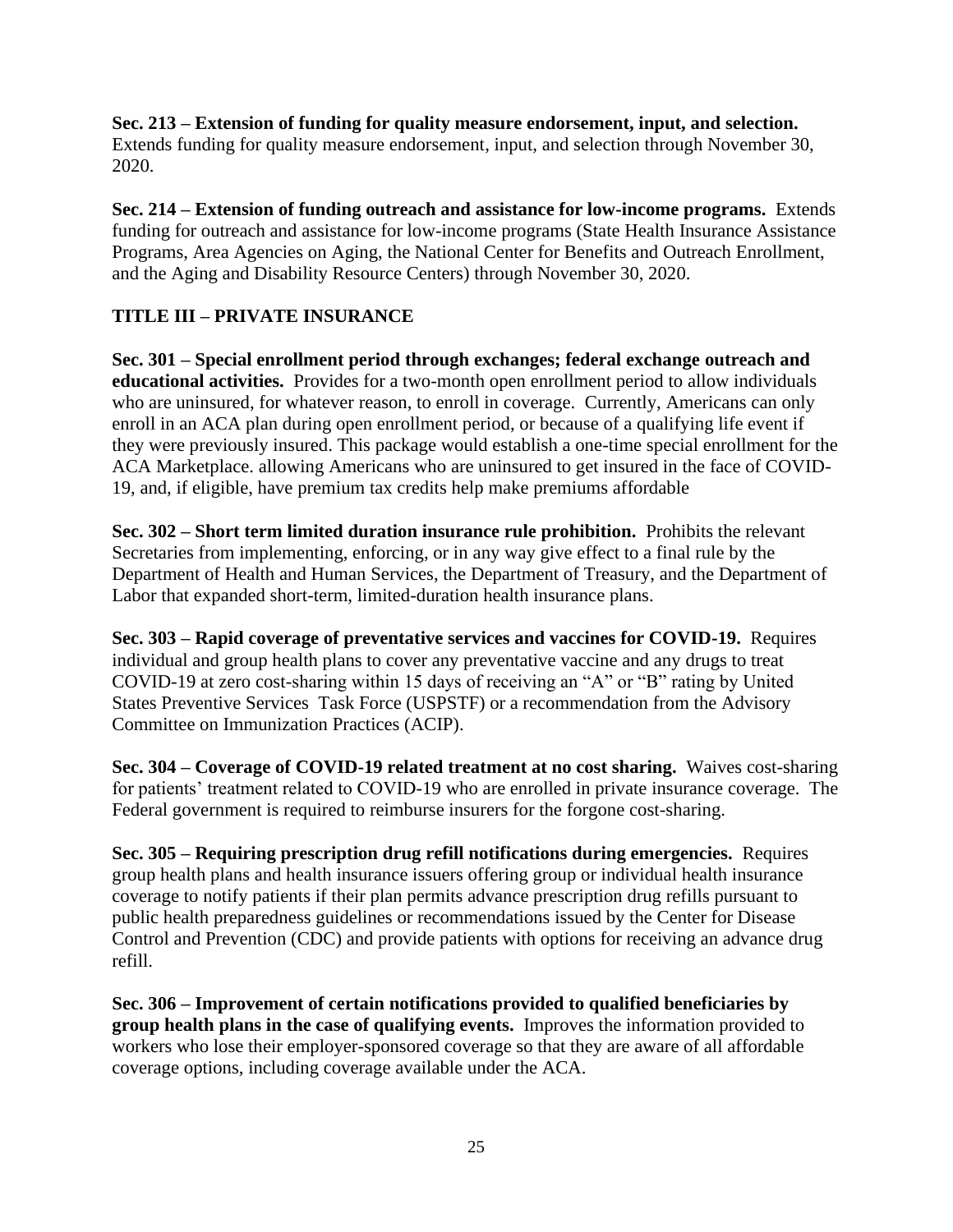**Sec. 307 – Subsidies for COBRA.** Provides subsidies to allow workers to maintain their employer-sponsored coverage if they become eligible for COBRA or are subject to a temporary furlough.

**Sec. 308 – Risk corridor program.** Establishes a two-year risk corridors program to provide payments to individual and small group market plans for extreme losses and help mitigate premium increases for consumers.

**Sec. 309 – Coverage of in vitro diagnostic products.** Clarifies coverage requirements for in vitro diagnostic tests in compliance with the Food and Drug Administration's (FDA) guidance on diagnostic tests for COVID-19 during a public health emergency.

**Sec. 310 – Sense of Congress Regarding Surprise Medical Bills.** Sense of Congress that during the COVID-19 pandemic health care providers should refrain from balance billing consumers for out-of-network claims related to COVID-19 testing or treatment, and insurance companies should do their utmost to secure access to in-network treatment for their plan participants.

#### **TITLE IV – PROVISIONS RELATING TO OLDER AMERICANS ACT OF 1965**

**Sec. 401 – Combating Hunger for Older Americans During Coronavirus Crisis.** This provision relaxes the definition of "home-bound" so that individuals who are quarantined/staying home due to COVID-19 can receive home-delivered meals, allows flexibility in nutrition standards to ensure continuity of service, and allows flexibility of funding between homedelivered and congregate meals.

**Sec. 402 – Access of the State Long-Term Care Ombudsman to residents of long-term care facilities during the COVID-19 public health emergency in fiscal year 2020.** This provision clarifies the authority of the long-term care ombudsmen program authorized under the OAA to maintain contact (in appropriate format) with patients in long-term care facilities throughout the duration of COVID-19.

**Sec. 403 – Continuity of service and opportunities for participants in community service activities under Title V of the Older Americans Act of 1965.** This provision provides flexibility for administrative costs and allows the Secretary to increase the cap on length of participation in SCESP for older workers whose service is interrupted due to the COVID-19 national emergency.

## **TITLE V – PUBLIC HEALTH POLICIES**

#### **SUBTITLE A – IMPROVING PUBLIC HEALTH AND MEDICAL RESPONSE**

**Sec. 501 – Reimbursement for additional health services relating to coronavirus.** Amends the Families First Coronavirus Response Act to allow the National Disaster Medical System to also reimburse for costs related to COVID-19 treatment expenses.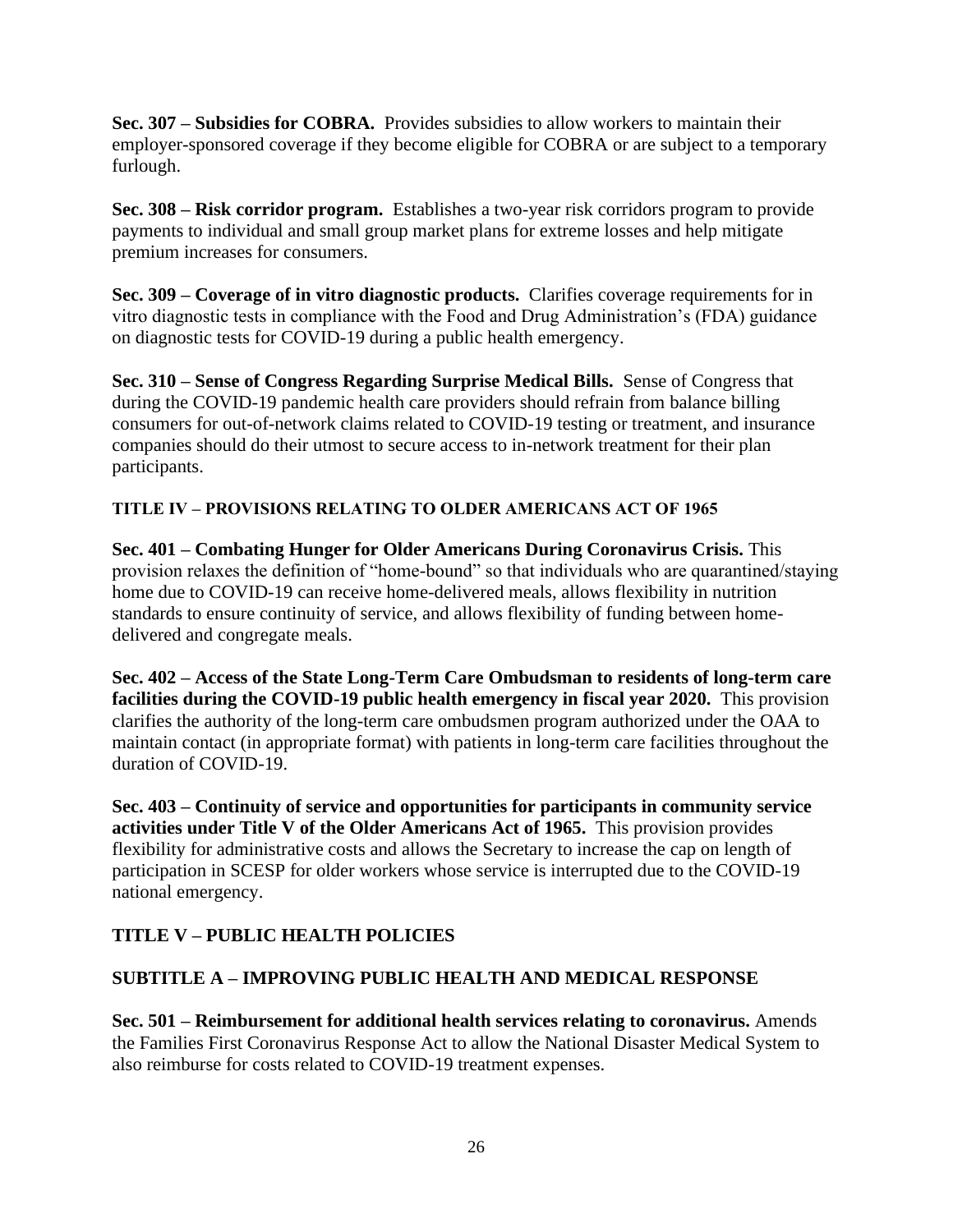**Sec. 502 – Public health data system transformation.** Requires the HHS to expand, enhance, and improve public health data systems used by the CDC. Requires HHS to award grants to State, local, Tribal, or territorial public health departments for the modernization of public health data systems in order to assist public health departments in assessing current data infrastructure capabilities and gaps; to improve secure public health data collection, transmission, exchange, maintenance, and analysis; to enhance the interoperability of public health data systems; to support and train related personnel; to support earlier disease and health condition detection; and to develop and disseminate related information and improved electronic case reporting.

**Sec. 503 – Reporting on COVID-19 testing and results.** Amends the Families First Coronavirus Response Act to require state and local governments, laboratories, and health systems to provide real-time reporting on testing and results, including positive and negative results, as well as any reporting on cases and severe outcomes resulting from COVID-19. In addition, this section would require entities receiving funds through this division to provide regular and real-time reporting to their respective State Emergency Operations Center on COVID-19 testing and results.

**Sec. 504 – CDC COVID response line.** Requires CDC to maintain a toll-free telephone number to address public health questions related COVID-19.

**Sec. 505 – Awareness campaign.** Requires the CDC to award grants for the purposes of increasing evidence-based awareness of COVID-19, availability of diagnostic testing, as well as countering stigma associated with the disease.

**Sec. 506 – Additional resources for the Medical Reserve Corps.** Increases authorization levels for the Assistant Secretary of Preparedness and Response (ASPR's) Medical Reserve Corps (MRC). The MRC network comprises approximately 175,000 volunteers in roughly 850 community-based units located throughout the United States and its territories. Providing increased resources for the Medical Reserve Corps would enable HHS to expand the MRC network.

**Sec. 507 – Flexibility for members of National Health Service Corps providers during emergency period.** Currently, National Health Service Corps (NHSC) participants providers must abide by strict hour/location requirements in order to meet the terms of their loan agreements. This section would allow NHSC participants flexibility in their hours and location requirements in order to provide care where and how they are needed during a public health emergency.

**Sec. 508 – Ready Reserve Corps.** Provides the United States Public Health Corps the authority to stand up the Ready Reserve Corps. These health care providers will provide additional surge capacity to parts of the country in need of additional medical providers due to COVID-19.

**Sec. 509 – Nation limiting liability for volunteer health care professionals.** Currently, federal and state Good Samaritan laws provide some civil liability protections for volunteer health care providers, but only if they are licensed in the state where the services are performed. This section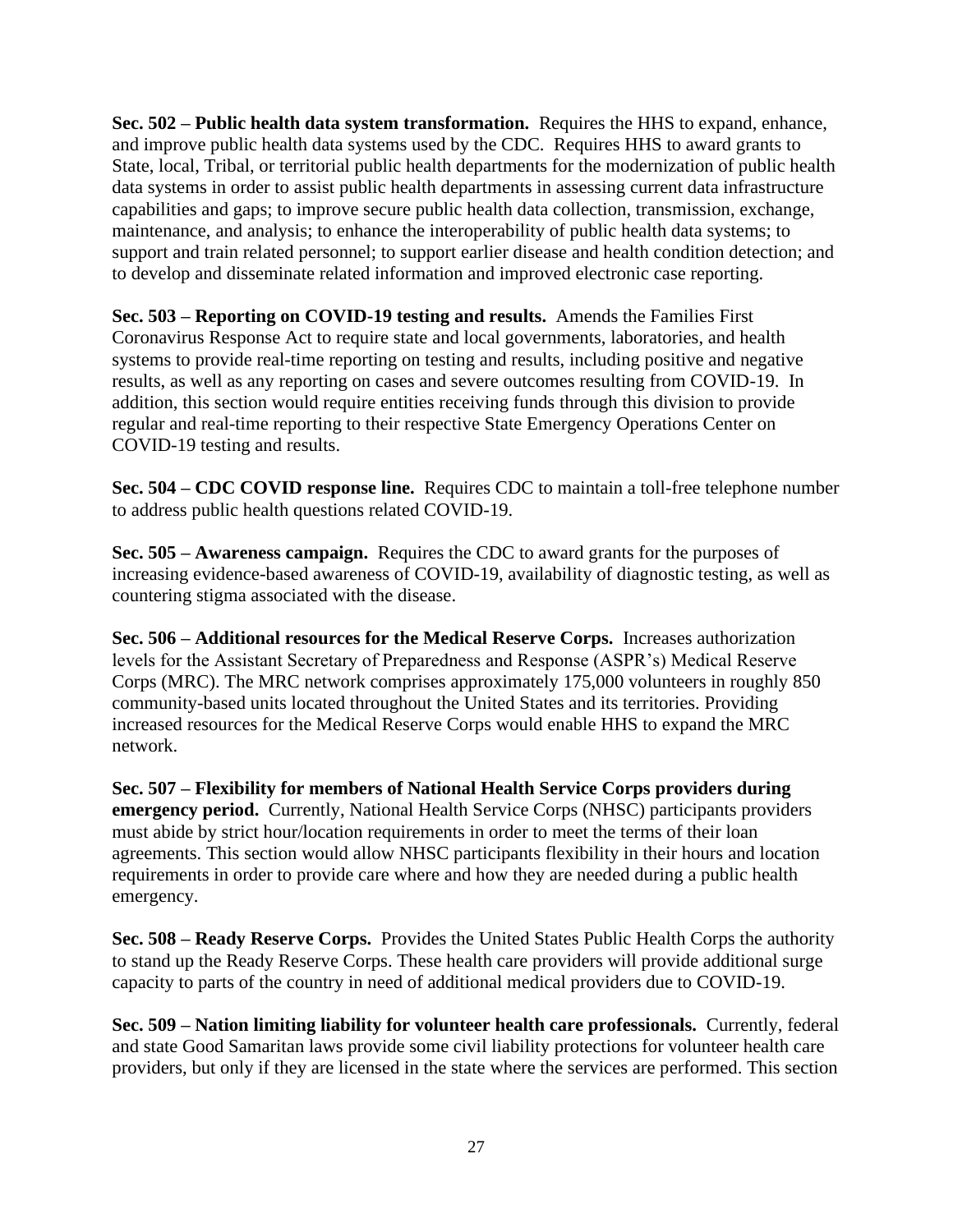would extend narrow liability protections to medical volunteers who have crossed state lines in order to provide surge services related to COVID-19.

## **SUBTITLE B – TRIBAL HEALTH**

**Sec. 521 – Improving State, local, and tribal public health security.** Extends eligibility for the CDC's Public Health Emergency Preparedness (PHEP) program to Tribes.

**Sec. 522 – Provision of items to tribal programs and facilities.** Guarantees Indian Health Service (IHS) and other Tribal health organizations direct access to the Strategic National Stockpile, just like all fifty other states.

## **SUBTITLE C – MEDICAL PRODUCT SUPPLY CHAIN IMPROVEMENTS**

**Sec. 531 – Shortages of Essential Devices.** Requires manufacturers of essential medical devices, including personal protective equipment and testing devices, determined by the Secretary to be critical to preventing, screening, diagnosing, treating, or mitigating the spread of a disease, to report to FDA on any permanent discontinuances, interruptions in manufacturing, or other situations or circumstances that are likely to lead to a shortage or meaningful disruption in supply in a public health emergency. Early reporting will allow FDA to work to mitigate shortages more quickly.

**Sec. 532 – Authority to Destroy Counterfeit Devices.** Extends FDA's administrative destruction authority to medical devices. This would allow FDA to destroy certain imported medical devices in instances where FDA believes such medical devices are adulterated, misbranded, or unapproved and may pose a threat to the public health as they currently do for drugs.

**Sec. 533 - Requiring the Strategic National Stockpile to Include Certain Types of Medical Supplies.** Requires the Secretary to include personal protective equipment, ancillary medical supplies, and other supplies required for the administration of drugs, vaccines and other biological products, medical devices, and diagnostic tests in the Strategic National Stockpile.

**Sec. 534 – Reporting Requirement for Drug Manufacturers.** Requires drug manufacturers and active pharmaceutical ingredient (API) manufacturers to report quarterly on the volume of drugs they manufacture, prepare, propagate, compound, or process for commercial distribution prior to being imported or offered for import into the United States. Reports must include the number of dosage units for each finished drug product, or amount of active pharmaceutical ingredient. Also requires all facilities involved with the manufacturing of drugs and API to register.

**Sec. 535 – National Centers of Excellence in Continuous Pharmaceutical Manufacturing:**  Directs FDA to designate National Centers of Excellence in Continuous Pharmaceutical Manufacturing (NCEs). NCEs will work with FDA and industry to craft a national framework for continuous manufacturing implementation, including supporting additional research and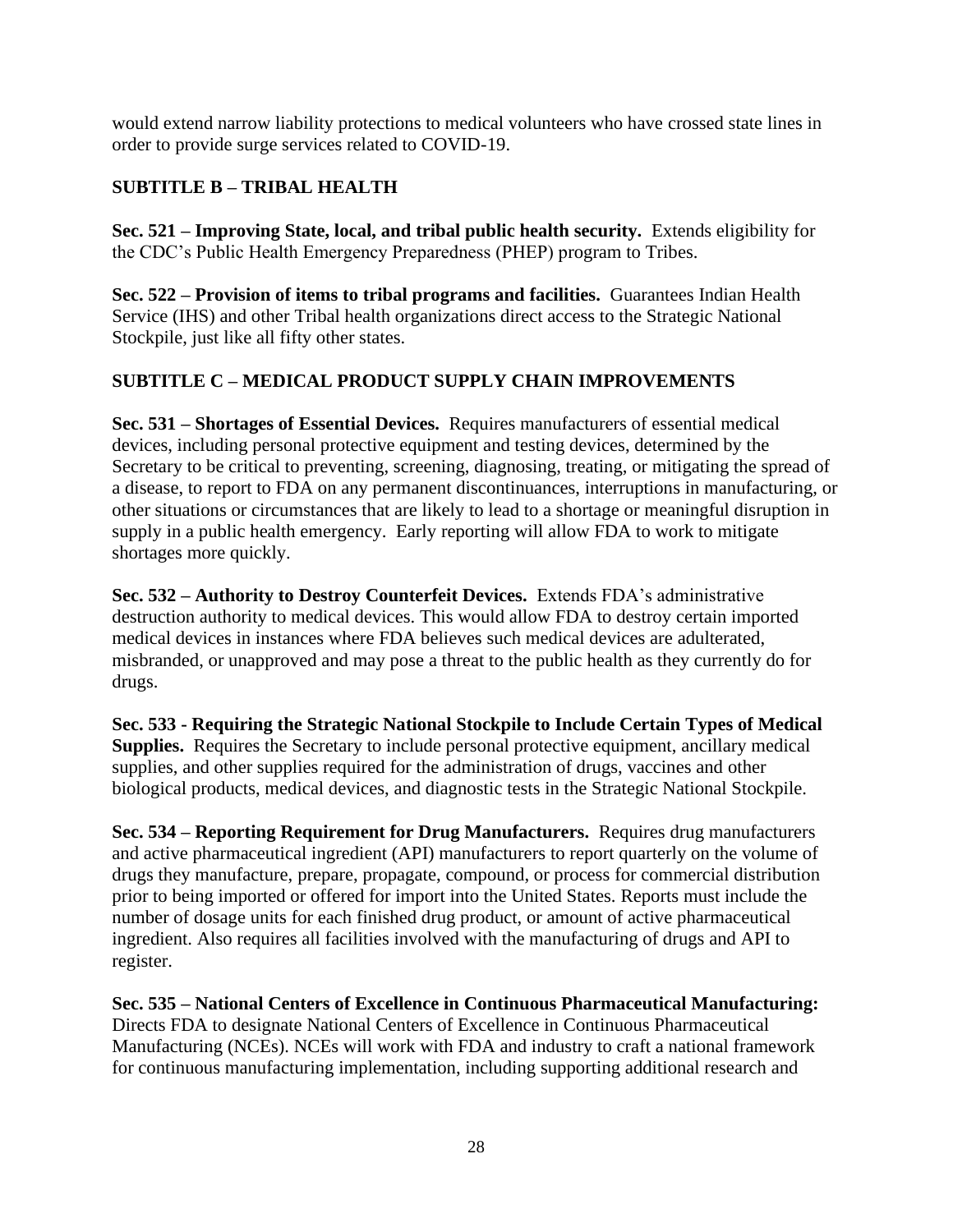development of this technology, workforce development, standardization, and collaborating with manufacturers to support adoption of continuous manufacturing.

## **SUBTITLE D – PUBLIC HEALTH EXTENDERS**

**Sec. 541 – Extension for Community Health Centers, the National Health Service Corps, and Teaching Health Centers that Operate GME Programs.** Extends funding for Community Health Centers, the National Health Service Corps, and Teaching Centers that Operate GME Programs through November 30, 2020.

**Sec. 542 – Diabetes Programs.** Extends funding for the Special Diabetes Program and Special Diabetes Program for Indians through November 30, 2020.

## **SUBTITLE E – OTHER EXTENDERS**

**Sec. 551 – Extension of Sexual Risk Avoidance Education Program.** Extends funding for Sexual Risk Avoidance Education program through November 30, 2020.

**Sec. 552 – Extension of Personal Responsibility Education Program.** Extends funding for Personal Responsibility Education program through November 30, 2020.

## **SUBTITLE F- MISCELLANEOUS**

**Sec. 561 – Health Provider Loan Program**. Establishes a loan program to help eligible health care organizations with anticipated revenue loss or higher operating costs as a result of COVID-19. Eligible health care organizations include hospitals, critical access hospitals, skilled nursing facilities, physician practices, home health providers, community health centers, ambulatory surgical care center, or hospices that participate in Medicare or Medicaid.

# **DIVISION H – Emergency Coronavirus Pandemic Unemployment Compensation Act of 2020**

*Prepared by the Democratic staff of the House Committee on Ways and Means*

## **TITLE I**

**Section 101. Supplemental Federal Pandemic Unemployment Compensation.** The federal government would provide a temporary Federal Pandemic Unemployment Compensation (FPUC) of \$600 a week for any worker eligible for state or federal unemployment compensation (UC) benefits. The FPUC would be paid in addition to and at the same time as (but not necessarily in the same check) regular state or federal UC benefits. The FPUC, combined with the underlying state unemployment benefit, would replace 100 percent of wages for the average U.S. worker. The federal supplement would not affect eligibility for other benefits like Medicaid, CHIP, SNAP. State UC programs would be fully reimbursed for the cost of administering the supplement and for the cost of the supplement itself.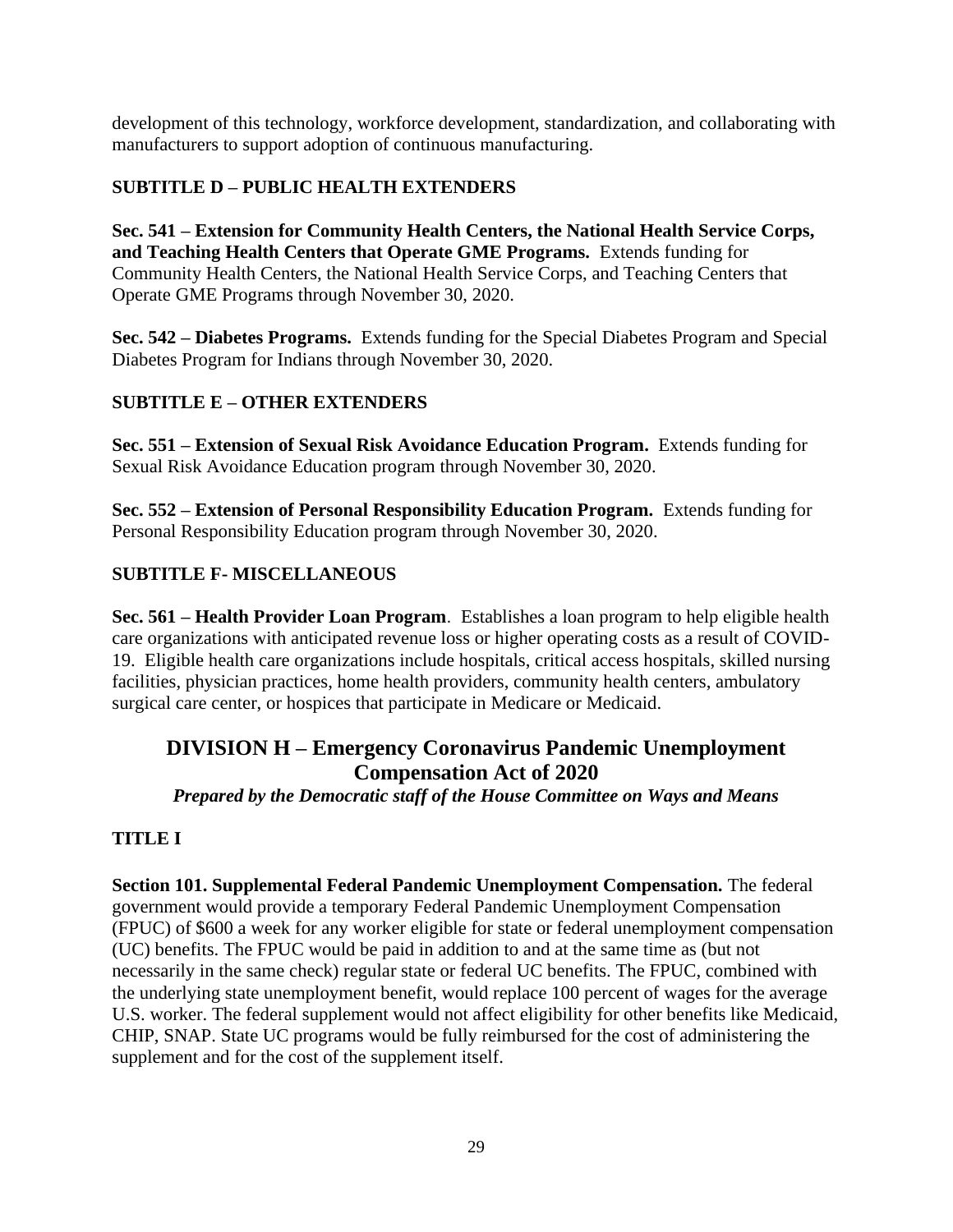**Sections 102-105. Expansion of "Work Sharing" Programs to Provide Partial Benefits to Individuals with Reduced Hours.** The federal government would temporarily provide full funding for short-time compensation or "work sharing" programs, in which employers voluntarily make an agreement with the state unemployment office to prevent layoffs by reducing employee hours, and workers with reduced hours are eligible for partial state UC benefits. States currently bear the full cost of these arrangements. Workers in these programs would also be eligible for Federal Pandemic Unemployment Compensation in the amount of \$300. States would receive \$100 million for work sharing program promotion and enrollment of employers, and for implementation or improved administration.

**Section 106. 13 Week Emergency Benefit Extension in All States.** All states would be eligible to provide an additional 13 weeks of unemployment benefits to workers who need beyond what is provided for in state and federal law. In states that had triggered Extended Benefits due to high and rising unemployment, up to 59 weeks of benefits would be available. In states that had not, 39 weeks would be available.

## **TITLE II**

**Section 201. Unemployment Compensation for Self-Employed Workers.** Self-employed individuals who are unable to work due to the COVID-19 emergency would be eligible for a federal unemployment compensation payment equal to one-quarter of the state's average weekly benefit amount plus the Federal Pandemic Unemployment Compensation (\$600), or a total of about \$675 a week, on average. Individuals would apply for the benefit at the state UC office, and states would be fully reimbursed for the cost of benefits and administration. Self-employed workers are not covered by regular state unemployment compensation.

#### **Unemployment Compensation for Individuals Who Had Been About to Start Work.**

Individuals who had a contract for work canceled due to a COVID-19 work site shutdown would be eligible for a federal unemployment compensation benefit equal to one-quarter of the state's average weekly benefit amount plus the Federal Pandemic Unemployment Compensation (\$600), or about \$675 a week, on average, for the number of weeks that the contracted job was scheduled to last. Individuals would apply for the benefit at the state UC office, and states would be fully reimbursed for the cost of benefits and administration.

**Unemployment Compensation for Job Entrants.** Individuals who are available for work, but for the limitations of the pandemic, and do not have enough recent work experience to qualify for state unemployment compensation (recent college graduate and individuals whose recent work does not meet state minimum earnings requirements, for example) would receive a federal payment of \$300 a week, administered by state unemployment offices. Individuals would apply for the benefit at the state UC office, and states would be fully reimbursed for the cost of benefits and administration.

#### **TITLE III**

**Section 301. Unemployment Compensation Support for Nonprofit Organizations and State, Tribal, and Local Governments.** Most nonprofits, Indian Tribes, and governmental entities do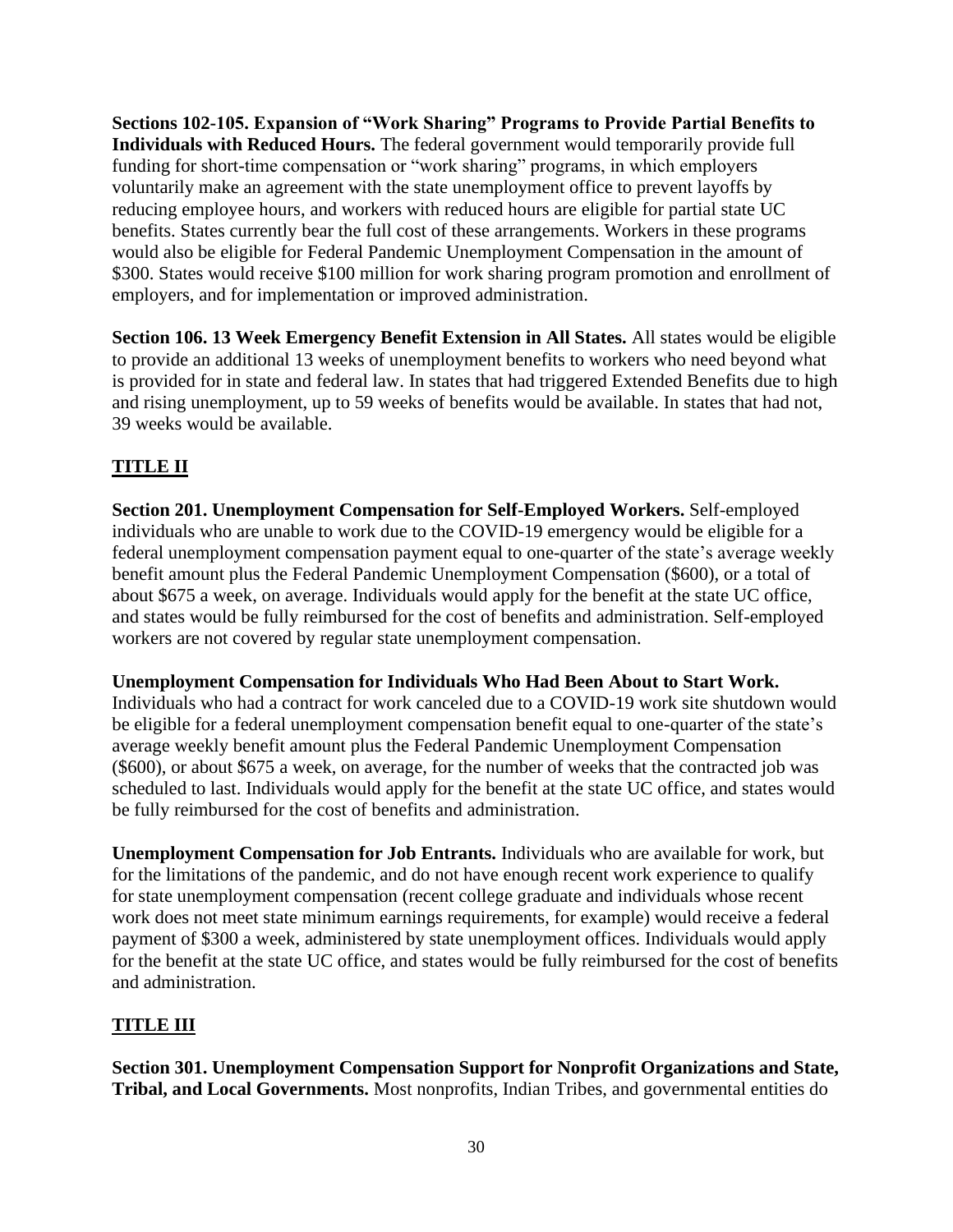not pay per-worker unemployment taxes and instead have "reimbursable arrangements" with state unemployment programs, which require them to reimburse the state for 100 percent of the cost of unemployment compensation paid to their furloughed or laid off workers. During the period of the national emergency, the federal government would pay 50 percent of the reimbursement for those workers so that their employers could follow public health recommendations. Workers at these organizations are also eligible for the Federal Pandemic Unemployment Compensation supplement (\$600 a week).

## **TITLE IV**

**Waives 7-Day Waiting Period for Railroad Worker Unemployment and Sickness Benefits.**  This provision would parallel the provision from the Family First Coronavirus Response Act by waiving the waiting week for unemployment and sickness benefits under the Railroad Unemployment Insurance Act.

#### **Enhanced Unemployment Compensation Under the Railroad Unemployment Insurance**

**Act.** For railroad workers receiving unemployment benefits under the Railroad Unemployment Insurance Act, this provision would provide a temporary recovery benefit of \$1,200 every two weeks (per registration period) in addition to their regular benefits. This recovery benefit supplemental would not affect eligibility for other benefits like Medicaid, CHIP, and SNAP.

**13-Week Railroad Unemployment Benefit Extension.** This provision would provide an additional 13 weeks of unemployment benefits to railroad workers who are receiving regular unemployment benefits during the current benefit year.

**Eliminating the Sequester for Railroad Unemployment and Sickness Benefits.** This provision would eliminate the Balanced Budget and Emergency Deficit Control Act sequester that automatically cuts unemployment and sickness benefits provided to railroad workers under the Railroad Unemployment Insurance Act. This change would allow railroad workers to receive the full benefit amounts to which they are entitled and would create parity with the treatment of other unemployment insurance benefit programs.

## **DIVISION I – Financial Services**

*Prepared by the Democratic staff of the House Committee on Financial Services*

#### *Title I: Protect Consumers, Renters, Homeowners, and People Experiencing Homelessness*

- **Sec. 101. Suspension of requirements regarding tenant contributions.** This section suspends rental payments for households receiving federal rental assistance through HUD or USDA and authorizes such sums as may be necessary to ensure that all housing providers do not experience a loss of rental income as a result of this policy. The suspension applies until six months after the date on which the Federal Emergency Management Agency terminates the emergency declaration made by President Trump on March 13, 2020.
- **Sec. 102. Temporary moratorium on eviction filings.** This section places a temporary nationwide ban on landlords from filing evictions on renters, except in some limited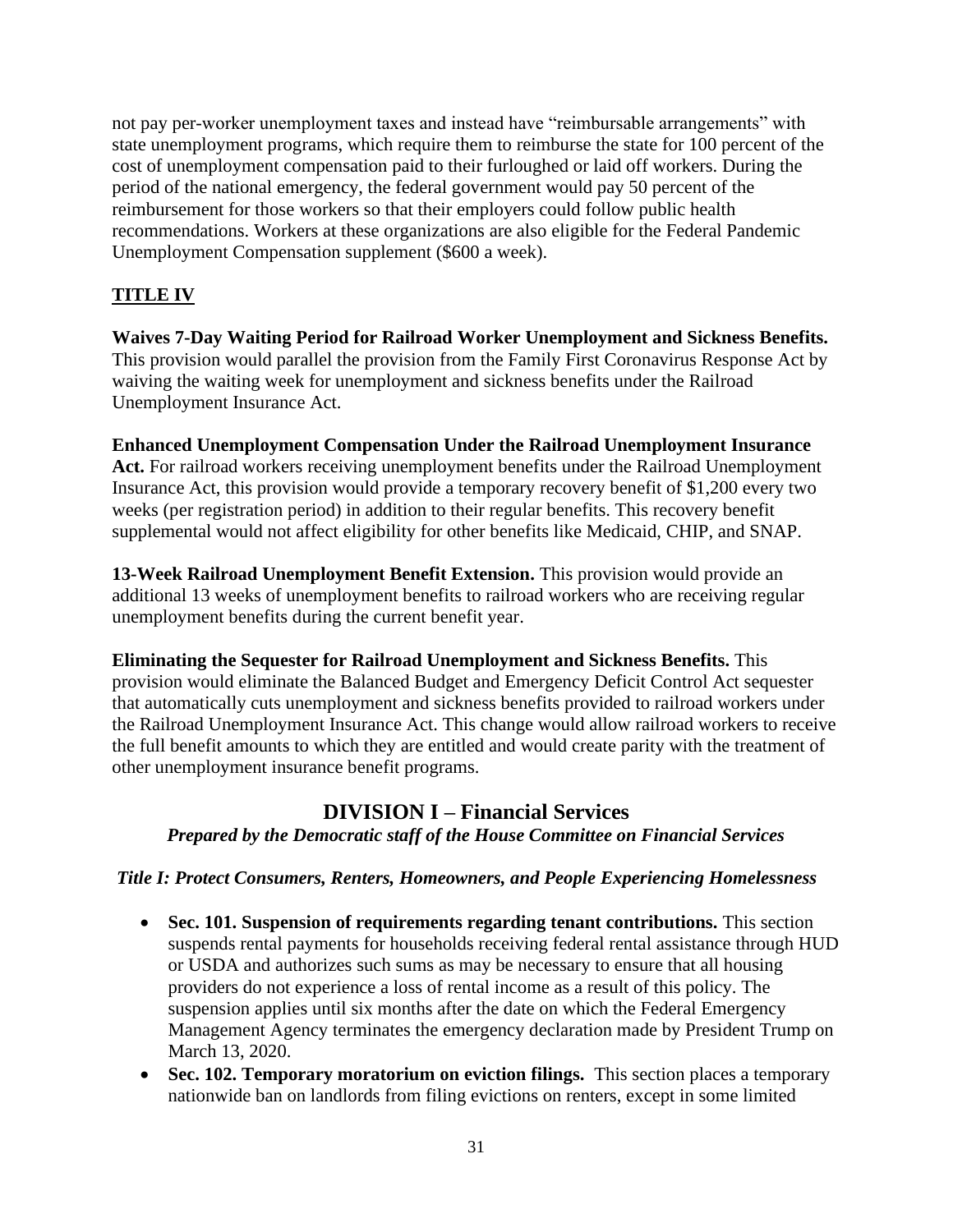circumstances. The ban applies until six months after the date on which the Federal Emergency Management Agency terminates the emergency declaration made by President Trump on March 13, 2020.

- **Sec. 103. Suspension of other consumer loan payments.** This provision suspends changes to consumer agreements or legal actions for nonpayments on consumer loans during the crisis and prohibits creditors and third party debt collectors from charging late fees, higher interest, or pursuing consumers who fall delinquent on all non-mortgage related loans, while allowing for consumers to keep making payments during the crisis.
- **Sec. 104. Emergency rental assistance.** This section authorizes \$100 billion to help nonassisted renters who meet certain economic conditions cover their rent and utility payments.
- **Sec. 105. Emergency homeless assistance.** This section authorizes \$15.5 billion in emergency homeless assistance to enable state and local governments to finance housing and health related services for the hundreds of thousands of people currently experiencing homelessness.
- **Sec. 106. Participation of Indian Tribes and tribally designated housing entities in Continuum of Care Program.** This section enables tribes and tribally designated housing entities to receive McKinney-Vento Homeless Assistance Grant funding.
- **Sec. 107. Housing Assistance Fund.** This section authorizes a \$35 billion fund that would be allocated to states, territories, and D.C. by the Treasury Secretary to help homeowners with mortgage and utility payments, including principal reduction.
- **Sec. 108. Mortgage forbearance.** This provision prohibits foreclosures and repossessions for the duration of the pandemic and 180 days thereafter, and requires mortgage forbearance for homeowners for up to year, including a prohibition on fees or additional interest during the term of the forbearance, as well as loan repayment options at the end of the forbearance. This section also requires mortgage forbearance for multifamily rental property owners who comply with requirements to halt evictions and late fees for the duration of the forbearance, and creates a Federal Reserve credit facility for mortgage servicers to ensure continued liquidity during the pandemic in light of the required forbearance. Finally, this section extends the "GSE patch" for an additional year until January 1, 2022.
- **Sec. 109. Bankruptcy protections.** This section establishes a \$100,000 floor for the homestead exemption for all debtors, and prevents tens of thousands of current Chapter 13 cases from failing because debtors have lost income during the crisis by providing that the debtor may request that the court grant a discharge of all dischargeable debts provided for in the plan under certain conditions and by permitting debtors to extend the term of their plans in order to have additional time to pay critical debts.
- **Sec. 110. Debt collection.** This provision prohibits debt collectors from taking any adverse action on consumers, small businesses, or non-profits during the pandemic period, and for the following 120 days. Debt collectors are prohibited from suing, reporting to a credit reporting agency, or taking any other adverse legal action against consumers, small businesses, or non-profits during the covered period, including on deficiency judgments or confessions of judgment.
- **Sec. 111. Disaster Protection for Workers' Credit.** This section suspends most negative consumer credit reporting during the COVID-19 pandemic and other declared major disasters plus 120 days. Consumers with continued hardship after the 120 day post-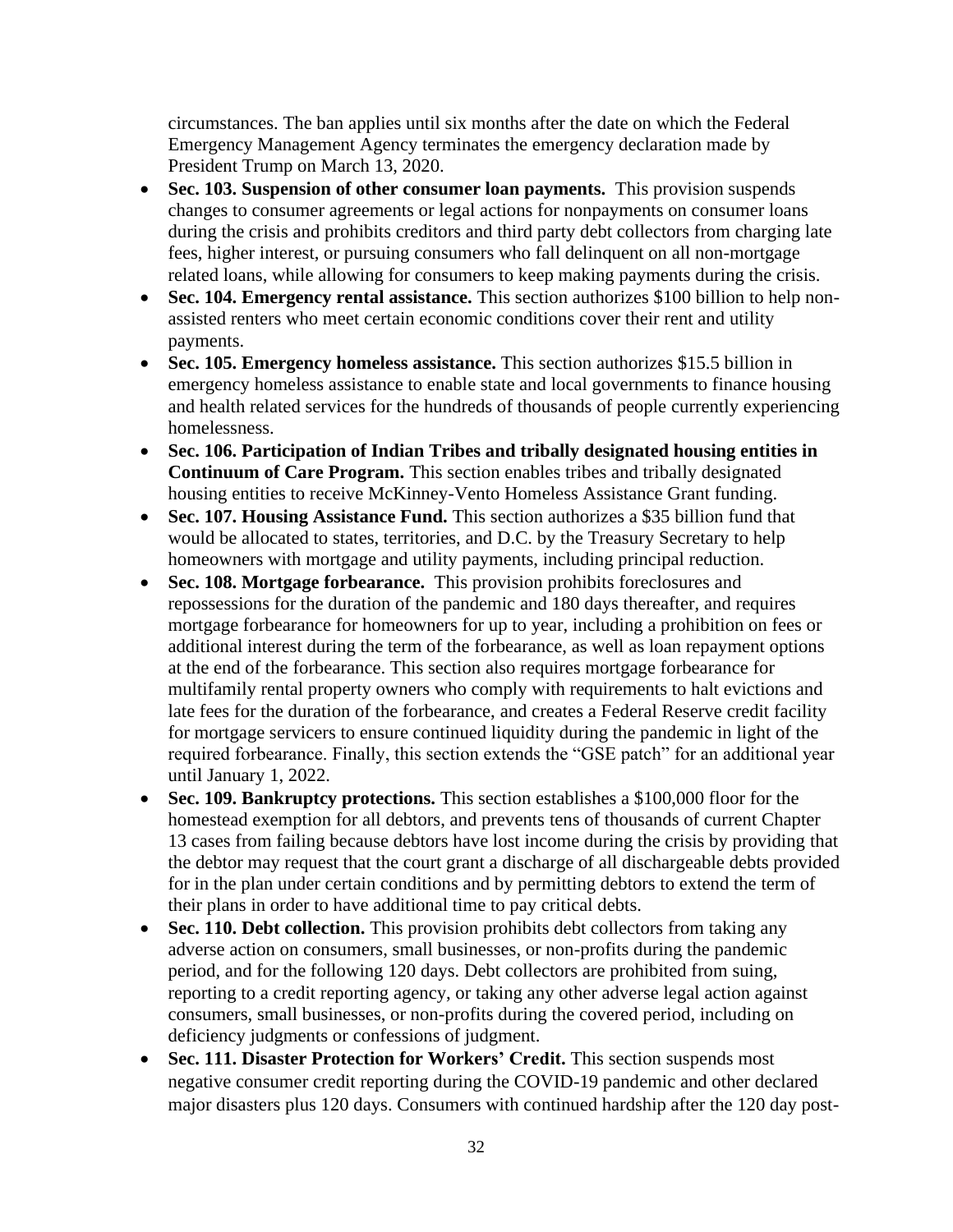pandemic or major disaster period may apply for additional time. Credit score furnishers are also prohibited from creating and/or implementing new credit scoring models that would lower existing consumer credit scores during the COVID-19 pandemic or during other major disaster periods. This section also permanently prohibits reporting consumer medical debt arising from the cost of treatment for COVID-19 or medical expenses arising out of other declared major disasters.

- **Sec. 112. Student loans.** This provision provides immediate relief to private student loan borrowers by having the Department of Treasury make private student loan payments on behalf of the borrower during the pandemic period, and six months thereafter, with up to \$10,000 in relief, with the borrower staying current for credit reporting purposes, and any remaining portion of the unused \$10,000 going to the private student loan borrower upon resumption of borrower payments.
- **Sec. 113. Waiver of in-person appraisal requirements.** This section authorizes the use of alternative appraisal methods to avoid in-person contact, and requires rulemaking by FHA and FHFA to provide further flexibility in mortgage processing requirements to avoid in-person interactions.
- **Sec. 114. Supplemental funding for community development block grants.** This section provides \$15 billion for Community Development Block Grants to allow state and local governments to have a flexible resource to address the needs of their communities when mitigating the impacts of COVID-19, including establishing teams to perform mobile testing of vulnerable populations, such as people experiencing homelessness.
- **Sec. 115. COVID-19 Emergency Housing Relief.** This section suspends work and community service requirements in federal housing programs to ensure that residents do not feel compelled to leave their homes to comply, and provides additional flexibilities to housing providers to respond to the coronavirus pandemic.
- **Sec. 116. Supplemental funding for service coordinators to assist elderly households.** This section provides \$300 million for servicer coordinators to assist elderly households living in HUD-assisted housing during the coronavirus pandemic.
- Sec. 117. Fair housing. This section authorizes \$300 million to ensure individuals are protected from housing-related hate crimes and increasing forms of housing discrimination from Coronavirus-motivated bias through adequate and accessible housing discrimination complaint intake, investigations, and public education of housing rights, as well as robust enforcement of the Fair Housing Act.
- **Sec. 118. HUD counseling program authorization.** This section authorizes \$700 million for HUD's housing counseling program to respond to an expected increase in demand for such services as homeowners struggle to make their mortgage payments on time.
- Sec. **119. Defense Production Act of 1950.** This section authorizes \$3 billion for activities under Title I and Title III of the Defense Production Act. This provision also allows funds that remain at the end of the current fiscal year to carry over into fiscal year 2021 and provides for quarterly reports on how the funds are spent.

#### *Title II. Provide Assistance to Small Businesses and Community Financial Institutions*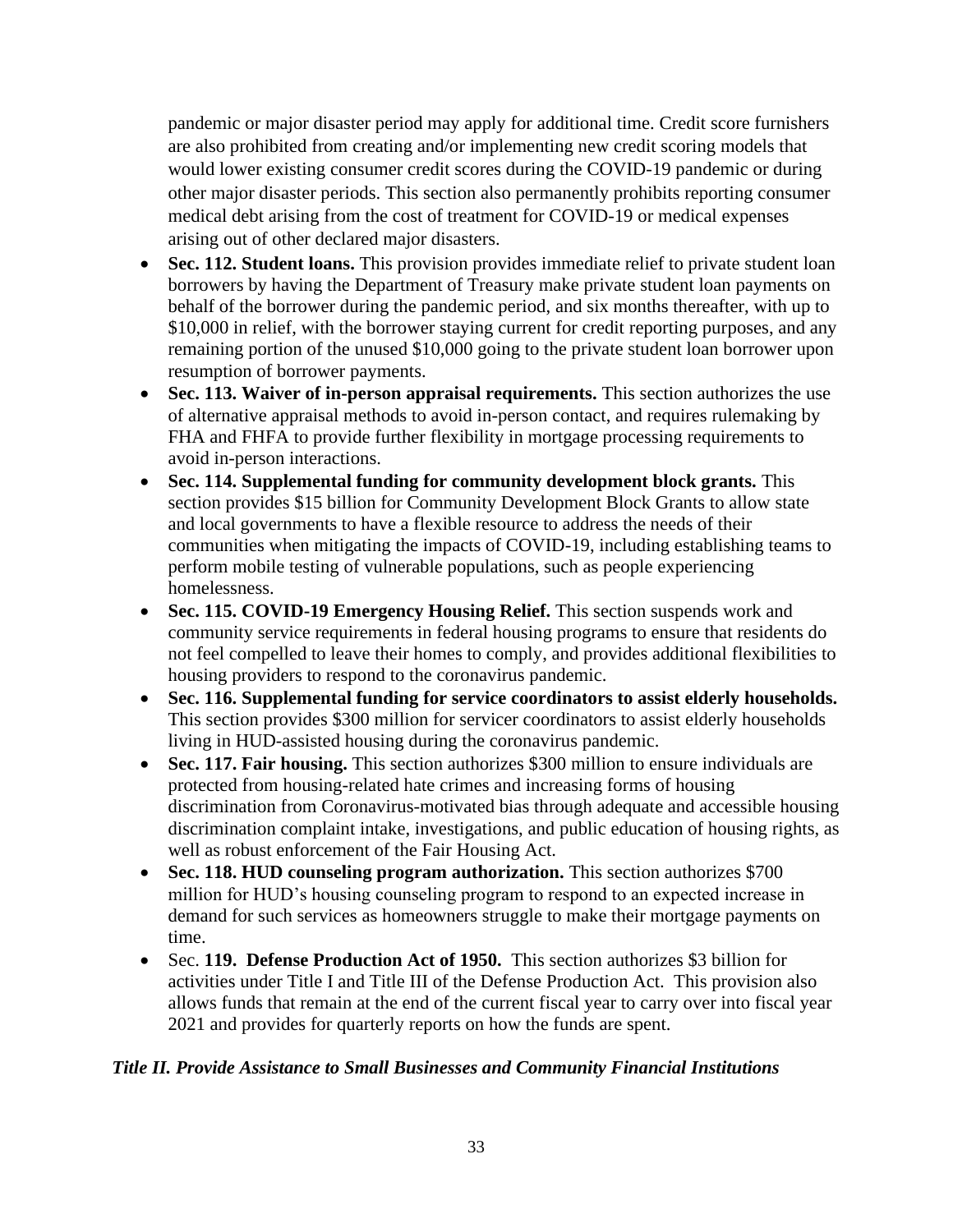- **Sec. 201. Small Business Credit Facility.** This provision directs the Federal Reserve to establish a lending facility for small businesses to provide direct loans to small businesses, including independent contractors and small farms. In addition, another facility
- **Sec. 202. Small Business Financial Assistance Program.** This provision directs the Department of Treasury to establish a \$50 billion lending program for small businesses. The program also provides for zero interest loans to small businesses that could be forgiven later as determined by the Secretary of Treasury.
- **Sec. 203. Loan and Payment Relief for Affected Small Businesses and Non-Profits.**  This provision supports small businesses that are struggling with the decision to stay open in the face of significant declines in consumer demand and with paying their bills.
- **Sec. 204. Reauthorization of the State Small Business Credit Initiative Act of 2010.**  This provision reauthorizes the state small business credit initiative and authorize \$10 billion to promote recovery post-pandemic. This program was initially created in 2010 to support small businesses in the wake of the 2008 recession and provides states with grants to finance new and existing small business growth.
- **Sec. 205. Funding of the Initiative to Build Growth Equity Funds for Minority Businesses.** This section authorizes \$3 billion in grants through the Minority Business Development Agency.
- **Sec. 206. Community Development Financial Institutions Fund Supplemental Appropriation Authorization.** This section authorizes the CDFI Fund an additional \$1 billion in funding for fiscal year 2020.
- **Sec. 207. Minority Depository Institutions.** This section provides additional support to Minority Depository Institutions (MDIs) and Community Development Financial Institutions (CDFIs).
- **Sec. 208. Loans to MDIs and CDFIs.** This section requires the Federal Reserve to issue zero percent loans to certain MDIs and CDFIs during the Pandemic period. Postpandemic, the Federal Reserve is required to provide reasonable loan terms to financial institutions under its discount window lending program.
- **Sec. 209 Insurance of Transaction Accounts.** This provision reauthorizes the Transaction Account Program at the FDIC and NCUA to provide support to community banks and credit unions.

#### *Title III. Support to State and Local Governments*

- **Sec. 301. Support State and Local Government Financing.** This provision authorizes the Federal Reserve to purchase state and local bonds, and mandate the establishment of a facility to support the market for state and local borrowing intended to fight the Coronavirus outbreak. The Federal Reserve also is required to purchase a sufficient quantity of such bonds that the issuing cost of bonds would be held to a minimum level equivalent to the federal funds rate, providing secure funding and low issuing costs for state and municipal bonds, which have faced unprecedented disruption in recent weeks and are expected to face severe distress in the coming months.
- **Sec. 302. Waive Matching Requirements for State, Territory and Local Governments to use Federal funds.** This provision allows federal financial regulators to temporarily waive requirements that a state, territory or local government provide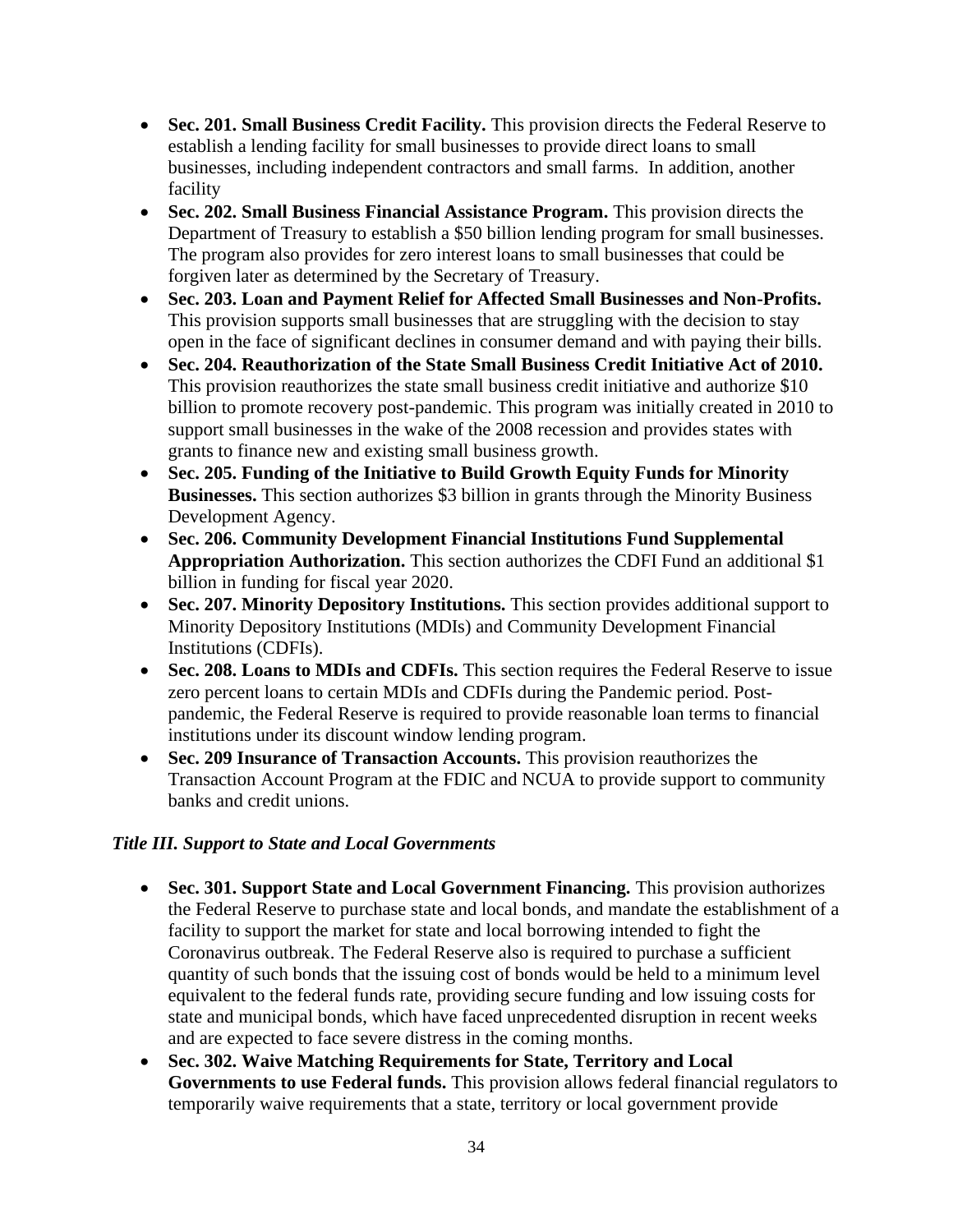matching or cost-sharing funds on existing federal grants and extends the waiver authority to subgrantees for before receiving a new federal grant or supplemental funds. It also allows for states, territories, or localities to request to reprogramming authority for awarded grant funds to direct them towards unemployment, childcare, and healthcare needs resulting from the COVID-19 emergency.

#### *Title IV. Protect Financial Stability and Transparent Markets*

- **Sec. 401. Temporary halt to rulemakings unrelated to COVID-19.** This provision temporarily prohibits federal financial regulators from adopting rules not directly related to responding to the coronavirus response through the length of the crisis.
- **Sec. 402. Temporary ban on stock buybacks.** This provision imposes a temporary ban on stock buybacks for all companies throughout the length of the coronavirus crisis.
- **Sec. 403. Disclosures related to supply chain disruption risk.** This provision requires public companies to disclose in their annual reports risks to the disruption of their supply chains, including the risks disruptions would have on the workforce, and to develop and disclose supply chain disruption contingency plans.
- **Sec. 404. Disclosures related to global pandemic risk.** This provision requires public companies to disclose their risks and exposures to public health crises that the World Health Organization classifies as "pandemics," including the expected impacts on covered companies' workforces and the steps they are taking to mitigate these risks.
- **Sec. 405. Oversight of Federal aid related to COVID-19.** This provision establishes a COVID-19 Aid Congressional Oversight Panel and authorizes the Special Inspector General to coordinate audits and investigations in connection with federal aid provided to corporations related to COVID-19. They are required to collect and report on diversity data from those recipients of federal aid.
- **Sec. 406. International Financial Institutions.** This provision: authorizes U.S. participation in the 19<sup>th</sup> replenishment of the World Bank's International Development Association (IDA-19), to which the U.S. has pledged \$3 billion; authorizes U.S. participation in the 15th replenishment of the African Development Fund (AfDF-15), to which the U.S. has pledged \$514 million; and authorizes U.S. participation in the 7th general capital increase for the African Development Bank, to which the U.S. has pledged approximately \$437 million of paid-in capital.
- **Sec. 407. Conditions on federal aid to corporations.** This provision imposes conditions on beneficiaries of government assistance in connection with COVID-19 including: requiring all companies receiving federal aid to maintain workforce levels, worker pay, and all collective bargaining agreements, and provide at minimum 14 days of paid leave throughout the duration of the crisis. Additionally, this provision imposes a ban on all stock buybacks, executive bonuses, golden parachutes, and federal lobbying until all federal aid in connection to COVID-19 is repaid to the federal government. The section requires all accelerated filers receiving federal aid to permanently require worker representation on their corporate boards, and to annually disclose information related to human capital management, political spending, and country-by-country tax reporting, and how federal aid funds are being used to help its workers. Lastly, the provision requires all companies receiving federal aid in connection with COVID-19 to guarantee a \$15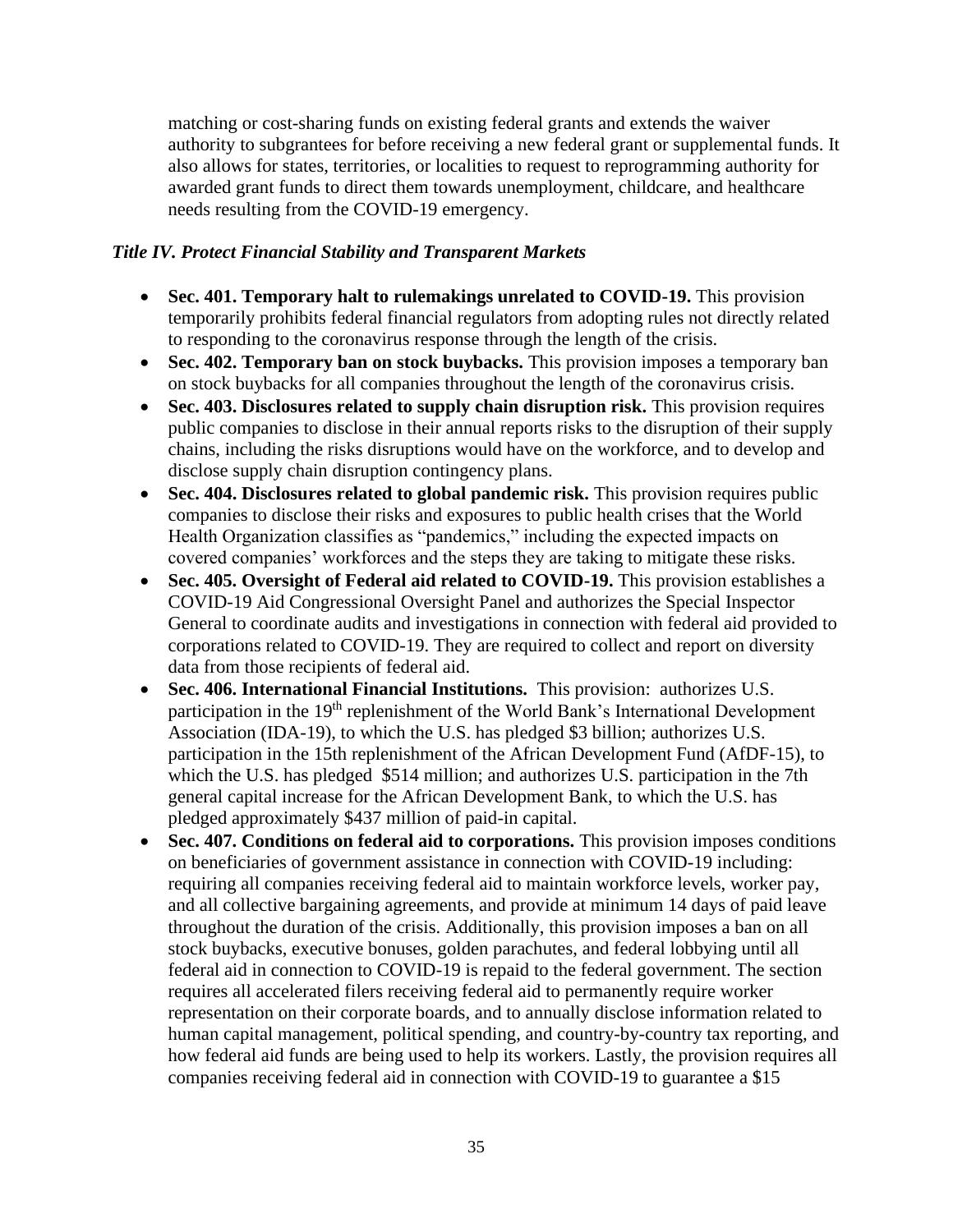minimum wage to all its workers by January 1, 2021 and permanently limits executive compensation to a 50:1 ratio to median worker pay.

- **Sec. 408. Authority for warrants and debt instruments.** This provision conditions the granting of aid related to COVID-19 on purchasing senior preferred voting stock, warrants for common stock, and senior debt instruments in companies receiving federal aid related to COVID-19. The bill also prohibits the federal government from purchasing or guaranteeing assets from foreign corporations.
- **Sec. 409. Authorization to Participate in the New Arrangements to Borrow of the International Monetary Fund.** This provision authorizes the Secretary of the Treasury to extend and increase U.S. participation in the International Monetary Fund's (IMF) emergency backstop facility, known as the New Arrangements to Borrow, to bolster the IMF's ability to respond to the global economic effects of the pandemic.
- **Sec. 410. International Finance Corporation.** This provision authorizes the Secretary of the Treasury to vote in favor of resolutions to increase the capital stock of the International Finance Corporation (IFC), the World Bank's private sector arm, and to vote in favor of an amendment to the IFC's Articles of Agreement to preserve the U.S. veto over future capital increases of the IFC.
- **Sec. 411. Oversight and Reports.** This provision authorizes the Special Inspector General for the Troubled Asset Relief Program and the Congressional COVID-19 Aid Oversight Panel to oversee financial assistance provided in Division Y. In addition the Treasury and GAO are required to produce certain reports to Congress, including collecting and reporting on diversity data from recipients of federal aid.

#### *Title. V. Pandemic Planning and Guidance for Consumers and Regulators*

- **Section 501: Financial Literacy Education Commission Emergency Response.** This section provides financial literacy education, including information on access to banking services and other financial products, for individuals seeking information and resources as they recover from any financial distress caused by the coronavirus disease (COVID-19) outbreak and future major disasters.
- **Section 502: Interagency Guidance for Consumers.** This section requires financial regulatory agencies to issue interagency regulatory guidance on preparedness, flexibility, and relief options for consumers in pandemics and major disasters.
- **Sec. 503. SEC Pandemic Guidance for Investors.** This section requires the Securities and Exchange Commission to issue regulatory guidance on preparedness, flexibility, relief, and investor protection during pandemics and major disasters, including all relevant disclosures. This section requires the SEC to engage in testing with regulated entities on their effectiveness in responding to potential pandemics or major disasters and requires the SEC to issue a report including the results of such testing along with any legislative recommendations the SEC may have related to pandemic preparedness.
- **Sec. 504. National Strategy.** This provision updates the national strategy of the United States on pandemics and the National Planning Frameworks to require that preparedness and recovery planning include a pre-crisis menu of options focused on economic, monetary, and consumer financial issues.

# **DIVISION J – Education Relief and Other Programs**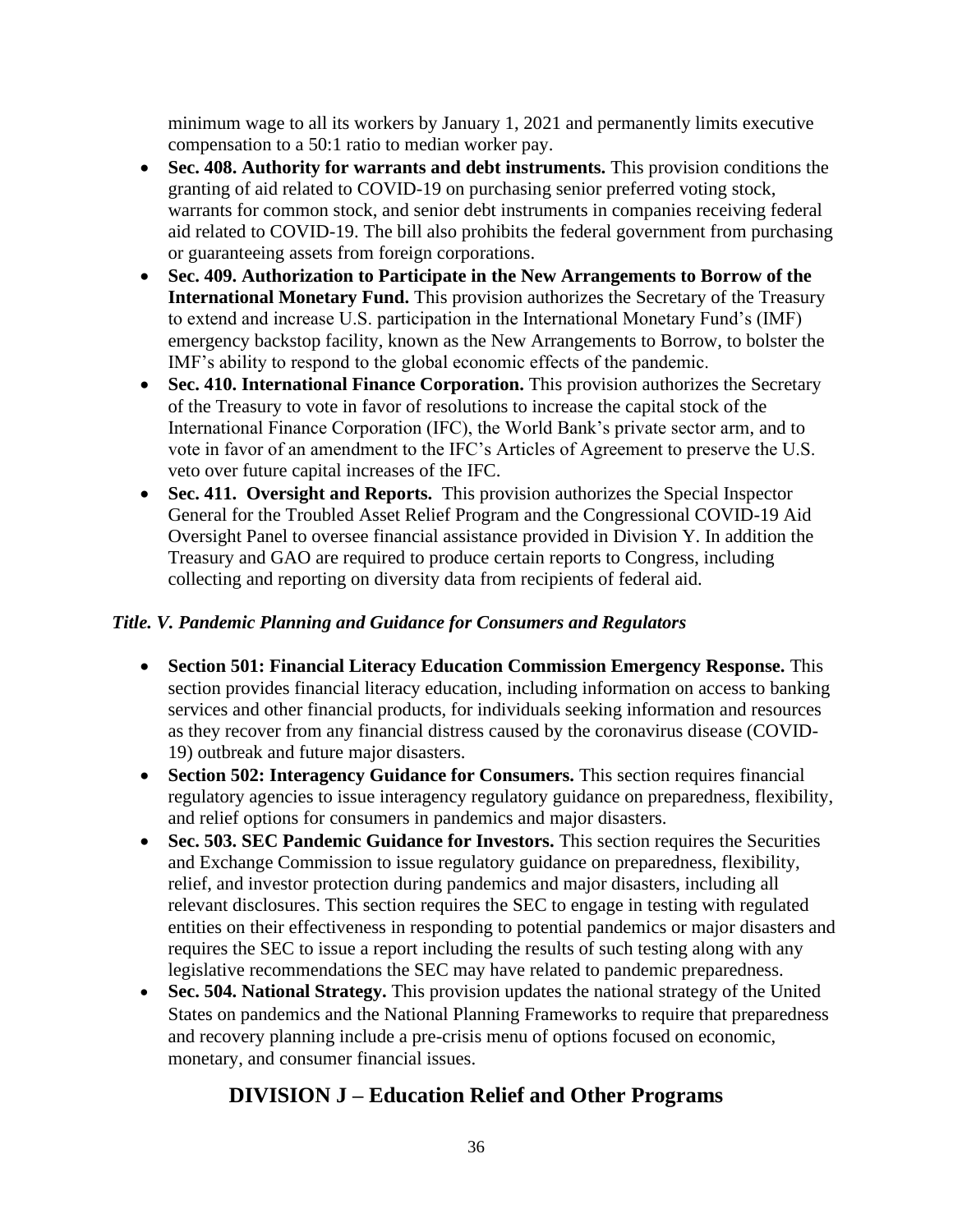#### *Prepared by the Democratic staff of the House Committee on Education and Labor*

#### **Title I – EDUCATION PROVISIONS**

#### **Sec. 100101. Short title; table of contents.**

This section provides the short title "COVID-19 Pandemic Education Relief Act of 2020".

#### **Sec. 100102. Definitions.**

This section provides for various definitions including terms such as "coronavirus" and a "qualifying emergency". A qualifying emergency means a public health emergency related to coronavirus as declared by the Secretary of Health and Human Services, an event related to coronavirus for which the President has declared a major disaster or an emergency under the Stafford Disaster Relief and Emergency Assistance Act, or a national emergency related to coronavirus as declared by the President.

#### **Sec. 100103. Campus-Based Aid Waivers.**

This section requires the Secretary of Education to waive the match requirement for institutions of higher education (IHEs) under the campus-based aid programs, including the Supplemental Educational Opportunity Grants (SEOG) and the Federal-Work Study (FWS) program for award years 2019-2020 and 2020-2021. Private, for-profit businesses participating in FWS must still provide a funding match. This section also allows an IHE participating in SEOG and FWS to transfer up to 100 percent of an IHE's unexpended funds under FWS to SEOG during a qualifying emergency. Unallocated funds are not permitted to transfer from SEOG to FWS.

#### **Sec. 100104. Use of Supplemental Educational Opportunity Grants for Emergency Aid.**

This section allows an IHE to use any amount of their allocation under SEOG to provide emergency financial aid grants to assist undergraduates or graduate students for unexpected expenses and unmet financial need during a qualifying emergency. In order to determine the amount of need, an IHE may waive the amount of need calculation as required under the *Higher Education Act of 1965* (HEA), allow for a student to receive a grant that is not more than the maximum Federal Pell Grant for the applicable award year (i.e., \$6,195 for award year 2019- 2020; \$6,345 for award year 2020-2021), and may work with a scholarship-granting organization to accept applications and disperse funds as long as such organization disperses the full amount of the grant provided by the IHE to recipients. Such aid will not be treated as other financial assistance for the purposes of the need calculation under the HEA.

#### **Sec. 100105. Federal Work-Study During a Qualifying Emergency.**

This section allows an IHE to continue to make FWS payments to affected work-study students for a time period not to exceed one academic year during which an affected student was unable to fulfill their work-study obligation for all or part of such academic year during a qualifying emergency. IHEs may make payments to affected students equal to or less than the amount of wages the student would have otherwise received, and such aid may be provided as a one-time grant or in multiple payments. Payments cannot be made to students who were not eligible for FWS or who were not completing their work requirements prior to the qualifying emergency. Such payments must meet the match requirements under FWS, unless such requirement has been waived by the Secretary of Education.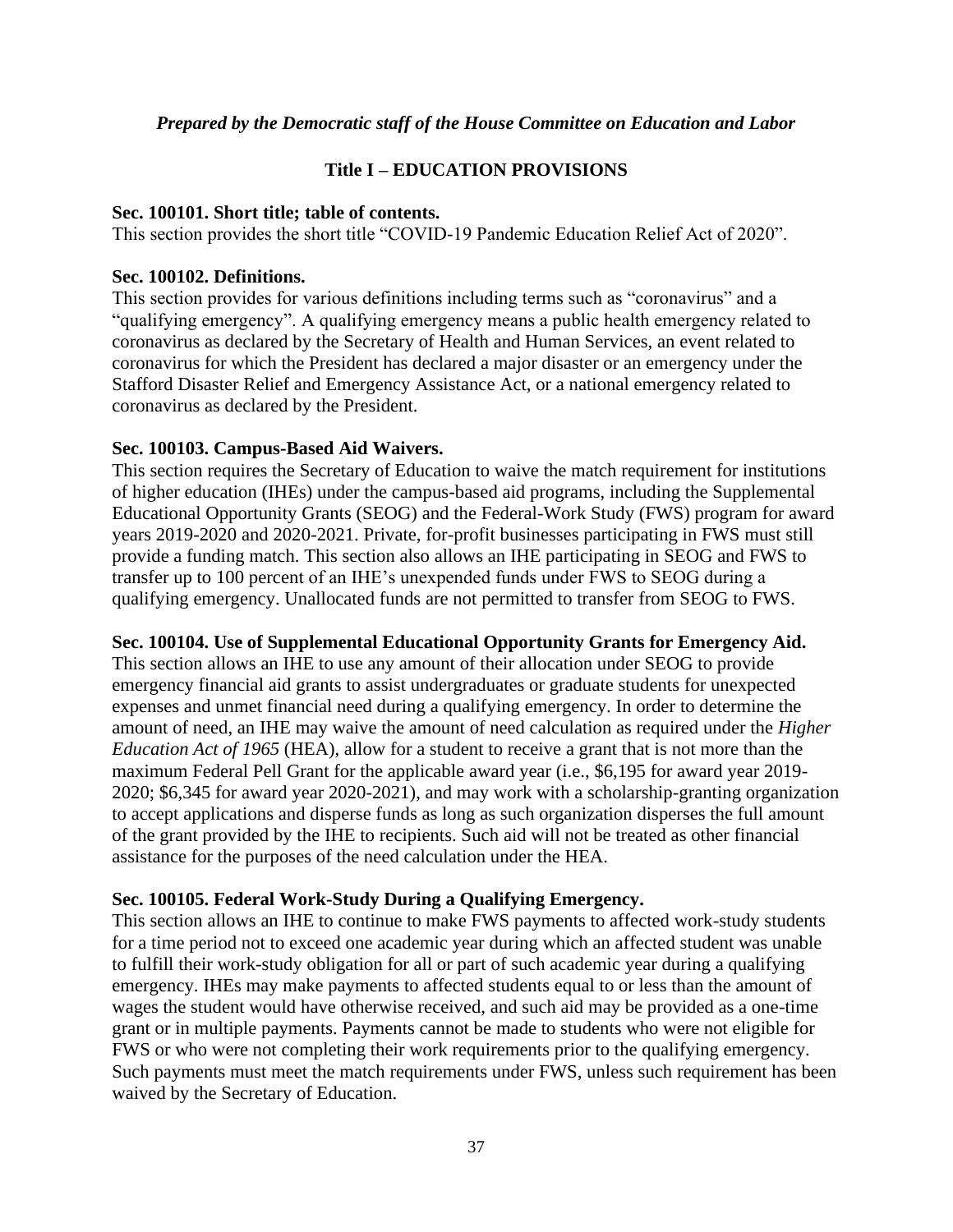An affected student is a student who is enrolled at a FWS-participating IHE, received a workstudy award during the academic year in which the qualifying emergency occurred, and was prevented from fulfilling their work obligations due to such emergency.

#### **Sec. 100106. Adjustment of Subsidized Loan Usage Limits.**

This section requires the Secretary of Education to exclude any semester that a student is unable to complete as a result of a qualifying emergency from the student's subsidized loan usage limits.

#### **Sec. 100107. Exclusion from Federal Pell Grant Duration Limit.**

This section requires Secretary of Education to exclude any semester that a student is unable to complete as a result of a qualifying emergency from the student's lifetime Pell Grant eligibility limit.

#### **Sec. 100108. Institutional Refunds and Federal Loan Flexibility.**

This section requires the Secretary of Education to waive Return of Title IV requirements for IHEs if a student withdraws in the middle of a term as a result of a qualifying emergency. A similar waiver is provided for students. The Secretary of Education is further required to cancel the obligation to repay any direct loans taken out for that term. Each IHE receiving a waiver under this section is required to report to the Secretary of Education on the number of students covered by such waivers, the amount of grant or loan assistance associated with each such student, and the total amount of funds that the IHE does not return.

This section specifies that, in the case of a qualifying emergency, an IHE may provide a student with an approved leave of absence instead of requiring the student to return to the same point in their academic program where they left off, which means the IHE can accelerate the student upon the student's return.

#### **Sec. 100109. Satisfactory Academic Progress.**

This section specifies that an IHE may exclude attempted credits that were not completed due to a qualifying emergency from Satisfactory Academic Progress calculations.

#### **Sec. 100110. Continuing Education at Affected Foreign Institutions.**

This section allows the Secretary of Education to permit foreign IHEs participating in the direct loan program to provide any part of an otherwise eligible program via distance education for the duration of an emergency or disaster as declared by the applicable government and the following payment period. An otherwise eligible program that is offered via distance education by a foreign IHE between March 1, 2020 and date of enactment is deemed eligible for the purposes of participating in the Direct Loan program for the duration of such emergency and the following payment period.

This section further allows the Secretary of Education to permit foreign IHEs to enter into agreements (written arrangements) with public and private, non-profit IHEs located in the United States (U.S.) to allow a student at such foreign IHE to take courses with an institution in the U.S. Proprietary graduate medical, nursing, or veterinary foreign IHEs may enter into agreements with public; private, non-profit; and proprietary U.S.-based IHEs for the duration of such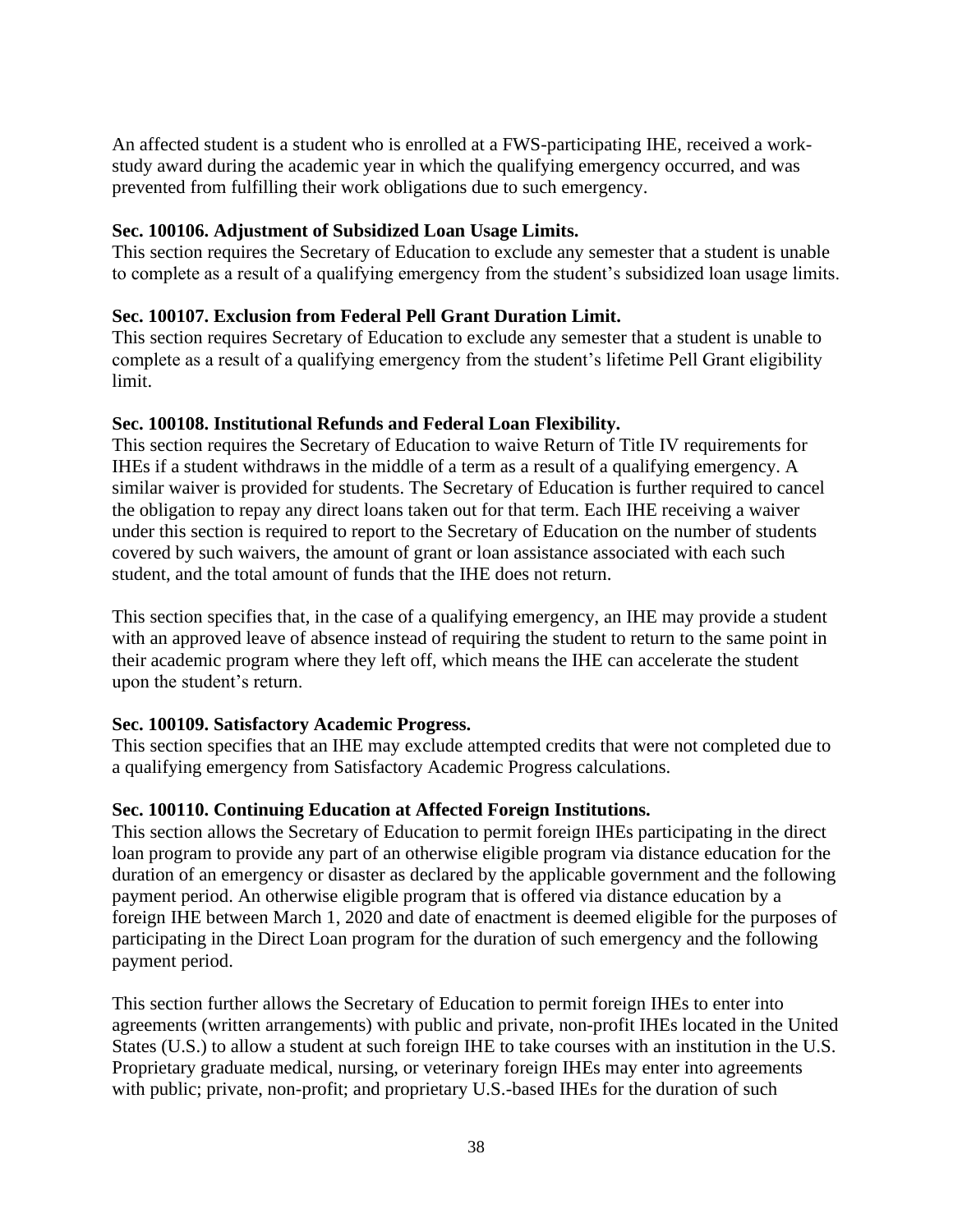emergency or disaster and the following payment period. Institutions that utilize either of these provisions must inform the Secretary of Education of such use by June 30, 2020 for 2019-2020 and not later than 30 days after such use for the following award years.

The Secretary of Education must submit a report to the authorizing committees that identifies each foreign institution that utilizes such provisions not later than 180 days after the date of enactment and every 180 days thereafter for the duration of such emergency or disaster and the following payment period.

#### **Sec. 100111. HBCU Capital Financing.**

This section authorizes the Secretary of Education to defer payments for Historically Black Colleges and Universities (HBCUs) receiving a loan under the HBCU Capital Financing program during a qualifying emergency. During the deferment, the Secretary of Education will make principal and interest payments that are due under the loan agreement and the institution will not be required to pay any periodic installments. The institution will be required to repay the Secretary of Education for the payments made on its behalf after the loan has been paid in full, except that the institution will have at least one full fiscal year after the end of the emergency before the institution must begin to repay the Secretary of Education. The authority to grant a new loan deferment under this section expires at the end of the qualifying emergency. However, any modification made to a loan or insurance agreement under this section will last for the duration of the period covered by the loan or insurance agreement. The Secretary of Education must submit a report to the authorizing committees every six months identifying each institution that received a deferment.

#### **Sec. 100112. Waiver Authority and Reporting Requirement for Institutional Aid.**

This section authorizes the Secretary of Education to waive certain requirements for institutions receiving assistance under the title III (i.e., Strengthening Institutions Program (SIP) and programs for minority-serving institutions such as Historically Black Colleges and Universities (HBCUs) and Tribally Controlled Colleges and Universities (TCCUs)) and title V (i.e., Hispanic-Serving Institutions (HSIs)) during a qualifying emergency. Waivers will apply from the beginning of the emergency through September 30 of the fiscal year following the end of the emergency. The Secretary of Education is authorized to waive the following:

- Certain eligibility data requirements for programs under title III and title V of the HEA;
- Wait-out periods for programs under title III of the HEA;
- Allotment requirements and references to prior year data for HBCUs and predominantly black institutions (PBIs);
- Funding allocation rules and references to prior year data for masters, professional, and graduate programs at HBCUs; and
- Restrictions on the use of allotments for construction and maintenance for PBIs and HBCUs.

This section authorizes the Secretary of Education to waive any statutory or regulatory provision to ensure that formula calculations do not adversely affect institutions receiving assistance under the aforementioned programs at the time of the qualifying emergency. This provision applies to formula calculations for fiscal year 2020 and for the period from the beginning of the emergency through September 30 of the fiscal year following the end of the emergency.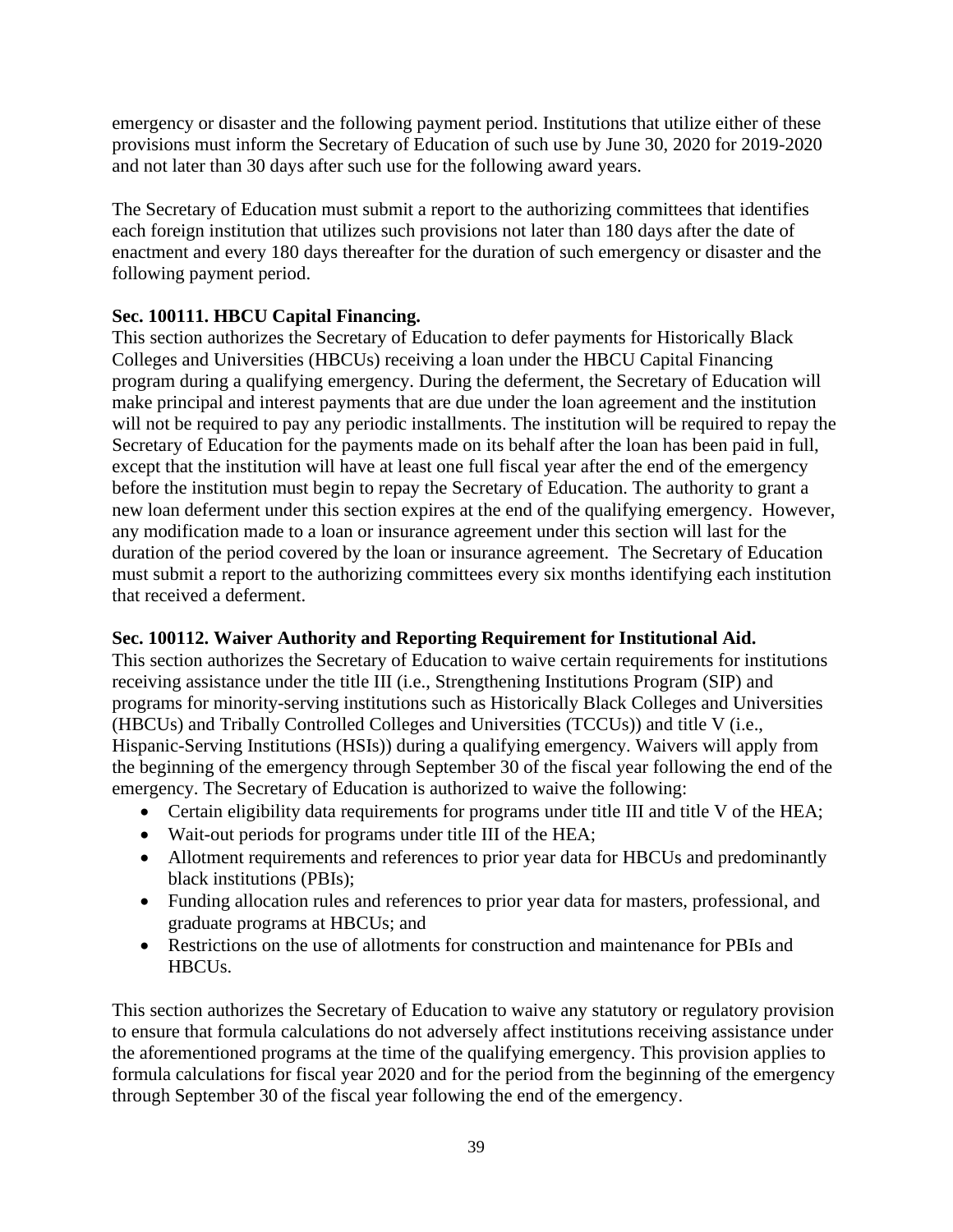This section authorizes institutions to carry over unexpended funds received under title III, title V, and subpart 4 of Part A of title VII (i.e., masters programs for HBCUs and PBIs). Institutions may carry over funds that were not expended during the first five years of a grant into the succeeding five-year period.

The Secretary of Education must submit a report to Congress every six months identifying each grant recipient that receives a modification under this section.

#### **Sec. 100113. Authorized Uses and Other Modifications for Grants.**

This section authorizes the Secretary of Education to modify the required and allowable uses of funds for grants awarded under the following programs: SIP, TRIO programs, GEAR UP, and programs for HBCUs, TCCUs, HSIs, and other MSIs. Modifications will be made at the request of grant recipients as a result of a qualifying emergency and will apply from the beginning of the emergency through September 30 of the fiscal year following the end of the emergency.

This section authorizes the Secretary of Education to modify any federal share or other financial matching requirement for any grant awarded on a competitive basis, as well as non-competitive grants awarded to HBCUs, TCCUs, and PBIs.

Modifications will be made at the request of grant recipients as a result of a qualifying emergency and will apply from the beginning of the emergency through September 30 of the fiscal year following the end of the emergency. The Secretary of Education must submit a report to Congress every six months identifying each grant recipient that receives a modification.

#### **Sec. 100114. Service Obligations for Teachers.**

This section allows the Secretary of Education to modify the categories of extenuating circumstances for which a TEACH grant recipient who is unable to fulfill all or part of their service obligation is excused from fulfilling that portion of service. Further, this section requires the Secretary of Education to consider teaching service that is part-time or temporarily interrupted during a qualifying emergency to be full-time for the purposes of the TEACH grant service obligations. The Secretary of Education is also required to waive the requirement that teaching service must be consecutive under the Teacher Loan Forgiveness program if that teaching service is temporarily interrupted due to a qualifying emergency and the borrower resumes such service to complete their five-year obligation after the qualifying emergency.

# **Sec. 100115. Payments for Student Loan Borrowers as a Result of a National Emergency.**

This section amends the *Higher Education Act of 1965* (HEA) by adding two sections to Part G of Title IV.

#### *Sec. 493E. Payments for Student Loan Borrowers During a National Emergency.*

This section requires the Secretary of Education, upon the enactment of this Act, to make payments on behalf of FFEL, Perkins and direct loans borrowers for each month during the national emergency period. Payments made by the Secretary of Education will be equal to the total amount due on each borrower's loans for that month based on the payment plan selected by the borrower. A national emergency is defined a public health emergency related to coronavirus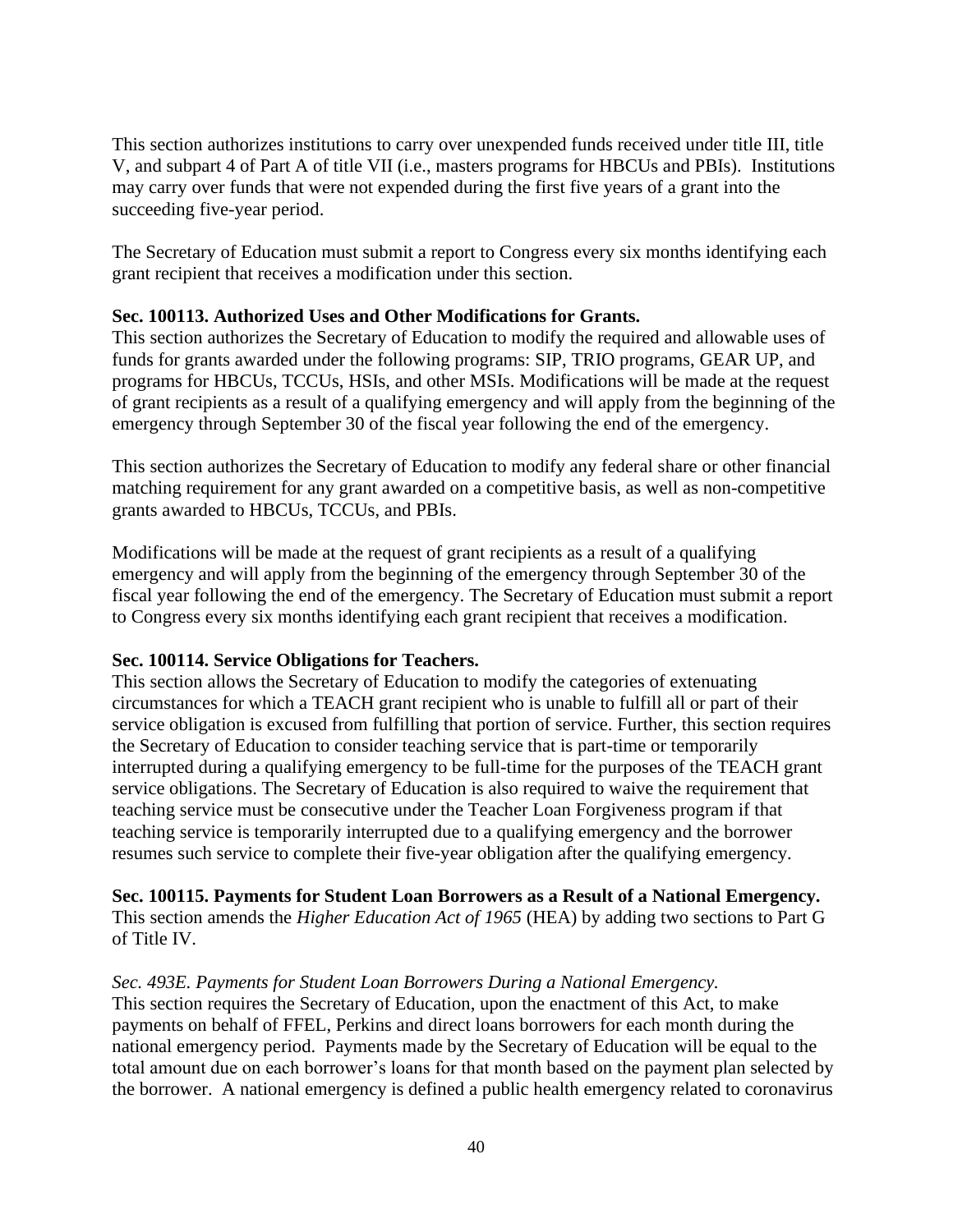as declared by the Secretary of Health and Human Services or a national emergency related to coronavirus as declared by the President.

Interest due on loans during the national emergency will not capitalize at any time during the emergency. Payments made by the Secretary of Education will be considered as qualifying payments toward Public Service Loan Forgiveness and forgiveness under income-driven repayment plans, and as on-time payments for the purposes of rehabilitating defaulted loans. The Secretary of Education will ensure that consumer reporting agencies treat loans during this period as if the borrowers were making regularly scheduled payments themselves.

The Secretary of Education shall provide a notice to all borrowers on a monthly basis, starting within 15 days of the enactment of this Act, informing borrowers of the actions taken under this section, providing borrowers with a method to opt-out, and notifying the borrower that benefits under this section are temporary and will end after the national emergency ends. All involuntary collection activity will be halted between the date of enactment of this Act and the end of the national emergency.

After the conclusion of the national emergency, the Secretary of Education shall provide a 90 day transition period during which borrowers will receive at least 3 notices indicating when their payment obligations will resume. Missed payments during this transition period will not result in fees or penalties or be reported to the consumer reporting agency or otherwise impact the borrower's credit history.

This section directs lenders and guaranty agencies that hold FFEL loans to verify borrower-level payment amounts to facilitate the implementation of this section and authorizes the Secretary of Education to establish a payment schedule for loans not held by the Secretary of Education. This section allows the Secretary of Education to waive the requirements of the *Paperwork Reduction Act*, the master calendar and negotiated rulemaking requirements under the HEA, and the notice and comment requirements under the *Privacy Act of 1974*, except that notices under the *Privacy Act* shall be published within six months of enactment of this Act.

This section authorizes and appropriates \$50,000,000 for fiscal year 2020 for costs associated with implementation and coordination of this section and such sums as may be necessary to provide the payments and interest cancellation provided under this section. Amounts made available under this section shall be in addition to any other available funding and shall remain available until expended.

*Sec. 493F. Minimum Relief for Student Loan Borrowers as a Result of a National Emergency.* This section ensures that every borrower receives at least \$10,000 in benefits from Section 493E, except in cases where the borrower's remaining outstanding balance at the end of the national emergency is less than \$10,000, in which case the borrower's remaining debt is paid off. This section requires the Secretary, within 90 days of the end of the national emergency, to reduce each borrower's balance by an amount that is equal to the lesser of (1) \$10,000 minus the benefits received through section 493E(b) of the HEA, as added by this section and (2) the borrower's remaining outstanding balance. Holders of FFEL loans are required to provide information to the Secretary of Education necessary to calculate benefits under this section.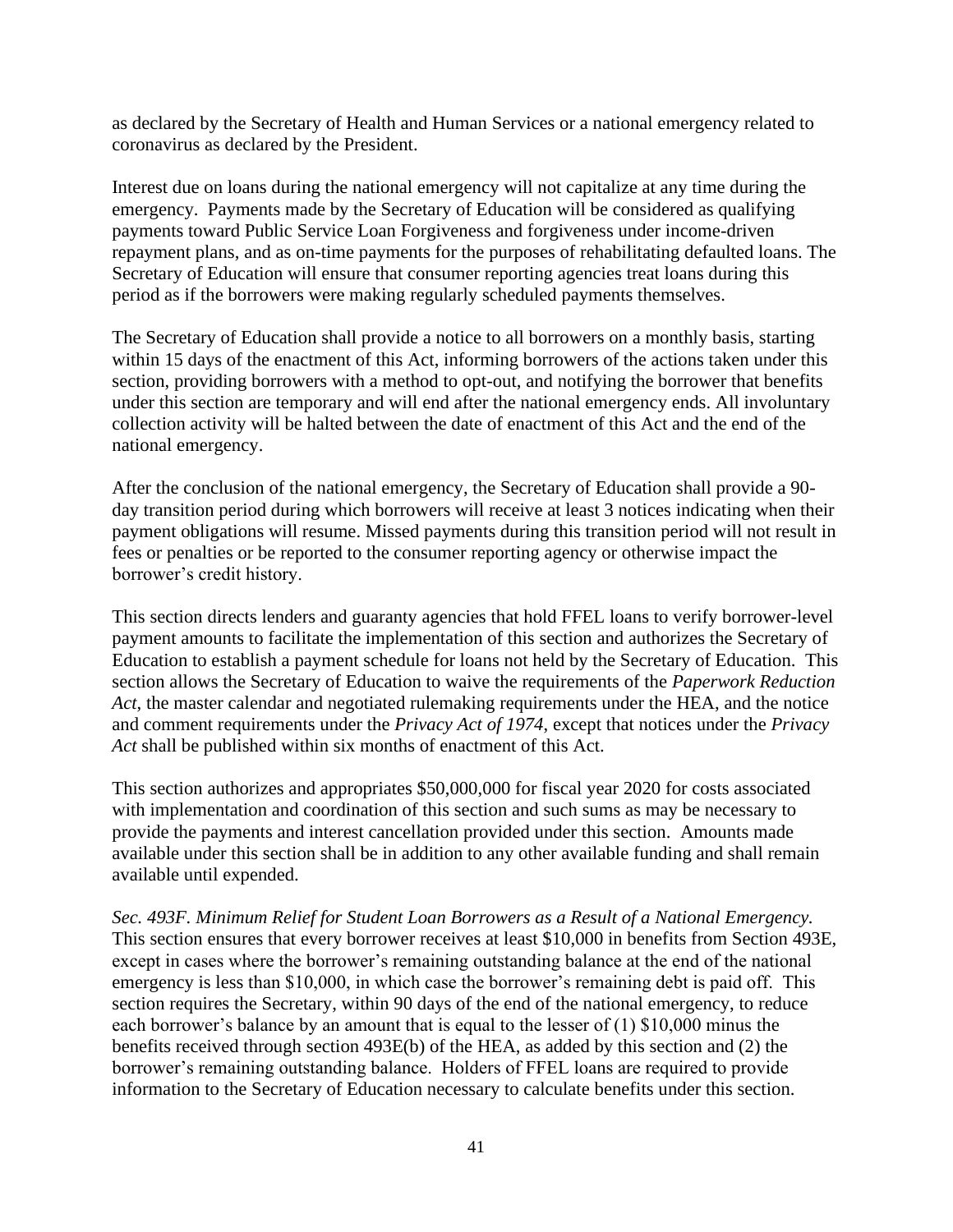#### **Sec. 100116. Rule of Construction.**

This section states that, unless provided in the Act, nothing in this Act can be construed to provide additional authority to the Secretary of Education to waive any provision of ESEA, the Individuals with Disabilities Education Act, the HEA, and Perkins CTE.

#### **Title II – Other Programs**

#### **Sec. 100201. Provisions Related to the Corporation for National and Community Service.**

This section allows current AmeriCorps volunteers to receive their Segal AmeriCorps Education Award if their service year is disrupted or suspended due to the COVID-19 national emergency; provides flexibility for the Corporation for National and Community Service to carry over funding from the current fiscal year; ensures grantees offering AmeriCorps service opportunities through fixed price grants do not have to return funds to CNCS if their volunteers fail to have the number of volunteers or service hours completed during the service year due to the COVID-19 national emergency; and allows volunteers in the National Civilian Community Corps to reenroll for an additional year of service if their service is disrupted, and allows CNCS to increase the age limits of NCCC to 26 for individuals who are reenrolling.

## **DIVISION K – Agriculture Provisions**

*Prepared by the Democratic staff of the House Committee on Agriculture*

#### **Title I – Commodity Support and Other Agriculture Programs**

#### **Sec. 110101. Supplemental Dairy Margin Coverage.**

This section provides necessary cash flow assistance to small and mid-sized dairies that have grown over the last seven years by establishing supplemental margin coverage based on the difference between 2019 actual production and Dairy Margin Coverage (DMC) production history. This supplemental coverage works in the same manner as farm bill DMC.

#### **Section 110102. Targeted Purchases.**

This section supports providing healthy food to families in need by directing the purchase and donation of food originally destined for the food service industry to food assistance programs, including The Emergency Food Assistance Program. This \$300 million targeted purchase initiative supports perishable products within the supply chain that otherwise have no clear market.

#### **Title II – Supplemental Nutrition Assistance Program**

#### **Sec. 110201. SNAP Funding.**

This section ensures sufficient funds for SNAP to meet potential need during this public health emergency.

#### **Sec. 110202. SNAP Allotments.**

This section provides for a 15% increase in the maximum SNAP allotment for individuals and households enrolled in SNAP. It also increases the minimum SNAP benefit from \$18 to \$30. The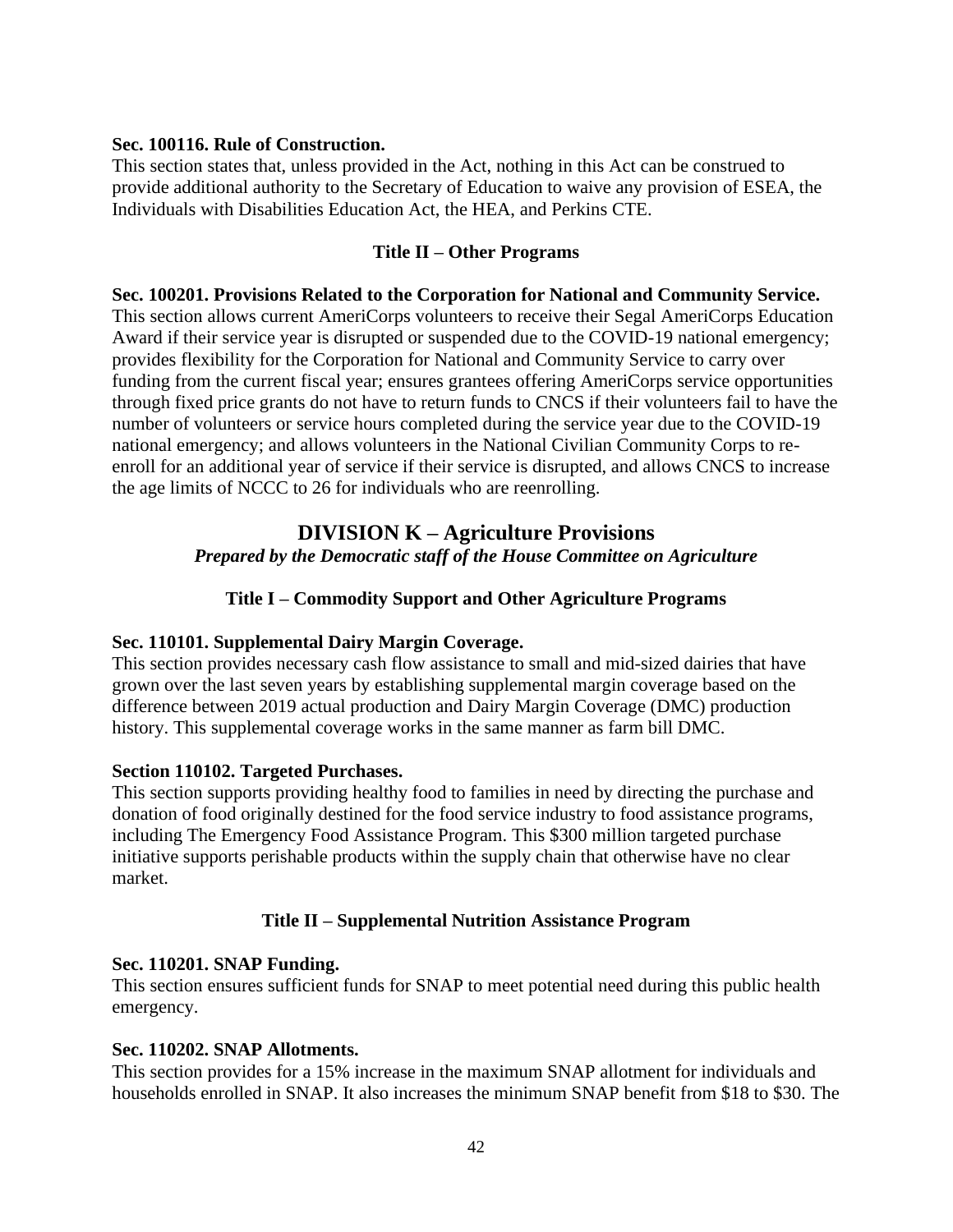section also provides additional funding for States to administer SNAP for the current and next fiscal year, so States are better able to meet the expected increased need for SNAP. This section provides flexibilities for State agencies on quality control monitoring through September 30, 2021.

#### **Sec. 110203. SNAP Rules.**

This section prevents USDA from finalizing or implementing three rules that would reduce SNAP benefits and access. Those three rules are requirements for able bodied adults without dependents, revision of categorical eligibility, and standardization of state heating and cooling standard utility allowances.

#### **Sec. 110204. SNAP Hot Food Purchases.**

This section provides a waiver so individuals and households with SNAP may purchase hot foods during this public health emergency.

#### **Sec. 110205. Food Distribution Program on Indian Reservations.**

This section waives the matching requirement for the additional funds provided to the Food Distribution Program on Indian Reservations, to reduce barriers to accessing the funds in a timely manner.

#### **DIVISION L – Access Act** *Prepared by the Democratic staff of the Committee on House Administration*

#### **Sec. 120001. Short Title.**

The "American Coronavirus/COVID-19 Election Safety and Security Act" or the "ACCESS Act".

#### **Sec. 120002. Requirements for Federal Election Contingency Plans in Response to Natural Disasters and Emergencies.**

- Requires states and jurisdictions to establish and make publicly available contingency plans that enable voting in federal elections during a state of emergency, public health emergency or national emergency and to update such plans at least every 5 years.
- Requires contingency plans to include initiatives to provide equipment and resources necessary to protect the health and safety of poll workers and voters and to recruit poll workers from resilient and unaffected populations.
- Permits the Attorney General to bring a civil action in an appropriate United States District Court as may be necessary to carry out the requirements of this section and permits a private right of action.

#### **Sec. 120003. Early Voting and Voting By Mail.**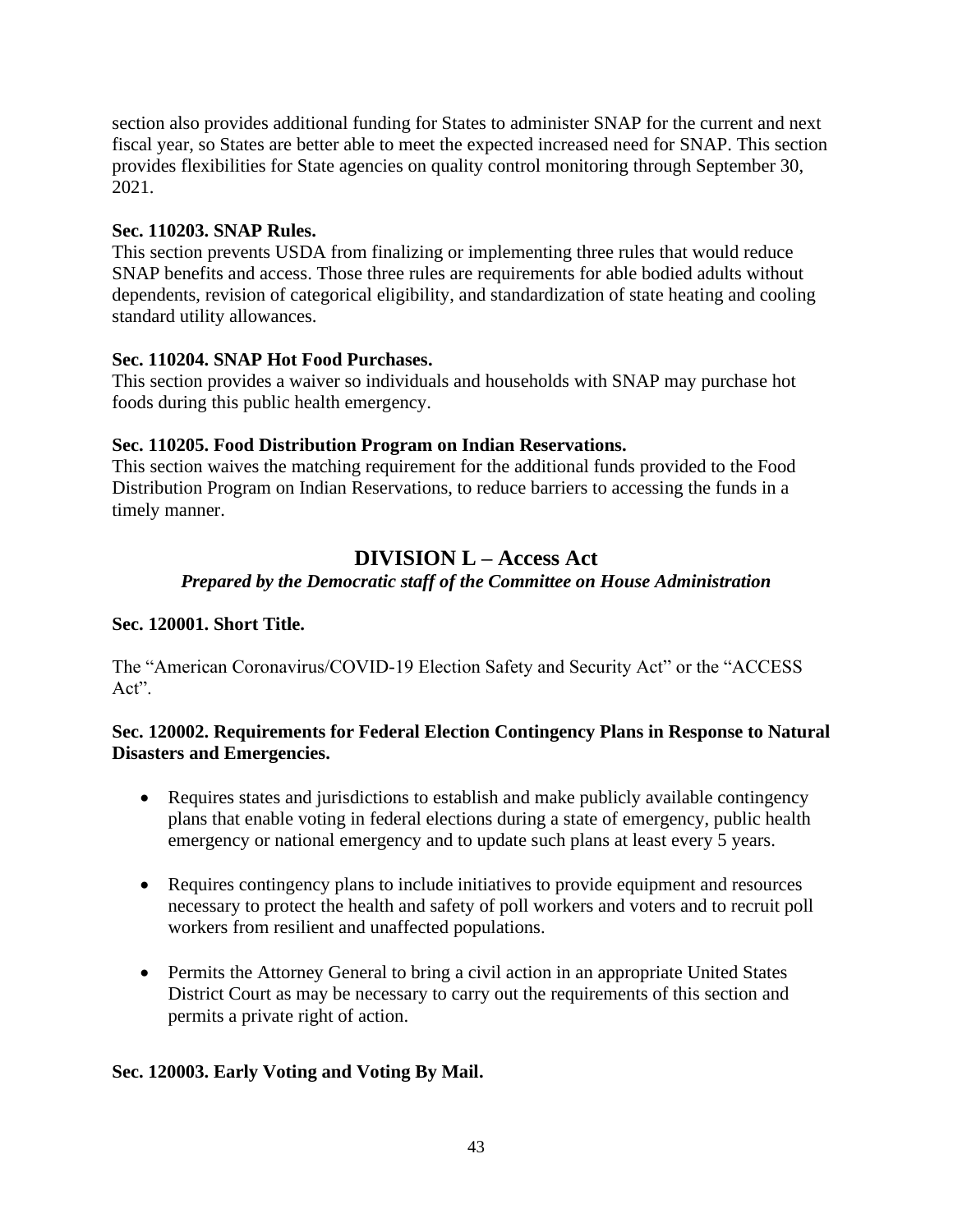- Requires at least 15 consecutive days of early voting for federal elections. Goes into effect in the November 2020 election and for each succeeding federal election.
	- o Requires the early voting period to be no less than 10 hours each day, to have uniform hours for each day, and to allow for voting prior to 9:00am and after 5:00pm.
	- o Requires polling places with early voting periods to be located within walking distance of a stop on a public transportation route and to be available in rural areas of states.
	- o Directs the Election Assistance Commission to issue election administration standards for early voting that include standards for nondiscriminatory geographic placement of polling places and that permit deviation (provided there is adequate public notice) in the case of unforeseen circumstances.
	- o Requires states to begin processing and scanning ballots cast during the early voting period at least 14 days prior to election day.
- Ensures that every voter can access no-excuse absentee vote-by-mail, postage prepaid and with a self-sealing envelope. Goes into effect in the November 2020 election and for each succeeding federal election.
	- o Prohibits states from imposing additional conditions or requirements on the eligibility of a voter to cast an absentee ballot such as notarization or witness signatures, and prohibits requiring identification to obtain an absentee ballot.
	- o Requires states to conduct signature verification of voters submitting an absentee ballot with due process protections. Requires election officials to provide voter with notice and an opportunity to cure if there is a discrepancy in signatures or a missing signature, and to submit to Congress no later than 120 days after each federal election cycle a report containing information on invalidated ballots.
	- o Ensures that every voter can submit an online request for an absentee ballot.
	- o Requires states to deliver an absentee ballot and related voting materials if a voter's request for such materials is received prior to 5 days before election day.
- With respect to the COVID-19 pandemic and all future emergencies declared between 120 days before election day and 30 days before election day, requires states to automatically mail absentee ballots and balloting materials to all registered voters no later than two weeks before election day. Requires a voter to sign an affirmation that the voter has not and will not cast another ballot.
- Provides standards for ballots cast by mail.
	- o Ensures that absentee ballots and related voting materials are accessible to voters with disabilities.
	- o Ensures the providing of pre-paid postage for all absentee ballots and self-sealing return envelopes.
	- o Requires that submitted absentee ballots be accepted and processed if postmarked on or before election day.
	- o Permits voters to return absentee ballots by casting it at a polling place on election day, by submitting it at a designated ballot drop-off location, or by designating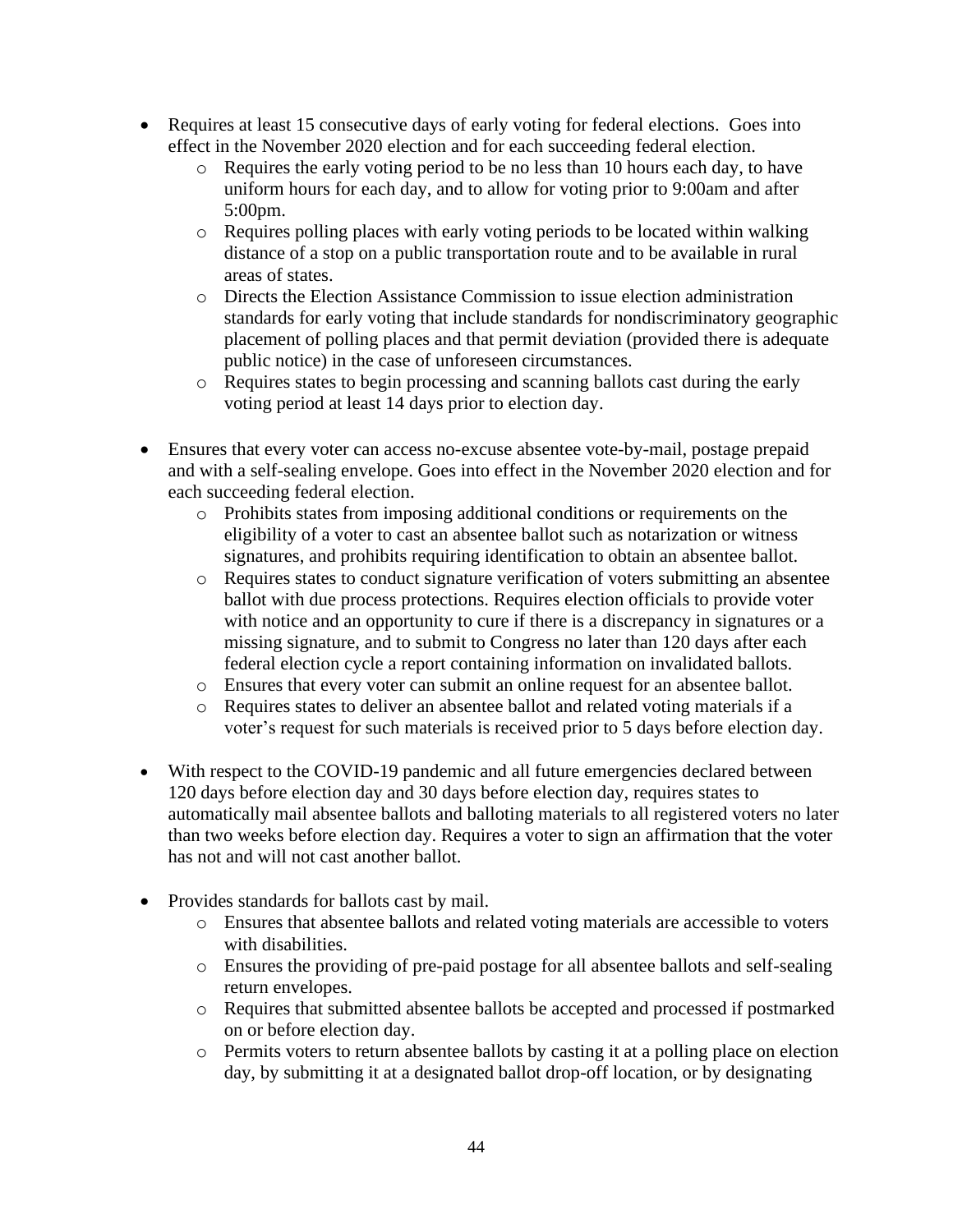another person to return the ballot to the post office, a ballot drop-off location, a tribally designated building or an election office.

- o Requires states to begin processing and scanning ballots cast by mail at least 14 days prior to election day.
- Requires states to establish an absentee ballot tracking program. Goes into effect in the November 2020 election and for each succeeding federal election.
- Ensures that provisional ballots from eligible voters at incorrect polling places be counted and requires states to establish uniform and nondiscriminatory standards for issuing, handling and counting provisional ballots. Goes into effect in the November 2020 election and for each succeeding federal election.
- Provides voters with a private right of action for violations of requirements under Subtitle C of Title III under the Help America Vote Act of 2002.

#### **Sec. 120004. Postage-Free Absentee Ballots.**

• Ensures that absentee ballots in federal elections are transmitted to voters expeditiously and with prepaid postage.

#### **Sec. 120005. Requiring Transmission of Blank Absentee Ballots Under UOCAVA To Certain Voters.**

- Amends the Uniformed and Overseas Citizens Absentee Voting Act (UOCAVA) to require states to transmit blank absentee ballots by mail and electronically to qualified individuals. Goes into effect in the November 2020 election and for each succeeding federal election.
	- o Defines qualified individuals as voters who have requested an absentee ballot but have not received it at least 2 days before election day, voters who reside in an area where an emergency has been declared within 5 days of election day and have not already requested an absentee ballot, voters who will be absent on election day due to professional or volunteer service, voters who are hospitalized or expect to be on election day, or voters who have a disability and reside in a state that does not offer secure remote ballot marking.
- Requires blank absentee ballots transmitted to qualified voters to comply with the language requirements under section 203 of the Voting Rights Act of 1965 and the disability requirements under section 508 of the Rehabilitation Act of 1973.
- Requires qualified individuals to provide the state with an affirmation in electronic form that they are qualified, that they have not and will not cast another ballot and that they acknowledge the consequences of stating a material misstatement of fact.
- Requires blank absentee ballots transmitted to qualified individuals to have prepaid postage.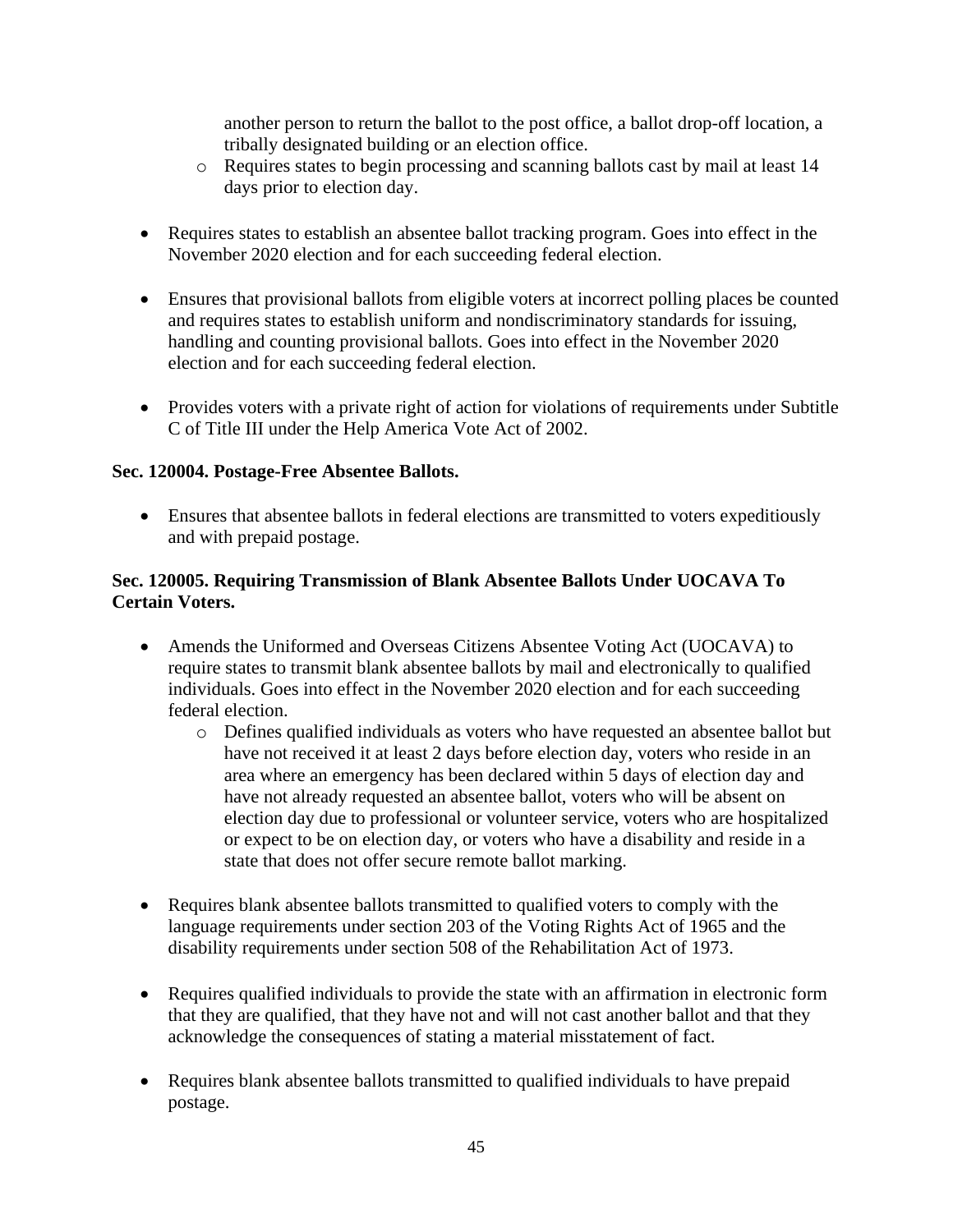• Prohibits states from refusing to accept and process an absentee ballot from a qualified individual based on notarization or witness signature, paper type, or envelope type requirements.

#### **Sec. 120006. Voter Registration.**

- Amends the National Voter Registration Act of 1993 to ensure that voters can register to vote online and can submit an EAC-prescribed mail voter registration application online.
	- o Requires states to establish technological security measures to protect information provided through online voter registration services.
	- o Ensures that online voter registrations services are available to individuals with disabilities.
	- o Ensures that online voter registration services are also available through the use of an automated telephone-based system.
- Amends the Help America Vote Act of 2002 to ensure that all eligible individuals can register to vote on the same day that they vote. Goes into effect in the November 2020 election and for each succeeding federal election.
- Amends the National Voter Registration Act of 1993 to prohibit states from requiring voter registration applicants to provide more than the last 4 digits of their social security numbers. Goes into effect in the November 2020 election and for each succeeding federal election.

#### **Sec. 120007. Accommodations for Voters Residing In Indian Lands.**

- Permits an Indian Tribe to designate buildings as ballot pickup and collection locations and to designate one building per precinct located within Indian lands at no cost to the Indian Tribe.
- Requires states or political subdivisions to collect ballots from designated locations and to provide Indian Tribes with accurate precinct maps for all precincts located within Indian lands at least 60 days before an election.
- Requires states or political subdivisions to provide absentee ballots for federal elections to each individual who is registered to vote and who resides on Indian lands without requiring a residential address or a mail-in or absentee ballot request.
- Ensures that voters living on Indian lands may use the address of a designated building for ballot pickup and collection as their residential and mailing address if such building is in the same precinct of the voter, and if the building is not in the same precinct, may use the address of another tribally designated building within Indian lands.
- Requires that states or political subdivisions covered under section 203 of the Voting Rights Act of 1965 provide all applicable language accessibility requirements.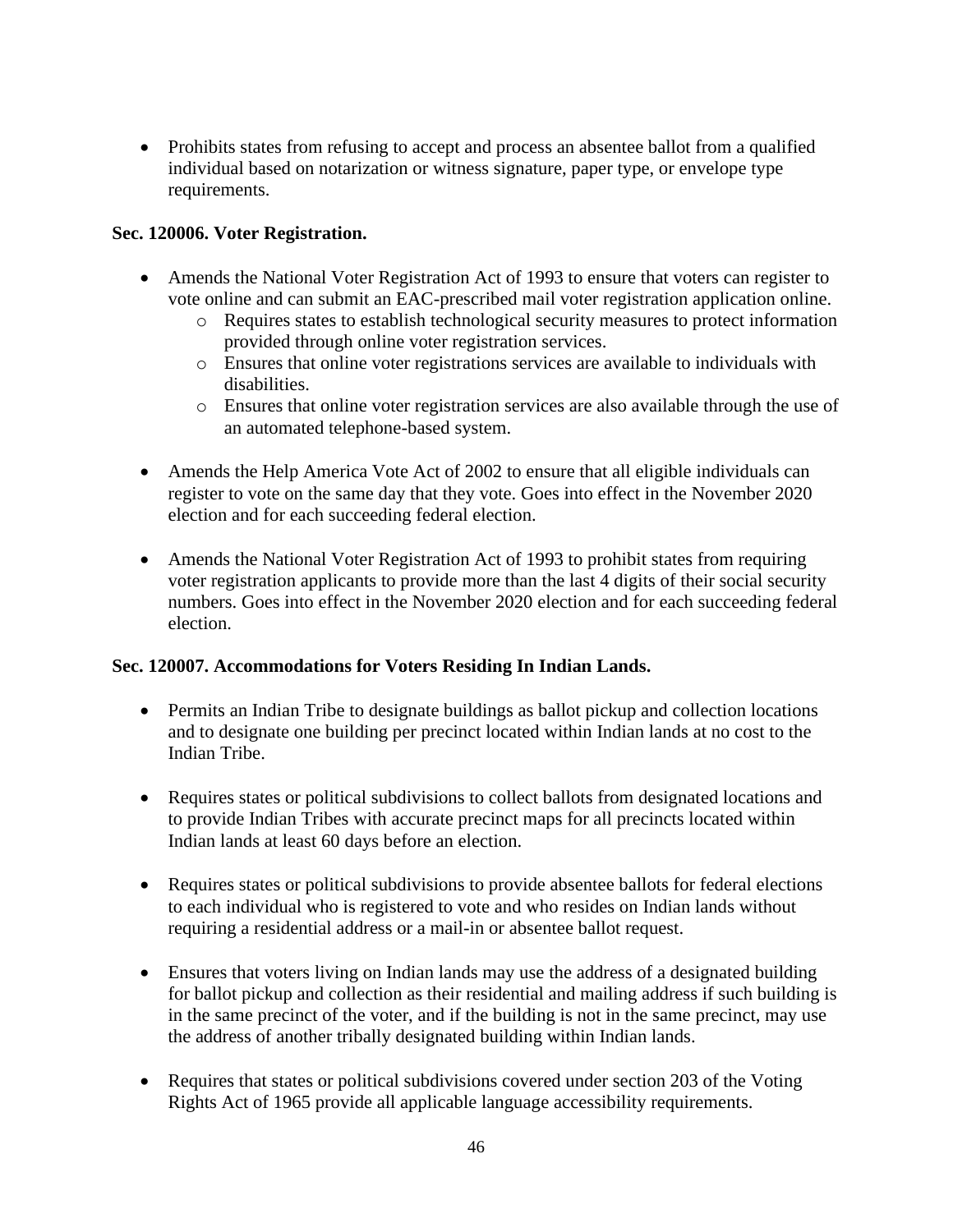- Permits the Attorney General to bring a civil action in an appropriate United States District Court as may be necessary to carry out the requirements of this section and permits a private right of action.
- Goes into effect in the November 2020 election and for each succeeding federal election.

#### **Sec. 120008. Payments by Election Assistance Commission to States to Assist With Costs of Compliance.**

- Requires the Election Assistance Commission to make payments to eligible states for the costs of complying with the ACCESS Act, including the costs for pre-paying the postage on absentee ballots and balloting material, for public education campaigns regarding the requirements of the ACCESS Act, and for voluntarily electing to comply with the ACCESS Act in the 2020 primary elections.
- For party-run primaries, requires the Election Assistance Commission to make payments to eligible political parties for costs incurred in transmitting absentee ballots and balloting materials in accordance with the ACCESS Act in the 2020 primary elections.
- Requires states to pass through funds to local jurisdictions or Tribal Governments.
- Requires states and political parties of states to submit an application to the Election Assistance Commission to receive payment assistance.
- In the case of an emergency, permits states to submit a payment request to the Election Assistance Commission and requires that payment be made to the states no later than 7 days after receipt of the request.
- Requires states to submit reports to the Election Assistance Commission no later than 6 months after the end of each fiscal year on the activities conducted with the funds provided.
- Requires the Election Assistance Commission to submit a report on such payments each fiscal year to the Committee on House Administration of the House of Representatives and the Committee on Rules and Administration of the Senate.

#### **Sec. 120009. Grants to States for Conducting Risk-Limiting Audits of Results of Elections.**

- Permits the Election Assistance Commission to make grants to eligible states to conduct risk-limiting audits with respect to federal general elections. Goes into effect in the November 2020 election and for each succeeding federal election.
- Authorizes the appropriation of \$20 million for fiscal year 2020 for risk-limiting audit grants.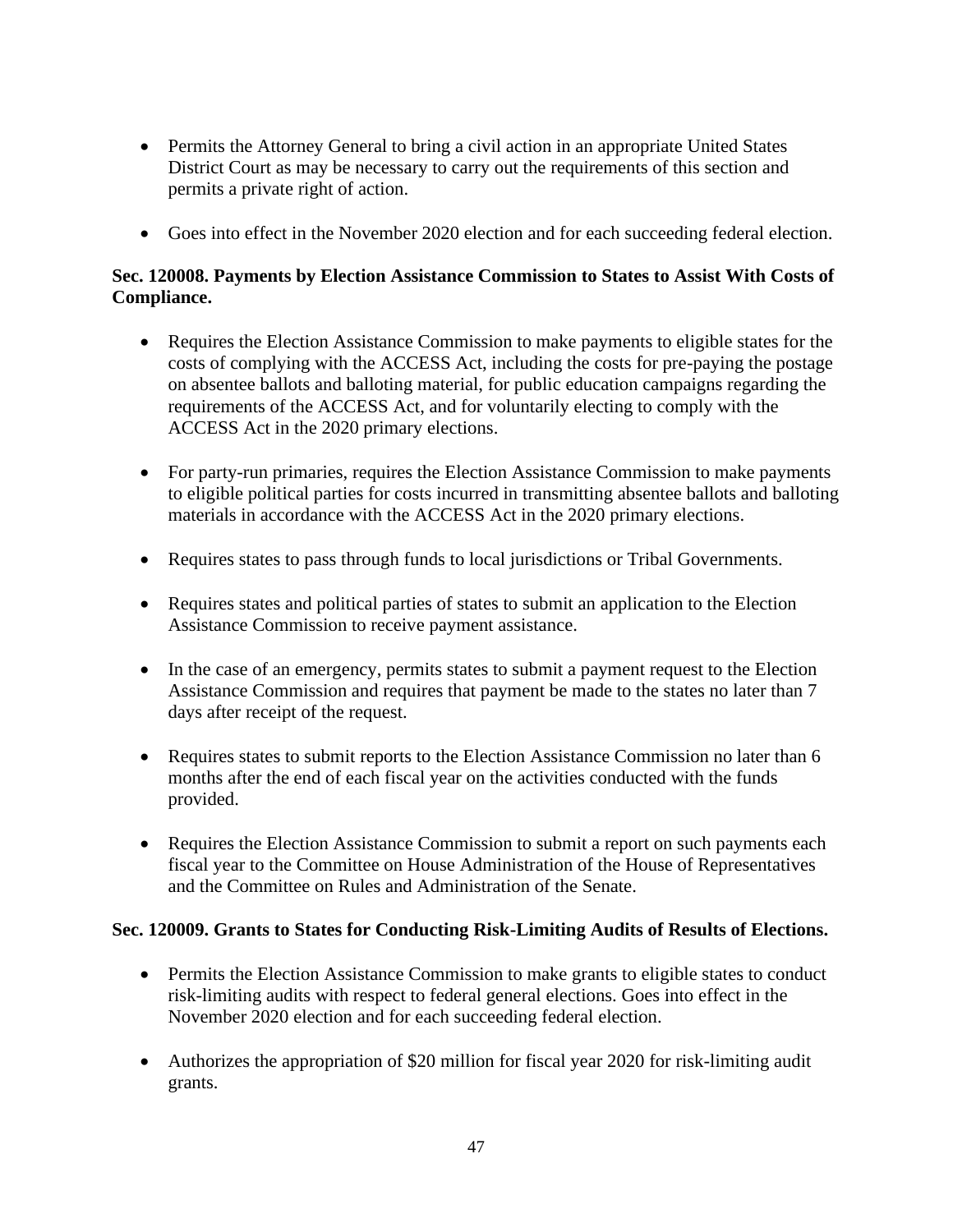• Authorizes a GAO analysis no later than 6 months after the first grants are awarded on the extent to which risk-limiting audits improve the administration and security of elections.

#### **Sec. 120010. Additional Appropriations for The Election Assistance Commission.**

• Authorizes the additional appropriation of \$3 million to the Election Assistance Commission for fiscal year 2020 in order for the Commission to provide additional assistance and resources to states to improve election administration.

## **DIVISION M – Oversight and Accountability** *Prepared by the Democratic staff of the House Committee on Oversight and Reform*

**Sec. 130001. Coronavirus Accountability and Transparency Committee.** This section would establish a Coronavirus Accountability and Transparency Committee of independent Inspectors General to coordinate audits and investigations of the spending under the Act and the response to the Coronavirus Pandemic. It would ensure that Inspectors General have the authorities and funding necessary to effectively and efficiently conduct oversight and requires extensive public reporting through Oversight.gov.

**Sec. 130002. GAO Oversight and Accountability Responsibilities.** This section would provide authority to the independent Government Accountability Office (GAO) to provide oversight over the implementation of the Act and other efforts to respond to the coronavirus pandemic. It would require GAO to provide public updates on its oversight efforts and would authorize \$50 million to enable GAO to perform its duties effectively.

#### **DIVISION N – U.S. Postal Service Provisions** *Prepared by the Democratic staff of the House Committee on Oversight and Reform*

**Sec. 140001. Elimination of Postal Service Debt, Additional Borrowing Authority.** This section would eliminate the current debt of the Postal Service. This would reset the Postal Service's borrowing authority to the level in current law—\$15 billion—by eliminating its current \$11 billion debt to the Department of Treasury. The proposal would require Treasury to lend to the Postal Service if requested and eliminate the \$3 billion annual borrowing limit in current law. The Postal Service has indicated that this money will likely be required to continue operations during the crisis through the end of the fiscal year.

**Sec. 140002. Prioritization of Delivery for Medical Purposes**. This section would require the Postal Service to prioritize the delivery of medical products, including pharmaceuticals. It would authorize the Postal Service to establish temporary delivery points during the crisis and allow it to institute flexible delivery in the event its operations or employees are impacted by the coronavirus outbreak.

#### **DIVISION O – Federal Workforce Provisions** *Prepared by the Democratic staff of the House Committee on Oversight and Reform*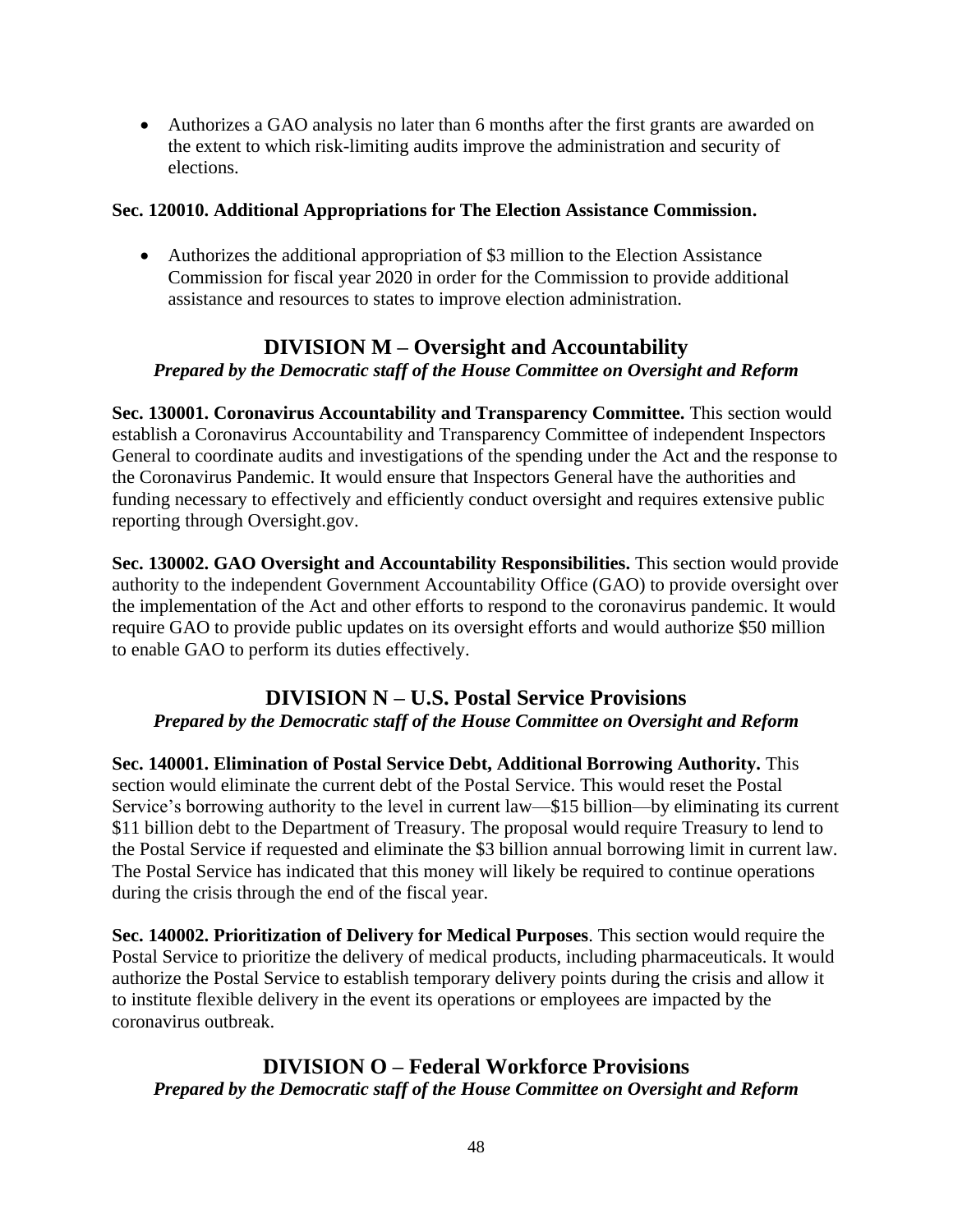**Sec. 150001. Reimbursement for Child and Family Care.** Federal employees who are required to report to work face a sudden need to care for children or sick family members at home. This section would provide federal employees up to \$2,000 per child or dependent per month in reimbursements for such care.

**Sec. 150002. Federal Contractor Equity.** Federal contractors have growing concerns that they may not be able to meet contract requirements as a direct result of coronavirus-related contingencies. This section would direct the Office of Management and Budget to issue guidance to ensure that federal contracting officials adjust contacts so contractors are not held accountable for contract provisions made impossible by coronavirus-related activities.

**Sec. 150003. Weather and Safety Leave.** This section would allow agencies to provide administrative leave to federal employees who cannot access their offices and for whom telework is not possible.

**Sec. 150004. Telework Requirements.** Maximum telework flexibilities are not currently being implemented across the government. This section would require agency leaders to allow telework for all eligible federal employees during the coronavirus pandemic. It also would clarify that during the epidemic, having a child or dependent at home does not disqualify a location as an acceptable work location. The provisions would require agencies to expand telework by creating incentives to increase its use and disincentives to reducing it.

**Sec. 150005. Pay Differential for Duty Related to the Coronavirus**. This section would provide hazardous duty pay to federal workers who provide direct patient care and emergency services to individuals who have contracted coronavirus and to workers who have frequent, unavoidable contact with the public, such as Transportation Security Officers.

**Sec. 150006. Workers' Compensation for Certain Federal Employees Who Contract the Coronavirus.** This section would create a presumption that the coronavirus was contracted in the workplace for employees whose duties require substantial contact with the public.

## **DIVISION P – Federal Employee Collective Bargaining and Official Time** *Prepared by the Democratic Staff of the Committee on Oversight and Reform*

**Sec. 1. Short Title.** The short title of this division is "Protecting Collective Bargaining and Official Time for Federal Workers Act."

**Sec. 2. Findings.** Federal employee unions protect the rights of federal workers, and collective bargaining is essential to the union process. Congress has declared that "labor organizations and collective bargaining in the civil service are in the public interest." Yet, the Administration has issued Executive Orders that attempt to dismantle federal unions and undermine their collective bargaining rights.

**Sec. 3. Nullification of Executive Orders Related to Federal Employee Collective Bargaining.** The following Executive Orders and presidential memorandum are rescinded: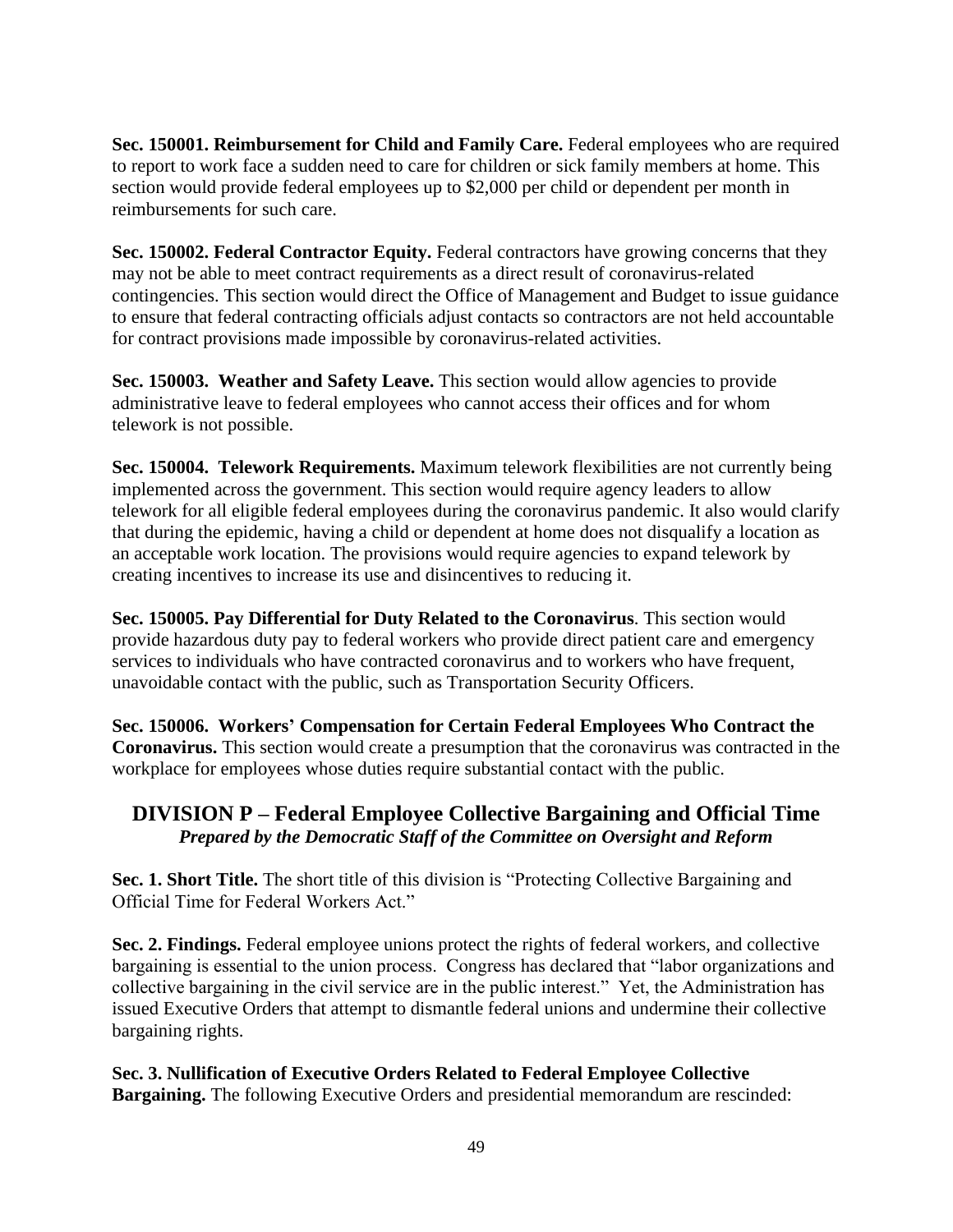(1) Executive Order 13837 (relating to the use of official time); (2) Executive Order 13836 (relating to federal collective bargaining); (3) Executive Order 13839 (relating to the Merit Systems Protection Board); (4) The Presidential Memorandum on the Delegation of Certain Authority under the Federal Service Labor-Management Relations Statute, issued to the Secretary of Defense on January 29, 2020.

## **DIVISION Q – Veteran Coronavirus Response Act of 2020**

*Prepared by the Democratic staff of the House Committee on Veterans' Affairs*

#### **Section 170008 – Increase of Amount of Department of Veterans Affairs Payment for Aid and Attendance During Emergency Period Resulting From COVD-19 Pandemic.**

**This provision increases the amount of available aid and attendance for veterans in need** of in-home care by adding twenty-five percent to the existing aid and attendance monthly benefit for those who need assistance with daily activities or are housebound.

#### **Section 170009 – Treatment of Work Injury Compensation Claims Filed by Employees of the Department of Veterans Affairs for COVID–19.**

- All VA employees, including VA clinicians shall be treated as employees under Chapter 81 of title 5 for the purpose of filing a work compensation claim due for COVID-19.
- All VA employees who contract COVID-19 are presumed to have contracted COVID-19 due to VA employment for the purpose of filing a work compensation claim.

#### **Section 170010 – Deferral of Certain Debts Arising from Laws Administered by the Secretary of Veterans Affairs**

- Prohibits the Secretary from collecting payments for benefit debts, including through offsets of active VA benefits, establishing new benefit debts, sending notices regarding benefit debts to individuals or consumer reporting agencies, allowing interest to accrue on benefit debts, or applying administrative fees on benefit debts.
- **•** The restrictions above are in effected during the COVID-19 public health emergency period and for 60 days following the end of the emergency period.
- Allows the Secretary to continue to collect payment regarding a benefit debt if the debtor elects to make such payment.

## **DIVISION R – Aviation Worker Relief**

*Prepared by the Democratic staff of the House Committee on Transportation and Infrastructure*

**Sec. 1. Short title; table of contents.** Aviation Worker Relief Act of 2020.

**Sec. 2. Definitions.** Inherits definitions from section 40102(a) of title 49, United States Code, except with regards to "contractor" and "employee."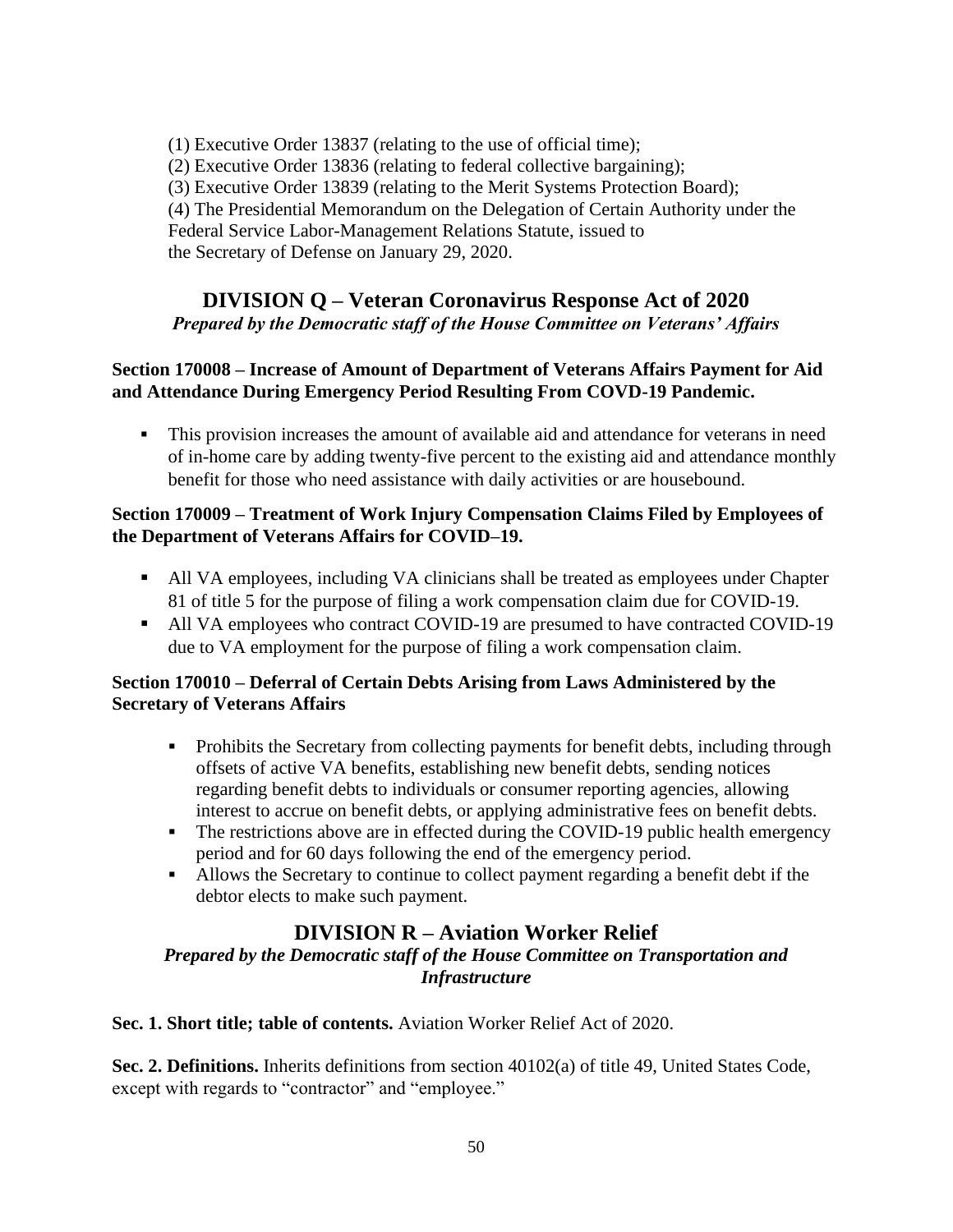#### **Title I – Aviation Worker Relief**

**Sec. 101. Pandemic relief for aviation workers.** Provides \$37 bn in grants to employees of mainline, regional, and cargo airlines, passing to workers through each carrier, with each carrier receiving what it reported as its total payroll costs in 2Q+3Q19 **(JOBS SAVED: 750,000).** Provides \$3 bn in grants to employees of ground support and catering contractors, based on their sworn financial statements regarding payroll costs in 2Q+3Q19 **(JOBS SAVED: ~210,000).** Provides \$21 bn in unsecured loans to air carriers.

**Sec. 102. Procedures for financial assistance.** Allows loans to be zero-interest to start, but requires that over time loans must provide for payment of interest at rates commensurate with the level of risk assumed by the Government. Grants the Government's claim in any bankruptcy proceeding with respect to outstanding payments superpriority status, making it superior to any claims of other secured or unsecured creditors.

**Sec. 103. Terms and conditions.** Prohibits airlines from repurchasing shares of stock or using financial assistance to issue dividends to shareholders. Caps CEOs' pay at no more than 50 times the median pay of their employees, and caps CEOs' golden parachutes. Retains the Government's right to fully participate in capital gains realized by airlines receiving assistance. Requires each airline receiving assistance to support U.S. jobs by ensuring no additional aircraft heavy maintenance work is outsourced to repair stations abroad.

**Sec. 104. Reports.** Mandates a report and update on the financial status of the air carrier industry, including a description of each grant or loan issued under section 101, on Oct. 1, 2020, and one year following the passage of this bill.

**Sec. 105. Coordination.** Provides for coordination among Secretaries of the Treasury and Transportation in providing relief.

#### **Title II – Labor Protections**

**Sec. 201. Assistance irrespective of labor costs.** Prohibits the Administration from conditioning any financial assistance on an airline's reduction of labor costs.

**Sec. 202. Collective bargaining and snap-back.** For any concession or alternation made to a collective bargaining agreement (CBA) as a result of COVID-19, including to rates or pay, rules, or working conditions, this section requires such changes be reversed or renegotiated later to reflect changing economic circumstances (i.e., "snap-back" mechanism).

**Sec. 203. Protection of organizing activity.** Requires airlines to remain neutral in any communications with employees with respect to any union organizing campaign.

**Sec. 204. Working and travel conditions.** Ensures carriers follow Centers for Disease Control and Prevention and public health authority guidelines for providing safe conditions for workers and travelers, including but not limited to providing adequate personal protective equipment, full cleaning and sanitary conditions of all planes and facilities, and any other necessary actions.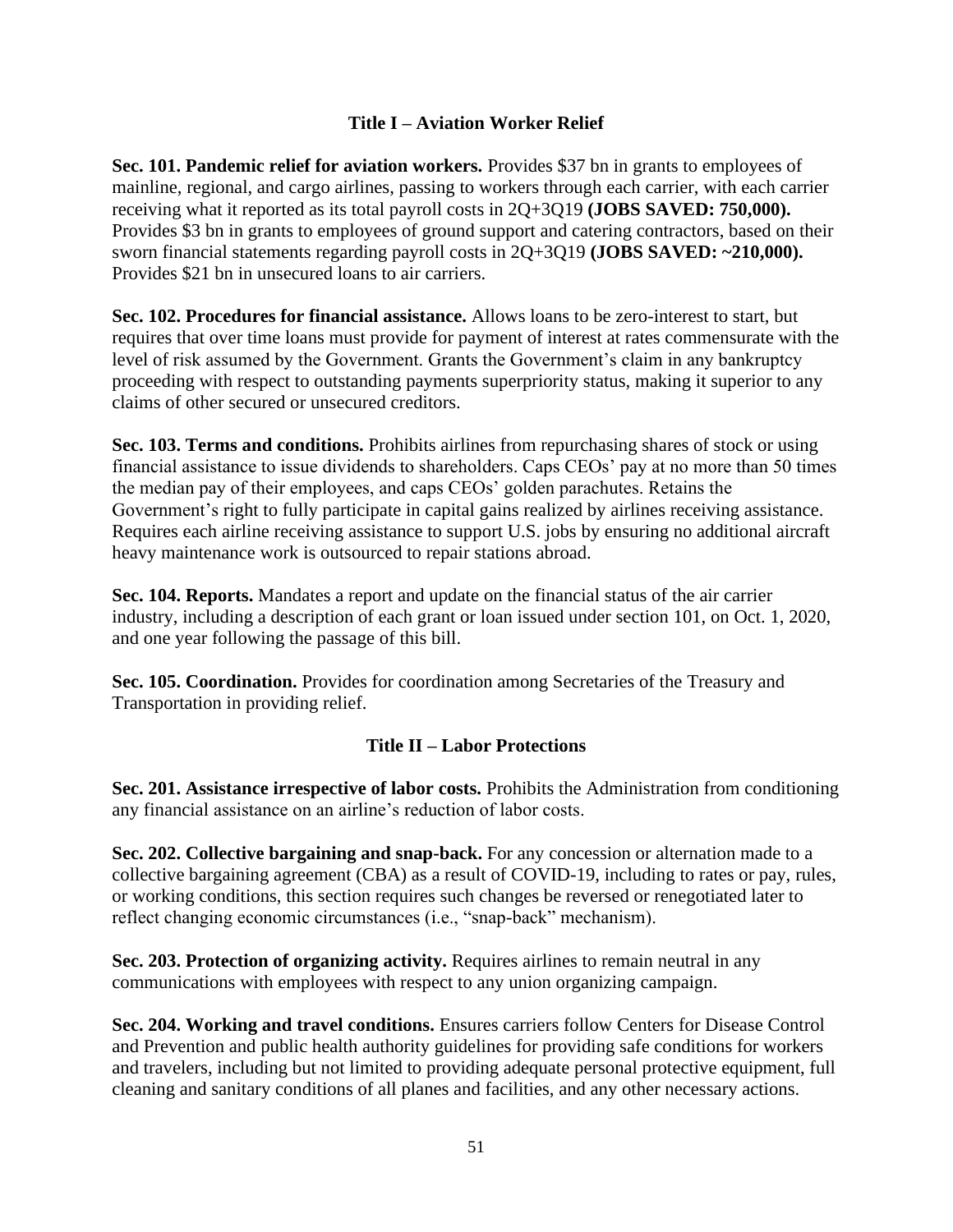**Sec. 205. Labor union representation on air carrier boards.** Requires each airline receiving assistance to designate at least one seat on its board for a representative of one or more labor unions representing the airline's employees, to be selected by a union.

**Sec. 206. Furloughed worker protections.** Ensures their healthcare and welfare plans (at active employee rates) remain in place for any furloughed workers. Ensures furloughed time counts as years of service for employee retirement and welfare plans. Ensures furloughed employees receive all employer 401(k) nonelective contributions attributable to furloughed time upon return to work and are permitted penalty free hardship withdrawals from 401(k) plans while on furlough.

**Sec. 207. Healthcare for unprotected workers.** Provides comprehensive health care coverage to both direct and subcontracted employees providing aviation services at airports, in addition to their regular rate of wages, in the form of cash, health insurance, or a combination of the two that is sufficient to support affordable and quality health insurance. Also requires certification that for unprotected workers, the air carrier currently, and that any contractor or subcontractor that provides airline catering services to it, provides health insurance benefits equal to or greater than hourly health and wage fringe benefits rate published by Department of Labor for all hours worked by each airlines catering employee and will continue to do so for at least 5 years after receipt of such stimulus.

**Sec. 208. Employee wages and leave.** Requires carriers to maintain at least \$15 minimum wage for all employees or contracted workers for a period of 10 years upon receipt of financial assistance. Provides paid sick and paid family medical leave to actively encourage sick workers to stay home whether caring for themselves or a family member during illness or quarantine or school closings. Ensures carriers meet their funding obligations under all defined-benefit pension plans. Provides layoff protection via back pay/wage replacement for airline and airport workers and contractors if carriers reduce staff or hours, resulting in a reduction in compensation.

**Sec. 209. Limitation on rejection of collective bargaining agreements.** Limits a carrier's use of 11 U.S.C. 1113 to discharge a collective bargaining agreement for 10 years from the last date the carrier received Federal financial assistance.

**Sec. 210. Increased wage priority.** Increases wage priority in bankruptcy for employees to \$20,000 indexed for inflation regardless of when accrued.

**Sec. 211. Rejection of collective bargaining agreements.** Imposes limits on the ability of employers to seek emergency concessions in bankruptcy outside of the normal section 1113 process and for no more than a brief period of time, and amends sections 1113 and 365 of chapter 11 of the bankruptcy code to make clear that breach or rejection of a CBA gives rise to an unsecured claim for damages (as with rejection of any executory contract).

#### **Title III – Airline Industry Financial Oversight**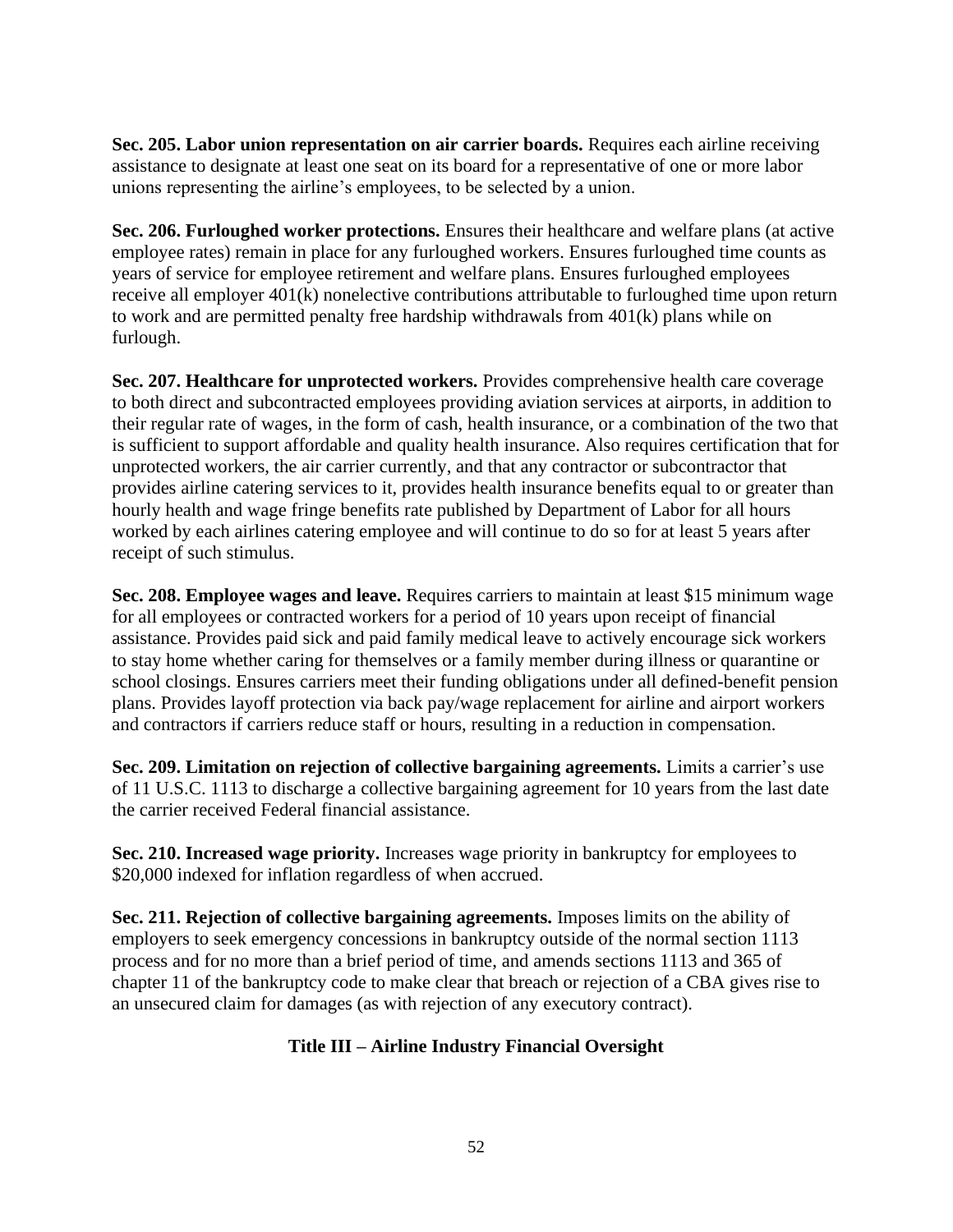**Sec. 301. Creation of Office of Airline Industry Financial Oversight.** Sets up an Office of Airline Financial Oversight within the Department of Transportation (DOT).

**Sec. 302. Responsibilities of Office of Airline Industry Financial Oversight.** Requires the Office in established in Sec. 301, to continually assess, and impose minimum capital and funding requirements for, an airline's financial fitness to guard against future "black swan" events such as Covid-19, ensuring we never have to do this again. Requires airlines to conduct financial stress tests to evaluate their preparedness for and resiliency following such an event.

**Sec. 303. Access to information.** Provides that the employees of the office may inspect any financial records of an air carrier that they deem appropriate.

**Sec. 304. Reports to Congress.** Ensures accountability and transparency by requiring the office to report to Congress annually on measures taken by the office during the preceding 12-month period to ensure the adequacy of airlines' financial sustainability.

**Sec. 305. Rulemaking authority.** Authorizes the Secretary of Transportation to issue such regulations as are necessary to effectuate the office's oversight.

**Sec. 306. Authorization of appropriations.** Authorizes appropriations of \$3 million per year from FY20-23 for operation of the office.

## **Title IV – Airport Relief**

**Sec. 401. Emergency Pandemic Funding for Airports.** Provides \$10 billion for airports to use on, infrastructure projects, cleaning, sanitization, janitorial services, staffing, workforce retention, airport operations, emergency response, debt service payments and other needs. Also requires airports retain 90 percent of their workforce and to provide relief to airport concessionaires **(JOBS SAVED: ~1.2 million)**.

**Sec. 402. Maintaining Pre-crisis Airport Improvement Program Levels.** Ensures that airports that have experienced a lower number of passenger traffic from the coronavirus COVID-19 crisis do not see lower Airport Improvement Program (AIP) formula funds.

**Sec. 403. National Aviation Preparedness Plan.** Requires the DOT to develop a national aviation-preparedness plan for communicable diseases, which the Government Accountability Office recommended in 2015, to ensure that airports and other aviation stakeholders are better prepared for a future crisis involving communicable diseases.

## **Title V – Small Community Air Service**

**Sec. 501. Continuation of certain air service.** Requires the Secretary of Transportation to ensure that any small community that received air service as of March 1, 2020, continues receiving an adequate level of air service. Also authorizes the Secretary of Transportation to issue limited antitrust immunities for airlines to cooperate for purposes of ensuring that small communities receive an adequate level of air service during the period of the pandemic.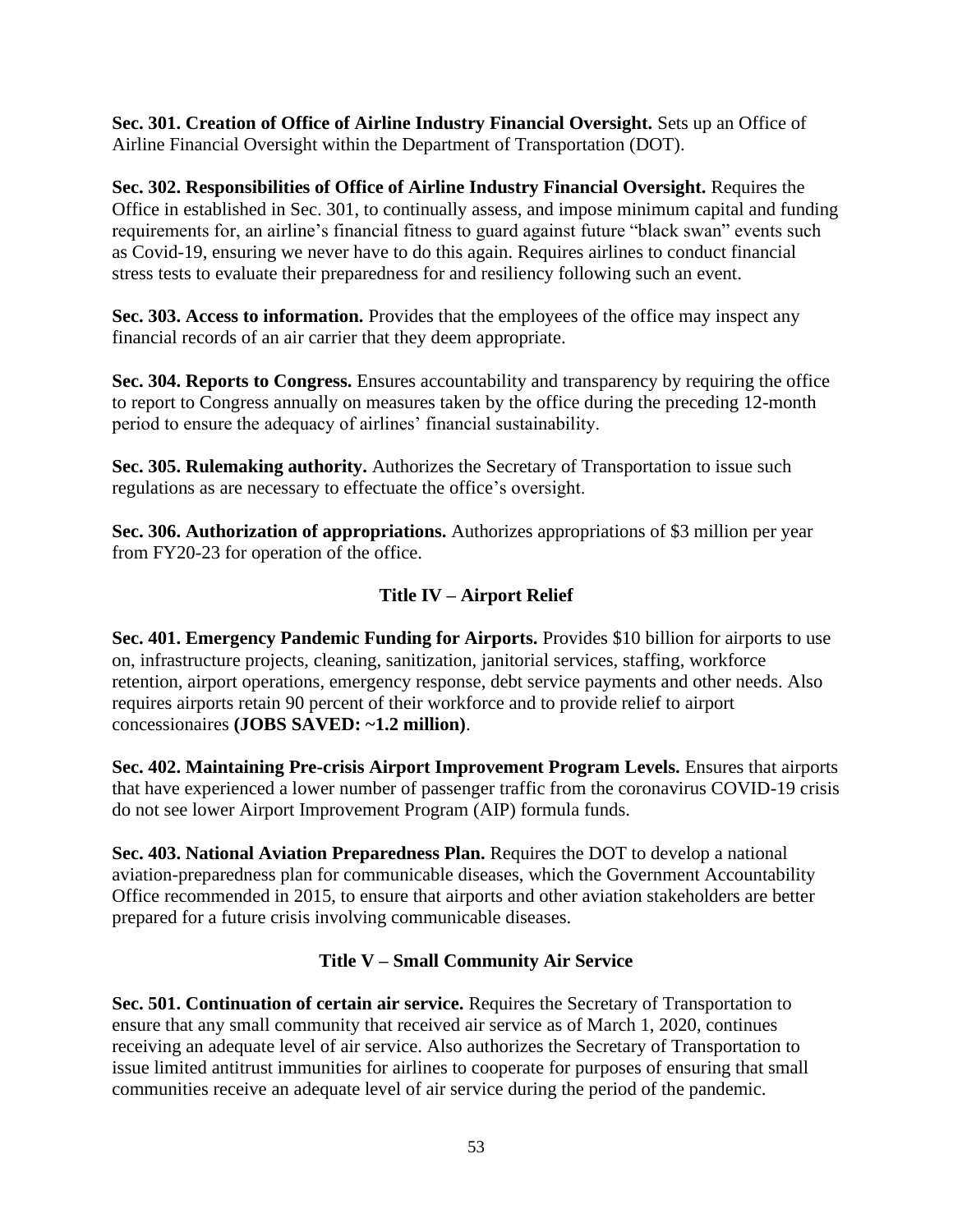**Sec. 502. Tolling of EAS limitations.** Limits toll enforcement of eligibility for participation in the Essential Air Service program through the end of the period of the President's declaration of a national emergency.

**Sec. 503. Sunset.** Sunsets this title six months after the last effective date of a national emergency declared.

#### **Title VI – Consumer Protections**

**Sec. 601. Airline price gouging during disaster or emergency.** Requires airlines to waive all change or cancellation fees throughout the entirety of any declared national emergency. Prohibits carriers from charging fare differences for itinerary changes during such an emergency. Further prohibits price gouging for flights from airports during a national emergency or those airports servicing a disaster area or subject to restricted travel, including country-wide bans imposed on air travel during a pandemic.

**Sec. 602. Airline refunds during national disasters or emergencies.** Requires carriers to offer both a monetary refund of fares, including ancillary fees paid, and travel credit or voucher for any flights cancelled by the carrier or passenger during a national emergency. If a travel credit or voucher is selected, said credit or voucher cannot expire for at least one year after the date of the original flight.

**Sec. 603. Conditions on airline ancillary fees.** Requires clear and separate reporting by carriers to the DOT of all carrier-imposed ancillary fees charged to consumers.

#### **Title VII – Environmental Protections**

**Sec. 701. Sustainable Aviation Fuel Development Program.** Provides grants to airports, air carriers and other entities to offset the cost of producing, transporting or storing sustainable aviation fuels.

**Sec. 702. Airline Assistance to Recycle and Save Program.** DOT is authorized to purchase inefficient airplanes that the airlines are retiring in exchange for airlines' commitment to purchasing newer fuel-efficient airplanes.

**Sec. 703. Airline Carbon Emissions Offsets and Goals.** Expands the FAA's Voluntary Airport Low Emissions (VALE) program, which airports use to purchase low emission vehicles, refueling and recharging stations, and other airport air quality improvements, to all commercial airports. It will continue to prioritize funding for airports in compromised air quality areas of the country.

**Sec. 704. Airline Carbon Emissions Offsets and Goals.** Requires air carries receiving assistance to fully offset their carbon emissions starting 2025. Also requires these carriers to reduce their own carbon emissions by 25 percent by 2035 and 50 percent by 2050. Requires continuous audits and reports to ensure air carriers are meeting their targets.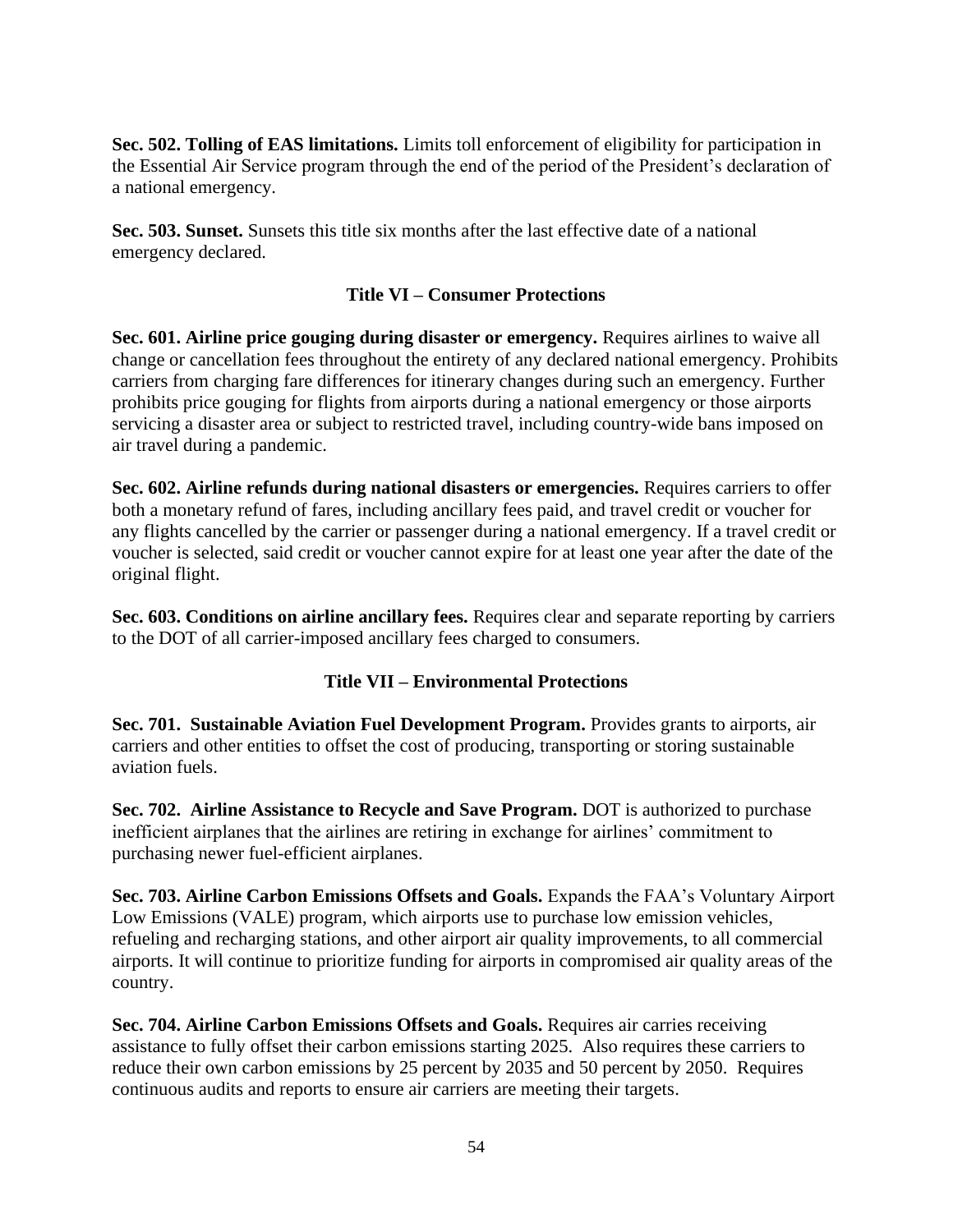**Sec. 705. Research and Development of Sustainable Aviation Fuels.** Provides \$500 million in additional funding over five years for FAA research and development of sustainable aviation fuels.

**Sec. 706. Transparency regarding carbon emissions.** Requires airlines and ticket agents to tell prospective purchasers of airline tickets how much carbon emissions are attributed to their flights.

**Sec. 707. Study on Certain Climate Change Mitigation Efforts.** Requires a study by the National Academies to conduct a study on climate change mitigation efforts within the civil aviation and aerospace industries.

#### **Title VIII – Miscellaneous**

**Sec. 801. Separability.** Ensures that the remainder of this division remains in force in the event that a particular provision is declared invalid.

**Sec. 802. Application of Law.** Temporarily suspends application of Buy American requirements to Government procurements during a public health emergency or pendency of an emergency declaration following a natural disaster.

## **DIVISION S – Small Business Administration** *Prepared by the Democratic staff of the House Committee on Small Business*

**Assisting Small Businesses** – Authorizes critically needed funding to keep small businesses afloat during this unprecedented economic disruption, including:

- **Small Business Economic Injury Grants** Authorizes \$100 billion in grants to small businesses that can demonstrate losses due to the outbreak.
- **Small Business Disaster Loans –** Authorizes an additional \$184 billion in low-interest economic injury disaster loans to help small businesses that have suffered financial losses as a result of the coronavirus outbreak.
- **Small Business Payroll Support** Authorizes \$300 billion in guaranteed, forgivable loans to cover short-term payroll costs.
- **Small Business Debt Relief –** Provides small businesses with relief from SBA loan payments, including principal, interest, and fees, for six months.
- **Increasing Access to Capital –** Eliminates fees and increases guarantees on SBAbacked 7(a) and 504 loans to increase access to capital for struggling firms.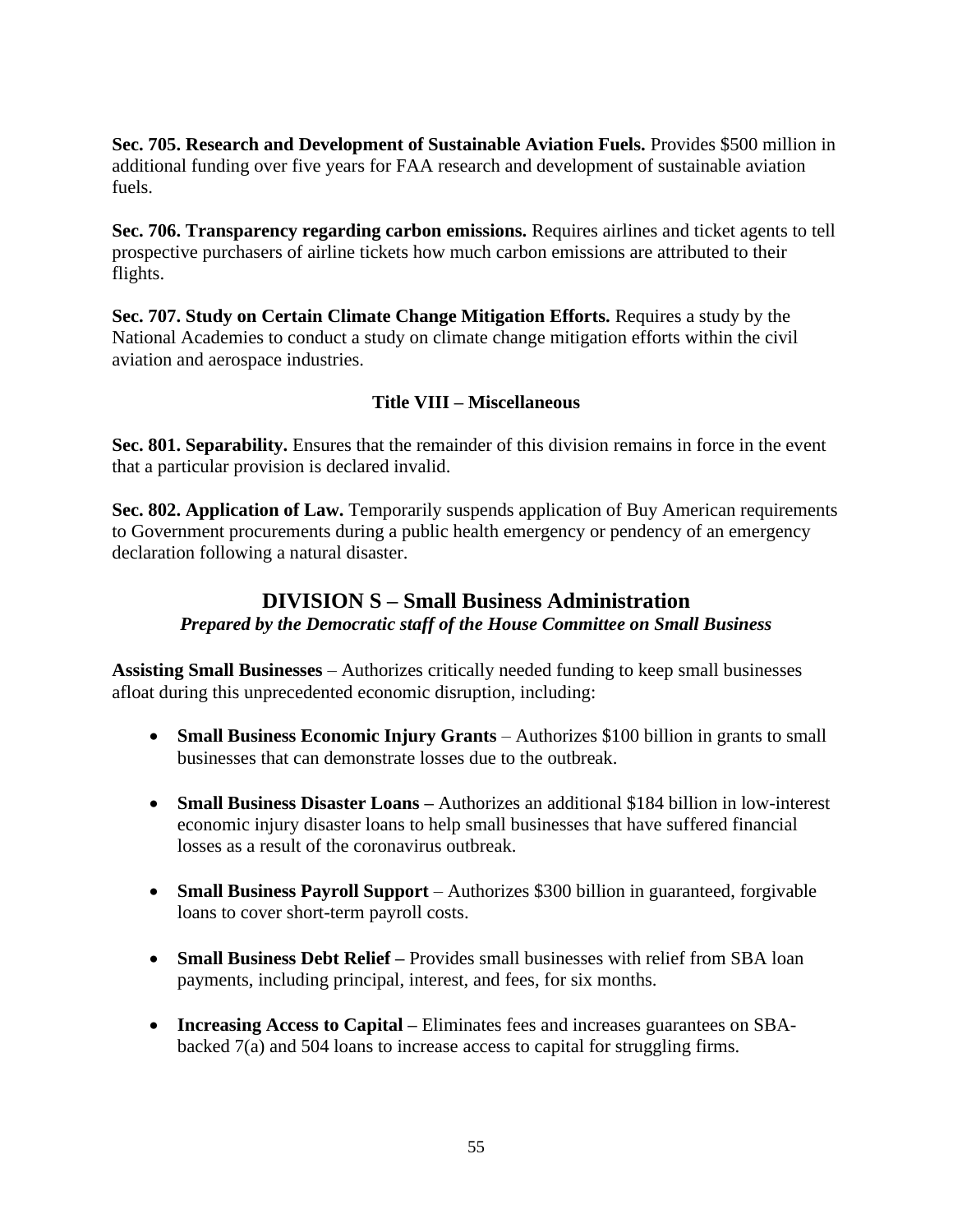- **Minority Business Development Agency –** Authorizes additional resources for the Minority Business Development Agency.
- **Small Business Investment Companies** Provides additional leverage to SBICs to deploy to start ups and potential high-growth firms.
- **Entrepreneurial Support –** Authorizes \$265 million for Small Business Development Centers, Women's Business Centers, Veterans Business Outreach Centers, and SCORE chapters to provide counseling and support to impacted entrepreneurs and small businesses. Authorizes \$57 million for Microloan program technical assistance and lending.
- **Language Support** Authorizes \$25 million for SBA to provide resources and services in languages other than English.

## **DIVISION T – Revenue Provisions**

#### *Prepared by the Democratic staff of the House Committee on Ways and Means*

## **TITLE I – Health-Related Tax Relief**

**Sec. 101. Payroll Tax Credit for COVID-19 Charity Care Provided by Hospitals.** Our hospitals face an acute challenge during this crisis, taking on the responsibility of addressing an overwhelming increase in demand for services, regardless of a patient's ability to pay. This provision would alleviate some of the financial strain on hospitals that treat COVID-19-affected patients by providing them a substantial tax credit to offset the charity care they provide. More specifically, the credit would be an amount equal to 90 percent of the COVID-related charity care furnished by a hospital in 2020. Finally, eligible hospitals would be able to claim this credit against their quarterly payroll taxes, with any excess credits being refundable. The credit applies to charity care furnished after January 31, 2020 through December 31, 2020. The amount of the credit would be taken into account for future Medicare DSH payments relating to hospital cost reporting periods occurring in 2020.

**Sec. 102. Payroll Tax Credit for COVID-19 Hospital Facility Expenditures.** Similarly, to meet the increased demand for COVID-19 testing and treatment, hospitals will need to acquire necessary equipment, beds, and, in some circumstances, retrofit or build temporary structures to treat and house affected patients. This provision would assist hospitals by offsetting the cost of "scaling up" their resources in order to care for COVID-19-affected patients. More specifically, the credit would be an amount equal to 90 percent of an eligible hospital's capital expenditures in 2020 related to the purchase or construction of a temporary structure, the lease of a structure, or the retrofitting of any existing structure, and any depreciable property used in those structures to treat affected patients. Eligible hospitals would be able to claim this credit against their payroll taxes, with any excess credits being refundable. The credit applies to expenditures paid or incurred after January 31, 2020 through December 31, 2020.

**Sec. 103. Help Families Whose Incomes Are Fluctuating Not Pay ACA Penalties**. People who lose their jobs or have reduced hours may have trouble predicting their annual income.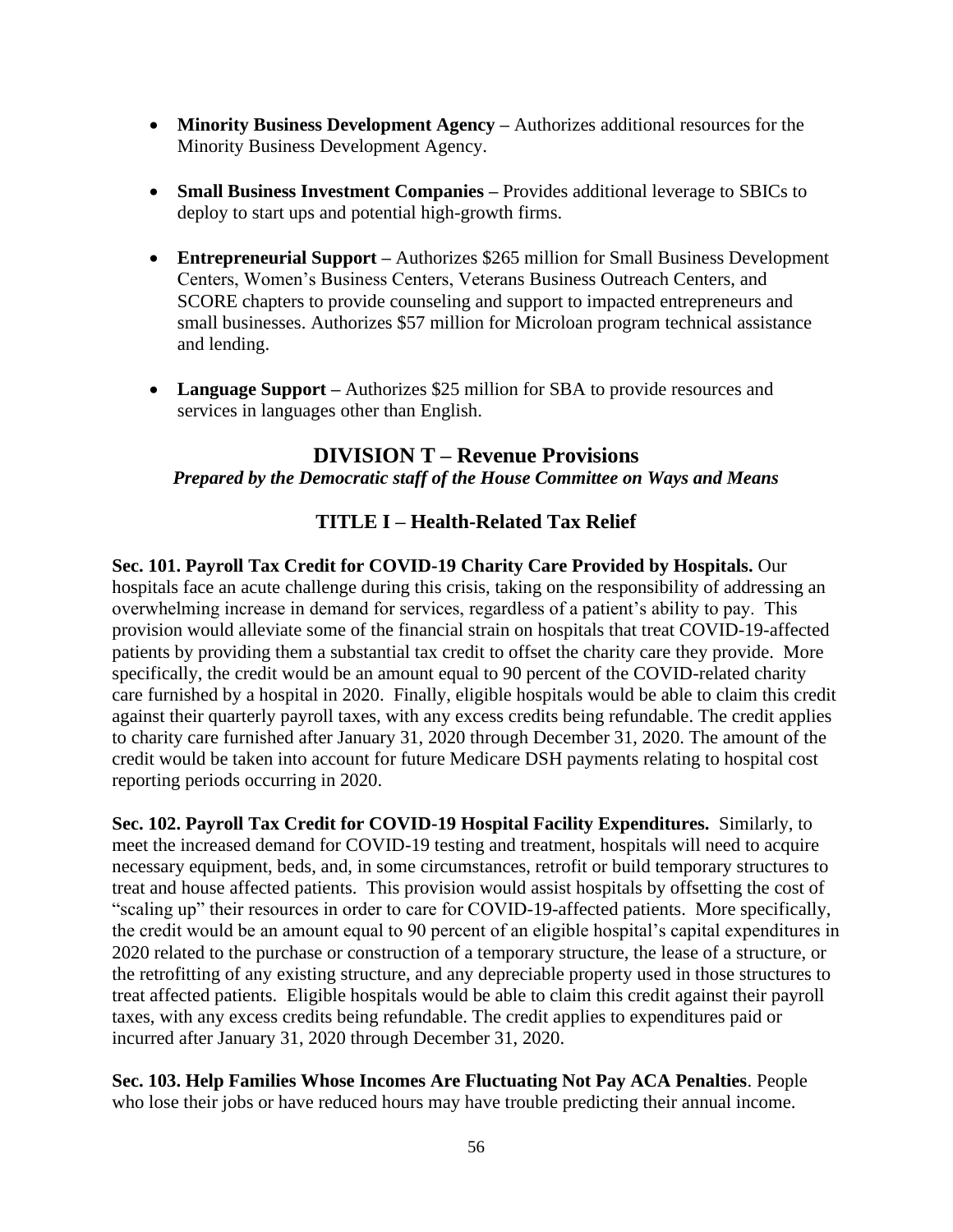Under the ACA, families must predict their incomes and pay tax credits based on their predictions. The ACA had protections for families that guessed their incomes incorrectly, and the Republicans have since stripped these protections. This provision would reinstate the protections that were in the ACA for families with fluctuating incomes to prevent these families from paying large penalties.

**Sec. 104. Improving Affordability by Reducing Premium Costs for Consumers.** Democrats have long prioritized getting Americans insured and providing access affordable health care, particularly in light of the health care costs Americans face with COVID-19 and economic uncertainty. This provision increases affordability by expanding eligibility for the ACA's premium tax credits beyond the current 400 percent of the federal poverty level (FPL), and increases the size of the tax credits for individuals and families below 400 percent of FPL. These actions would increase the number of Americans with health insurance while lowering premiums for millions of middle-class Americans.

## **TITLE II – Economic Stimulus**

#### **Subtitle A – Economic Assistance Payments**

**Sec. 201. Economic Assistance to Individuals.** This provision provides \$1,500 of immediate assistance per individual, up to \$7,500 for a family of five.

Households with 2020 income over \$150,000 for a joint filer, \$112,500 for a head of household filer, and \$75,000 for a single filer will be required to pay back part or all of the assistance payment over three years. For these households, the payment is a zero-interest loan.

This benefit will also be available to our nation's retirees. The Social Security Administration would issue payments immediately to all adult Social Security and Supplemental Security Income beneficiaries in the coming weeks, and the Internal Revenue Service would issue payments to all other individuals.

Families do not need earned income to qualify for the assistance, so unemployed individuals still qualify. Filers can qualify as long as they have an individual taxpayer identification number. The payments will not count as income or resources for purposes of eligibility for other federal assistance programs; the payments would also be exempt the Treasury Offset Program and other levies.

## **Subtitle B – Earned Income Tax Credit**

For 2020 and 2021, this provision would allow an individual with no qualifying children to claim the EITC if the individual is between ages 19 and 25 and is not a full-time student. It also allows individuals to claim the credit until they reach age 66. It increases the maximum credit, the earned income, and the phaseout amounts and indexes the earned income amount to inflation. It permanently modifies the EITC rules to allow families with children who do not meet the identification requirements for the EITC (for instance, if they do not have a valid Social Security Number) to claim the no-child EITC; allows credit eligibility in certain cases of married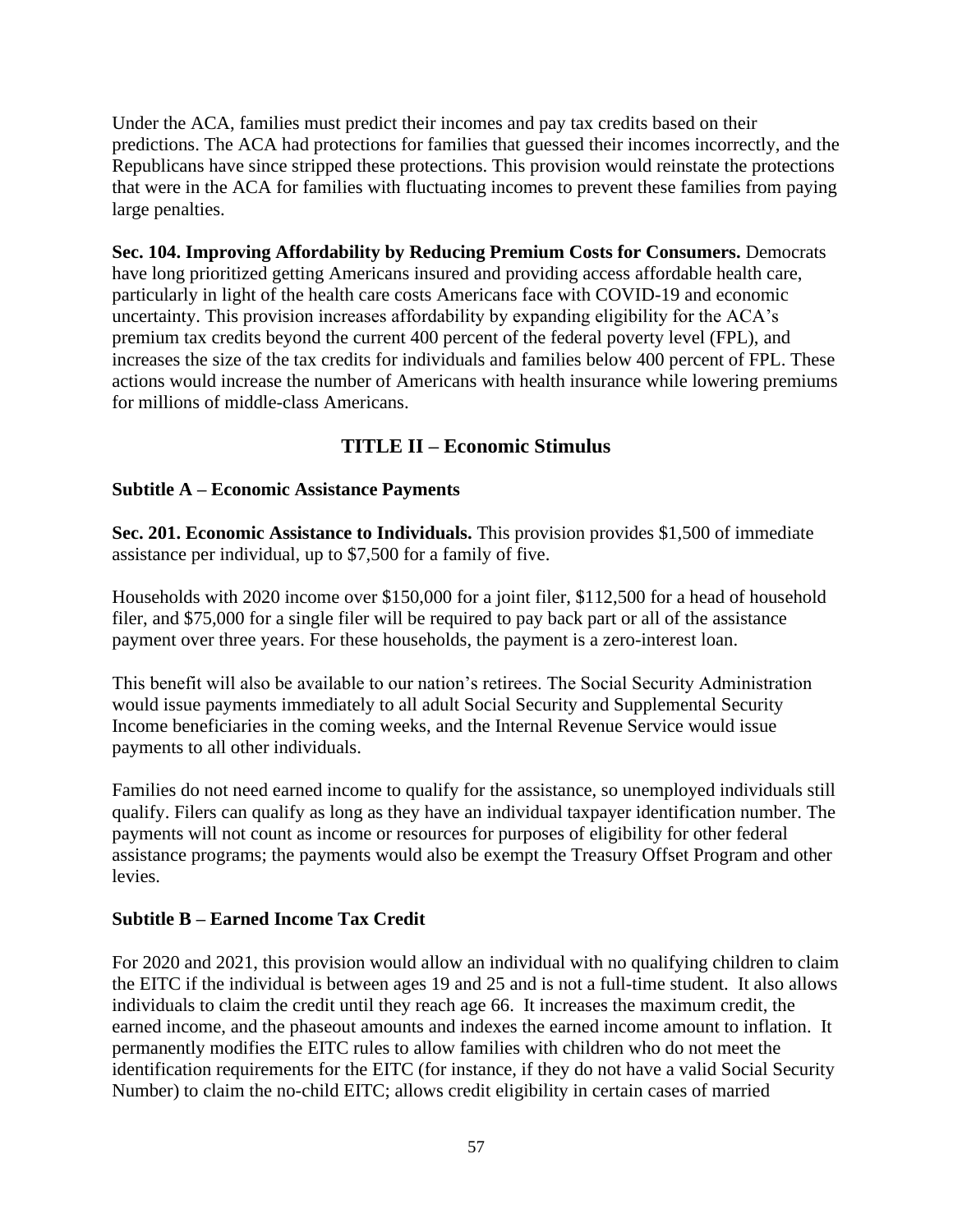individuals living apart; and repeals provisions that would deny the credit to taxpayers due to excess investment income. Finally, it permanently provides an EITC match for Puerto Rico and other U.S. territories.

#### **Subtitle C – Child Tax Credit**

For 2020 through 2025, this provision removes the earned income component for calculating the refundable credit (i.e., the credit is fully refundable regardless of income) and eliminates the \$1,400 cap on refundability. It increases the value of the credit from \$2,000 to \$3,000 and also provides a larger credit of \$3,600 for children under the age of 6. Residents of Puerto Rico are able to claim the credit by filing a return with the IRS, and for the other U.S. territories, payments will be made for them to distribute in a manner that replicates the U.S. child tax credit.

#### **Subtitle D – Dependent Care Assistance**

For 2020 and 2021, this provision would double the CDCTC, increase the income threshold above which the CDCTC is phased out from \$15,000 to \$120,000, and adjust these amounts for inflation. It would also make the credit refundable and modify the phase-out calculation. For 2020 and 2021, the provision would increase the exclusion for employer-provided dependent care assistance from \$5,000 to \$10,500 and adjusts this amount for inflation.

#### **Subtitle E – Net Operating Losses**

**Sec. 241. Net Operating Loss Carrybacks.** Before the Republican tax bill, businesses with current losses and profits in earlier years could claim a tax refund by carrying back the loss. This provision would temporarily allow businesses to carry back losses from 2018, 2019 and 2020 to any of the last five years. The provision also suspends the 80% taxable income limitation for 2018, 2019 and 2020. Net operating loss carrybacks and the suspension of the 80% taxable income limitation do not apply to disqualified taxpayers. Disqualified taxpayers include corporations subject to the limitations on deductibility on excessive executive compensation and on golden parachute payments, and corporations that that have returned more than 5% of the fair market value of their stock to shareholders in the form of stock buybacks and pay dividends. Special rules apply to life insurance companies, as well as to real estate investment trusts and for losses attributable to excess interest expense.

#### **Subtitle F – Employee Retention Credit**

**Sec. 251. Employee Retention Credit.** In order to incentivize employers to keep their employees on payroll rather than laying off those employees, this section would offer a fully refundable tax credit, tied to the payment of employee wages, against the employer's share of Social Security taxes. All eligible employers would be permitted to claim an 80 percent credit on wages up to \$10,000 per employee. Eligible employers must have no more than \$41.5 million in gross receipts or no more than 1,500 full-time equivalent employees to qualify. They must also have experienced a 20 percent loss in gross receipts in the current calendar quarter compared to the prior year calendar quarter. An eligible employer can no longer claim the credit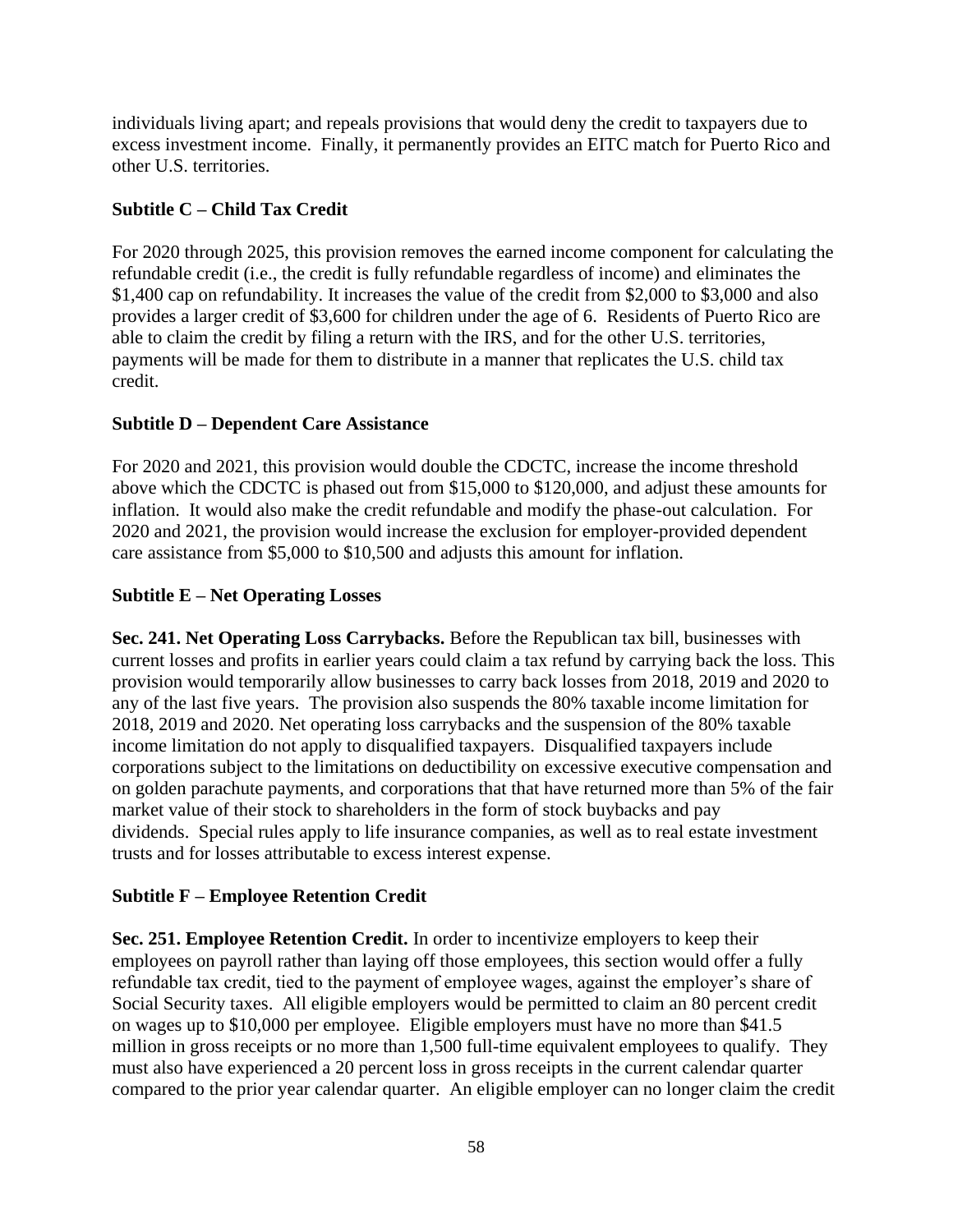if their trade or business earns greater than 90 percent of the gross receipts it had in the same calendar quarter in the prior year. The credit applies to wages paid from January 31, 2020 to December 31, 2020.

#### **Subtitle G – Credits for Paid Sick and Family Leave**

**Sec. 263. Fund Mandated Paid Leave for Governmental Employers.** This provision would ensure that governmental employers, including public universities, can receive tax credits for the costs of providing mandated paid sick and family leave as passed in the Families First Coronavirus Response Act.

**Sec. 264. Tax Credits for Mandated Paid Leave.** This provision expands the tax credits for paid sick leave and paid family leave in the Families First Coronavirus Response Act. These changes align with changes made to the respective mandates in the Act, applying a \$511 per day limitation for all types of paid sick leave to the payroll tax credit for employers and to the individual tax credit for self-employed workers. It also limits the paid sick leave and paid family and medical leave employer credits to employers with up to 500 full-time employees. Additionally, this provision allows governmental employers to access both the paid sick leave and paid family leave credits, regardless of employer size.

## **TITLE III – Administrative**

**Sec. 301. Delay of certain deadlines.** This provision extends the April 15th filing date to July 15th, providing individuals more time to file their tax returns given the limitations caused by the COVID-19 emergency. This extension aligns with the extended filing and payment dates for federal income taxes already announced by the Internal Revenue Service. This provision also allows all individuals to postpone estimated tax payments due from the date of enactment until October 15, 2020. There is no cap on the amount of tax payments postponed, and any individual required to make estimated tax payments can take advantage of the postponement. This delay should increase the available cash flow for individuals experiencing cash shortfalls as a result of the COVID-19 emergency.

## **TITLE IV – Retirement Provisions**

**Sec. 401. Special Rules for Use of Retirement Funds**: This provision provides early distribution and loan relief for retirement plans during the coronavirus relief period. Specifically, this provision would:

- Waive penalty of 10% on early withdrawals
- Allow individuals three years to repay distributions
- Allow individuals to include distributions in income ratably over three years
- Increase loan limitations to lesser of \$100,000 or 100% of participants vested account balance (this doubles current loan limits)
- Loan repayment beginning dates delayed one year

**Sec. 402. Plan Funding Rules.** With the volatility in the markets and the low interest rate environment – and at a time when many businesses revenues are being devastated, many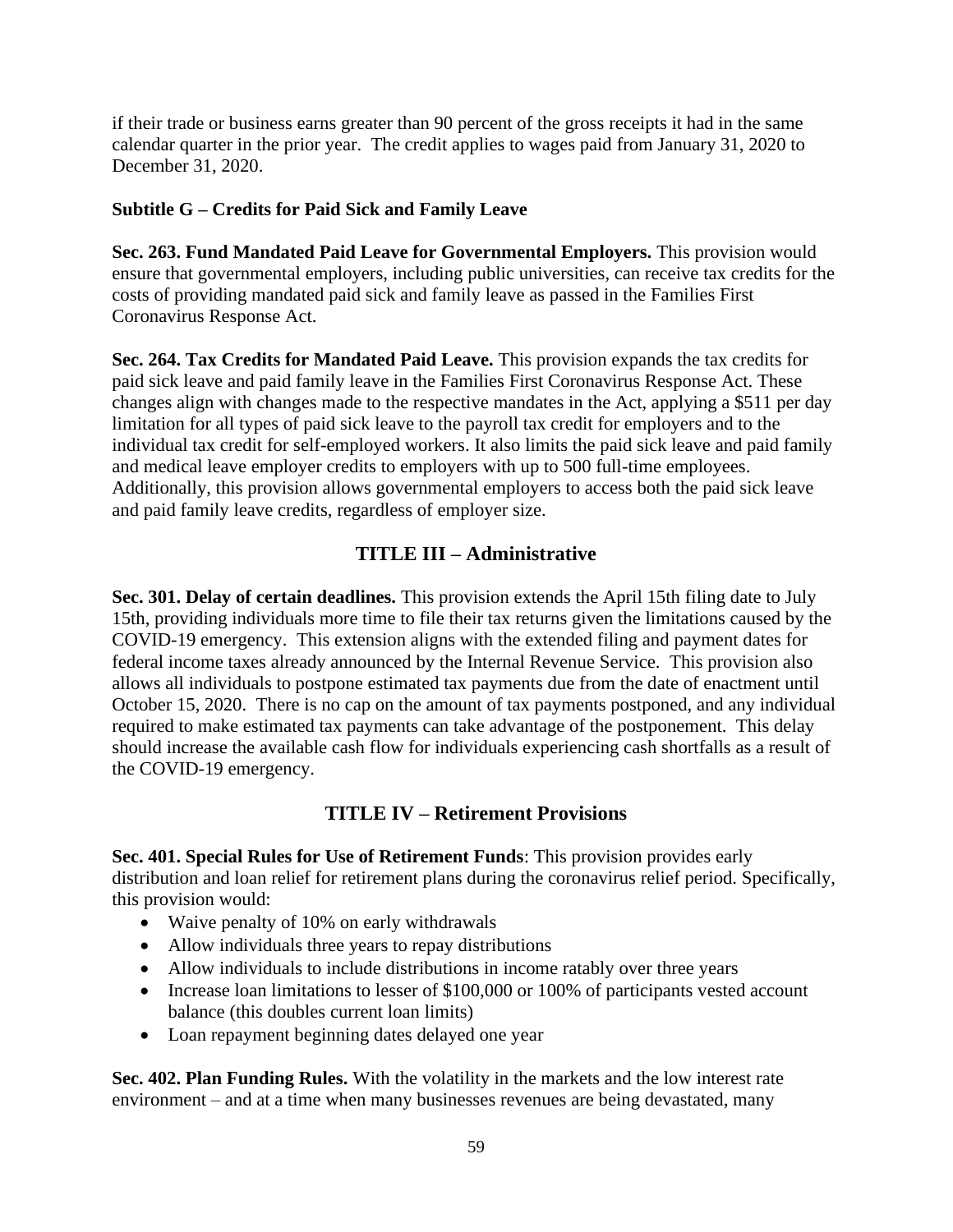employers are struggling to meet their contribution requirements to their pension plans. To address this issue, this provision provides funding relief for single employer defined benefit pension plans. Specifically, this provision provides companies with more time to meet their funding obligations by delaying the due date for any contribution otherwise due during 2020 until January 1, 2021. At that time, contributions due earlier would be due with interest. The provision also provides that a plan's status for benefit restrictions as of December 31, 2019 will apply throughout 2020.

**Sec. 403. Temporary Waiver of Required Minimum Distribution Rules for Certain Retirement Plans and Accounts:** Under current law, generally at the age of 72, individuals must take a required minimum distribution ("RMD") from their defined contribution plans and IRAs. Due to the market downturn, the balances in these accounts have sharply decreased – in many instances, the market has reduced taxpayers' accounts more than what their RMD would have been for 2020. This provision waives the required minimum distributions for 2020, allowing individuals to keep funds in their retirement plans.

**Sec. 404. Modification of Special Rules for Minimum Funding Standards for Community** 

**Newspapers.** Community newspapers are generally family-owned, non-publicly traded, independent newspapers. The recently enacted SECURE Act provided pension funding relief for a number of community newspaper plan sponsors by increasing the interest rate to calculate those funding obligations to 8%. Additionally, the SECURE Act provided for a longer amortization period of 30 years from 7 years. These two changes reduced the annual amount these struggling community newspaper employers are required to contribute to their pension plan. This provision expands the SECURE Act relief to additional community newspapers.

**Sec. 405. Application of Cooperative and Small Employer Charity Pension Plan Rules to Certain Charitable Employers whose primary Exempt Purpose is Providing services with respect to Mothers and Children.** This provision provides that a pension plan sponsored by a non-profit employer meeting certain conditions will be subject to the pension funding rules applicable to "Cooperative and Small Employer Charity Pension Plans" (CSEC Plans). Specifically, it amends the definition of CSEC Plans to provide that a pension plan will be CSEC plan if, as of January 1, 2000, the plan was sponsored by an employer that (i) is exempt from taxation under Code section  $501(c)(3)$ , (ii) has been in existence since 1938, (iii) conducts medical research directly or indirectly through grant making, and (iv) has as its primary exempt purpose providing services with respect to mothers and children. This section is effective for plan years beginning after December 31, 2018.

**Sec. 406. Extended Amortization for Single Employer Plans.** In light of an ongoing pattern of interest rate and market volatility, the current-law requirement to amortize funding shortfalls over seven years is no longer appropriate. Pension plans, participants, and plan sponsors need more stability and a longer period over which to pay for long-term liabilities that can stretch out for more than 50 years. Accordingly, under this proposal, the following rules would apply to all single employer pension plans, effective for plan years beginning after December 31, 2019:

• All shortfall amortization bases for all plan years beginning before January 1, 2020 (and all shortfall amortization installments determined with respect to such bases) shall be reduced to zero.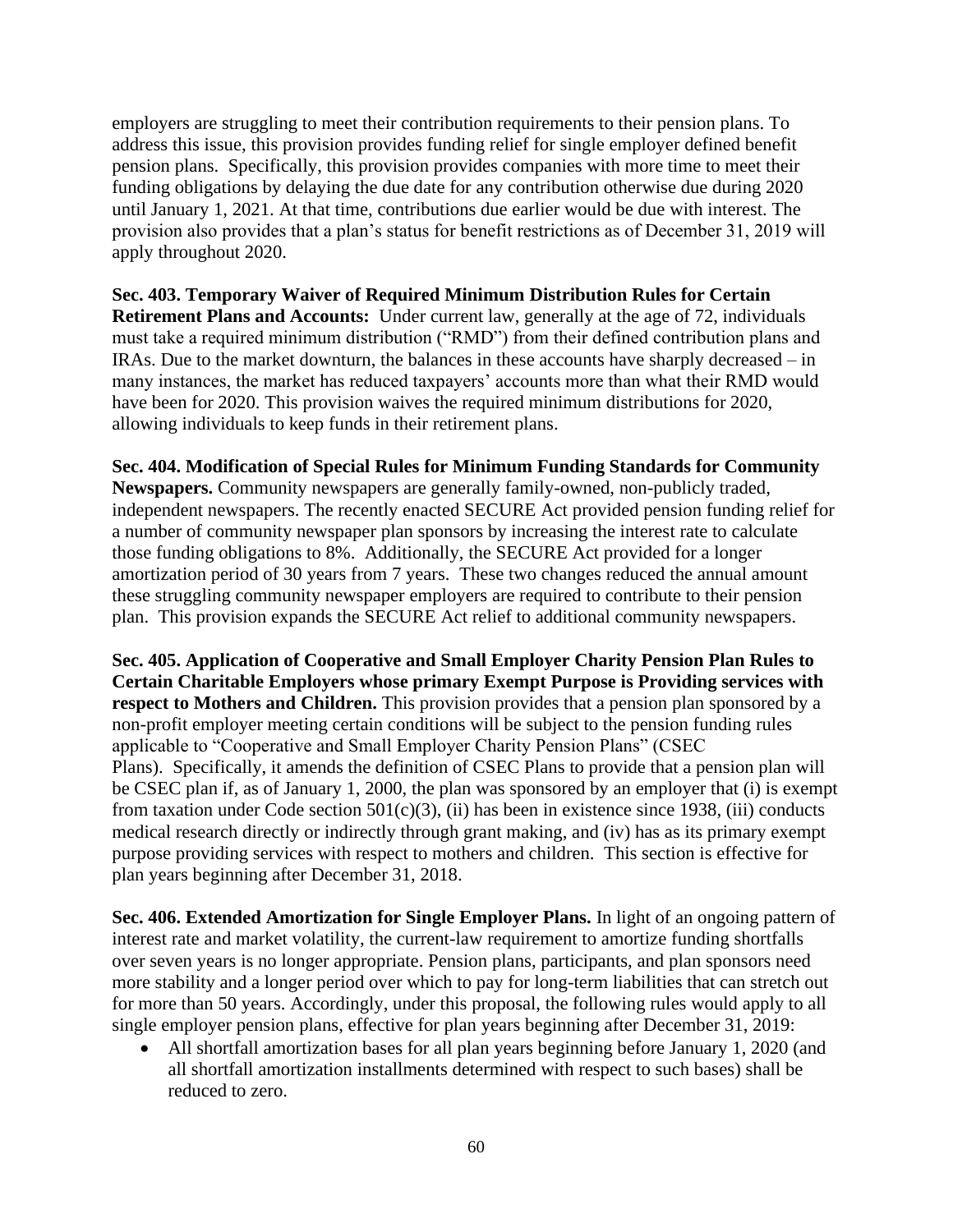• All shortfalls would be amortized over 15 years, rather than seven years.

**Sec. 407. Extension of Pension Funding Stabilization Percentages for Single Employer Plans**. In 2012, 2014, and 2015, Congress provided for pension interest rate smoothing in order to address concerns that historically low interest rates were creating inflated pension funding obligations, diverting corporate assets away from jobs and business recovery. Under interest rate smoothing, the interest rates used to value pension liabilities must be within 10% of 25-year interest rate averages. The smoothed interest rates will begin phasing out in 2021, with the 10% corridor around the 25-year interest rate averages increasing five percentage points each year until interest rates need only be within 30% of the 25-year averages. Because of this phase-out, smoothing will soon cease to have much effect. In order to preserve the stabilizing effects of smoothing, the 10% interest rate corridor would be reduced to 5%, effective in 2020. Additionally, the phase-out of the 5% corridor would be delayed until 2026, at which point the corridor would, as under current law, increase by 5 percentage points each year until it attains 30% in 2030, where it would stay. Finally, a 5% floor would be put on the 25-year interest rate averages. This floor would establish stability and predictability on a longer term basis, so that interest rate variations do not create excessive volatility. In addition, this floor would protect funding rules from the extremes of interest rate movements.

## **TITLE V – REHABILITATION FOR MULTIEMPLOYER PENSIONS**

**Sec. 501-508. Pension Plan Relief (The Butch Lewis Act).** More than a million Americans participate in multiemployer pension plans that are quickly running out of money. This provision addresses the worsening crisis that threatens the retirement savings of workers and retirees who – year after year – gave up wage increases in order to fund their pension plans. The health of these pension plans suffers under economic stress. This provision would help shore up the financial health of these plans, and the retirees who depend on them.

## **DIVISION U – Consumer Protection and Telecommunications Provisions** *Prepared by the Democratic staff of the House Committee on Energy and Commerce*

**Section 102. Anti-Price Gouging During COVID-19 Emergency.** This section provides the Federal Trade Commission and State attorneys general the authority to seek civil penalties from individuals and companies engaging in price gouging of goods and services during the COVID-19 public health emergency.

**Section 201. Broadband Hotspots and Connected Devices for Schools and Libraries During COVID-19 Emergency.** This section authorizes increased funding and provides flexibility to the Federal Communication Commission's (FCC) E-Rate program to enable schools and libraries, including tribal schools and libraries, to offer broadband hotspots and connected devices to facilitate distance learning and connectivity during the COVID-19 public health emergency.

**Section 301. Expansion of Low-Income Broadband Subsidies During COVID-19 Emergency.** This section authorizes increased funding and provides flexibility for the FCC's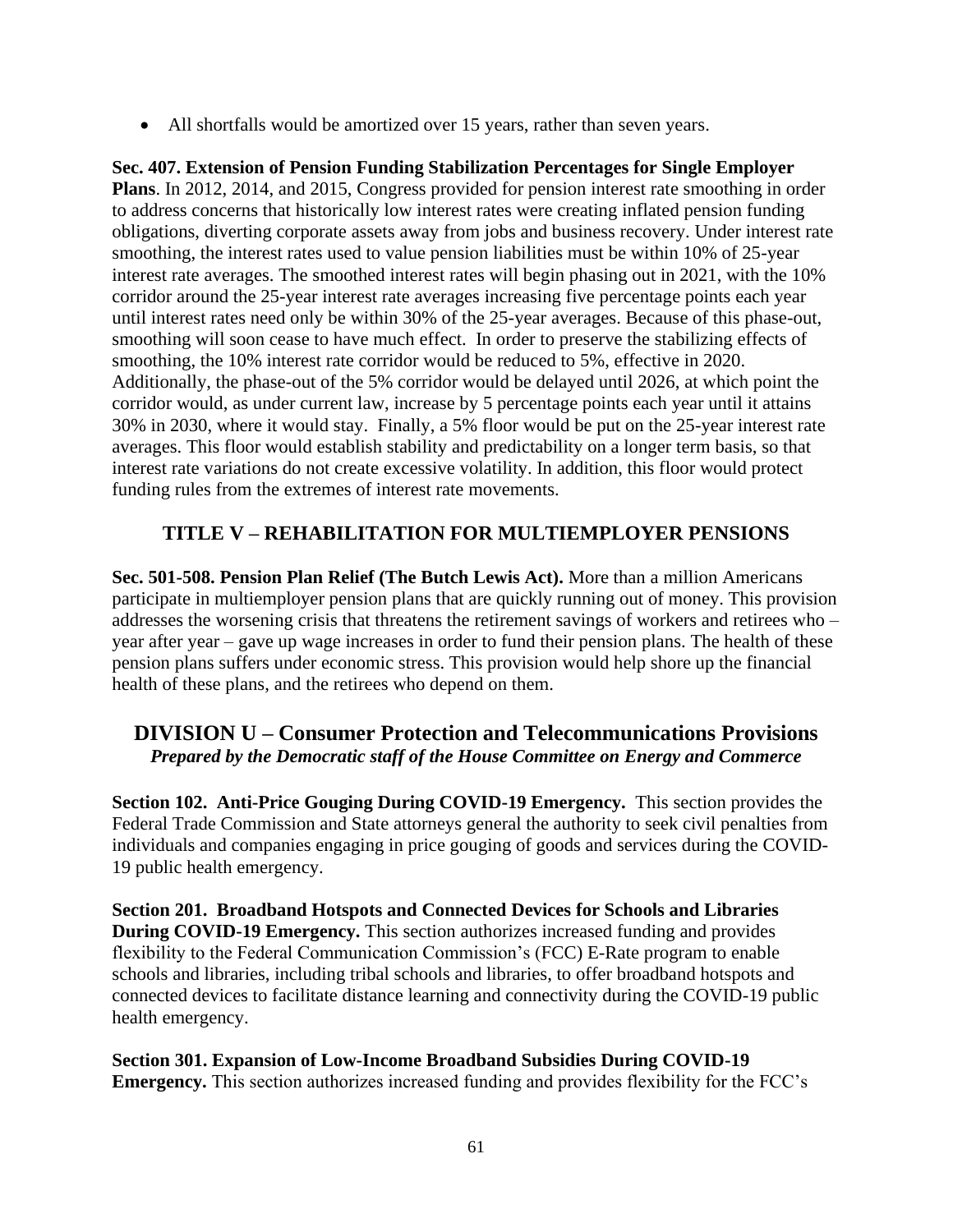Lifeline program to expand access to broadband for low-income Americans during the COVID-19 public health emergency.

**Section 401. Telecommunications Consumer Protections During COVID-19 Emergency.**  This section makes certain practices, including the stopping of telephone or broadband services, if a consumer is unable to pay for reasons related to the COVID-19 emergency, unlawful during the COVID-19 public health emergency.

**Section 501. Public Safety Use of the T-Band.** This section repeals the requirement on the FCC to reallocate and auction the T-Band (470-512 MHz), which allows first responders to continue the use of the band for their public safety communications.

# **DIVISION V – GROW Act**

**Section 101. Short Title.** The short title for the bill is the "Giving Retirement Options to Workers Act of 2020.''

**Section 102. Composite Plans.** Reforms the multiemployer pension system by "composite" plans." These new plans are composed of features of a traditional defined benefit plan and certain attributes of a 401(k)-style defined contribution plan. The composite plan option is intended to establish a hybrid model of providing lifetime income to multiemployer plan participants while offering employers greater certainty and stability.

## **DIVISION W – Other Matters**

#### *Prepared by the Democratic staff of the House Committee on the Judiciary*

**Protecting Small Business and Consumer Debtors in Bankruptcy –** Ensures that more small businesses and consumer debtors have access to a fresh start through the bankruptcy system during this period of economic disruption, including:

- **Qualifying More Small Businesses for Streamlined Bankruptcy Protections**  Expands the eligibility for small businesses to qualify for reorganization under the streamlined process under subchapter V to chapter 11 of the Bankruptcy Code.
- **Expanding Consumer Bankruptcy Relief –** Includes protections for consumers by extending their payment plans from five to seven years and preventing financial assistance from the federal government related to the COVID-19 pandemic—such as direct cash deposits—from being treated as "income" for purposes of filing bankruptcy.

# **DIVISION X – Other Matters**

**Sec. 199991. Home Energy and Water Service Continuity.** This section requires that states and utilities receiving funds pursuant to the Act adopt or maintain in force policies to prevent the shutoff of electricity, home heating and cooling, and drinking and wastewater services to residential customers during the COVID-19 public health emergency.